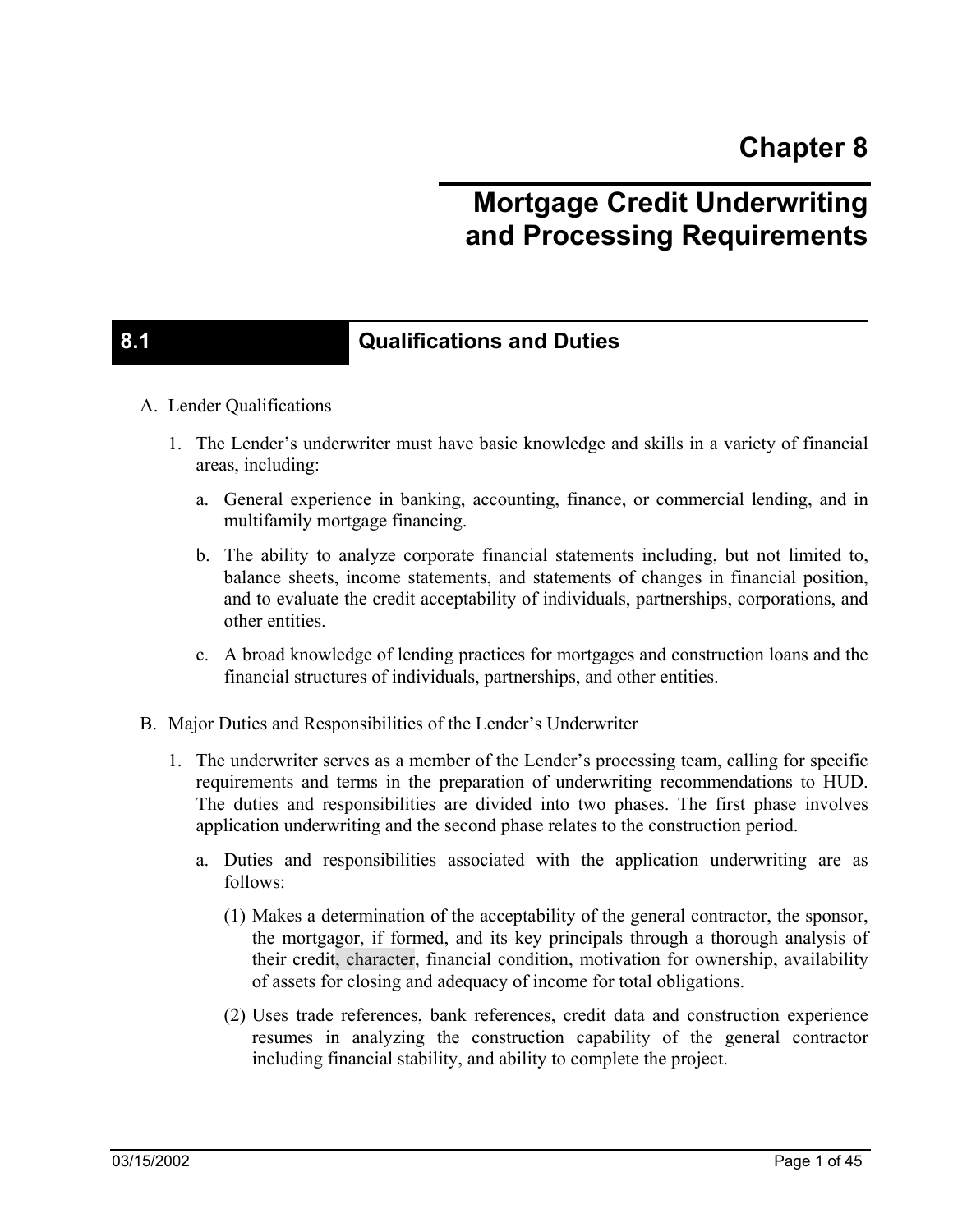- (3) Determines the recommended maximum mortgage amount and other key terms of the loan.
- b. Duties and responsibilities during the construction period are:
	- (1) Initial distribution of mortgage proceeds into various accounts and maintains a record of control and disbursement thereafter. This includes the preparation of Form HUD 2283, Financial Requirements for Closing, based on information contained in the Firm Commitment and approved closing documents.
	- (2) Determines construction cost (as approved by the HUD inspector), architect fees and carrying charges payable under request for advances of multifamily mortgage proceeds, preparing written reasons for modification as necessary.
	- (3) Recommends approval of construction change orders and recommends release of both on-site and off-site escrow funds, citing special requirements or conditions of approval as necessary.
- C. Major Duties and Responsibilities of HUD
	- 1. HUD is to perform the following major mortgage credit functions during the application underwriting and construction periods.
		- a. During application underwriting:
			- (1) Reviews the Lender's mortgage credit report(s) regarding the acceptability of the sponsor, mortgagor, and its key principals, and the contractor.
			- (2) Performs HUD 2530 Clearance Process.
			- (3) Determines the maximum mortgage amount and other key terms of the loan.
			- (4) Determines actual financial settlement requirements.
			- (5) Reviews initial and final closing documents for compliance and acceptability
		- b. During the construction period:
			- (1) Reviews and approves the Lender's proposed initial distribution of mortgage proceeds.
			- (2) Approves construction change orders.
			- (3) Reviews the mortgagor's cost certification based on HUD allowed costs.
			- (4) Determines the final maximum insurable mortgage.
			- (5) Reviews and approves the final distribution of mortgage proceeds.

### **8.2 Pre-application Processing**

A. Exhibits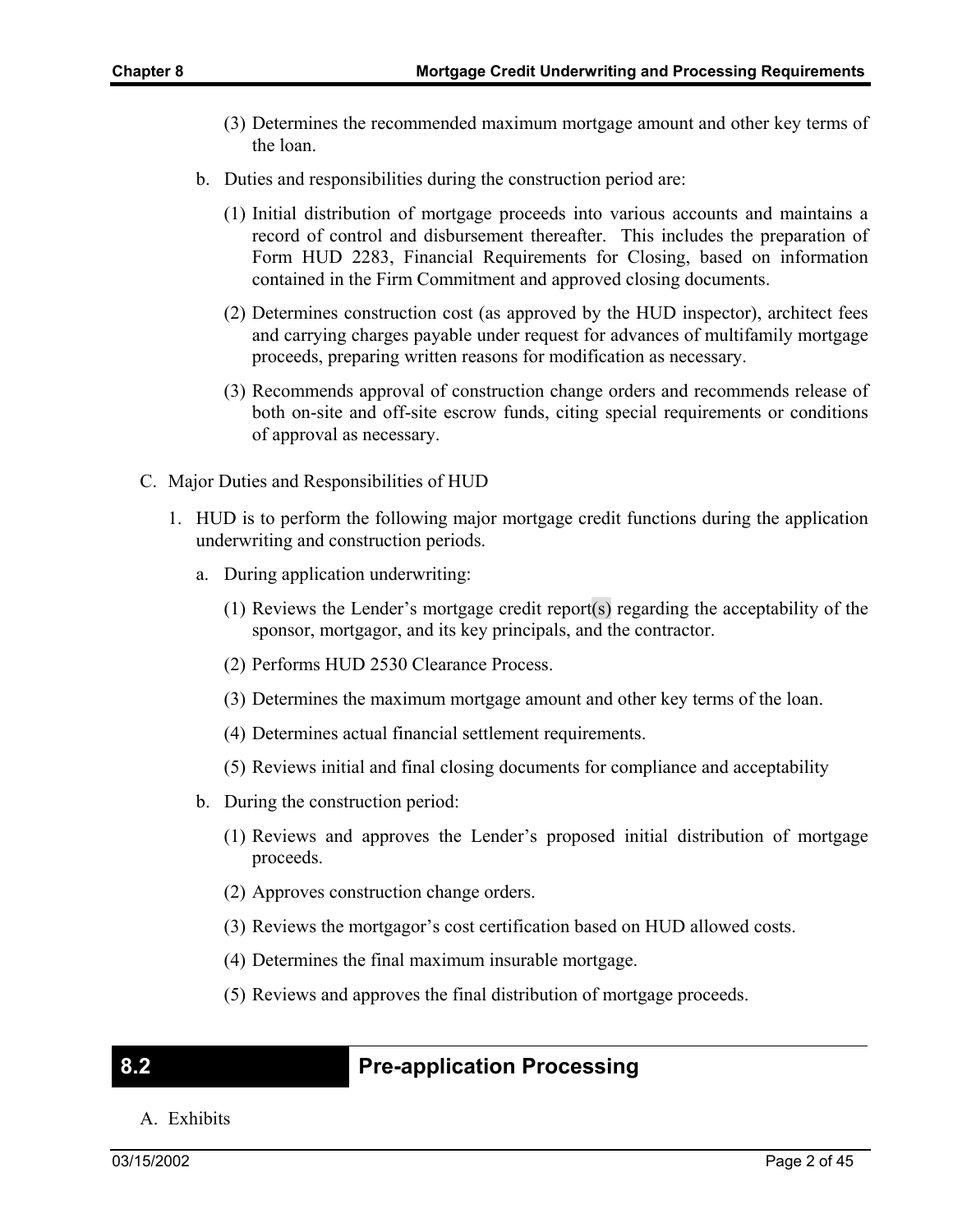- 1. HUD-92013 Application for Multi-Family Housing Project
- 2. HUD-3433, Request for Preliminary Determination as Nonprofit Sponsor and/or Mortgagor and supplemental documentation
- B. Mortgage Credit Duties and Responsibilities of the Lender's Underwriter
	- 1. Determines general and financial acceptability of any proposed nonprofit sponsor/mortgagor in accordance with Section 8.12.
- C. Duties of HUD
	- 1. Makes final determination of acceptability of any nonprofit sponsors/mortgagors.

#### **8.3 Firm Commitment Processing – Determining Acceptability of the Borrower and General Contractor**

A. In General

A key component of the underwriting process is to assess the mortgagor's ability to manage the development, construction, completion, and successful lease-up of the property. The underwriting of multifamily and healthcare projects involves evaluating the character, ability and financial condition of the sponsor, mortgagor, its key principals, and the general contractor. The Lender's underwriter must:

- 1. Identify the mortgagor and its principal or key individuals.
- 2. Analyze the credit worthiness of the principal sponsors, the mortgagor entity, if formed, and the contractor.
- 3. Analyze the mortgagor and contractors experience record.
- 4. Determine the financial capability of the mortgagor and the general contractor.
- 5. Evidence specific experience (within the previous 5 years) in underwriting the development and operation/management of health care facilities.
- B. Exhibits
	- 1. Data in the Application Multifamily Projects, Form HUD-92013 disclosing:
		- a. Type of mortgagor entity.
		- b. Interest rate, costs of issuance (if the project will be financed with tax-exempt or taxable bonds), financing fees and discounts to be charged.
		- c. Names, addresses, telephone numbers and Social Security Numbers (SSN) or Employer Identification Numbers (EIN) for the sponsor, mortgagor, if formed, general contractor, attorney, architect and consultant, if any. NOTE: Providing the SSN/EIN is mandatory for the sponsor, mortgagor and their principals; however, this information is voluntary for all other participants.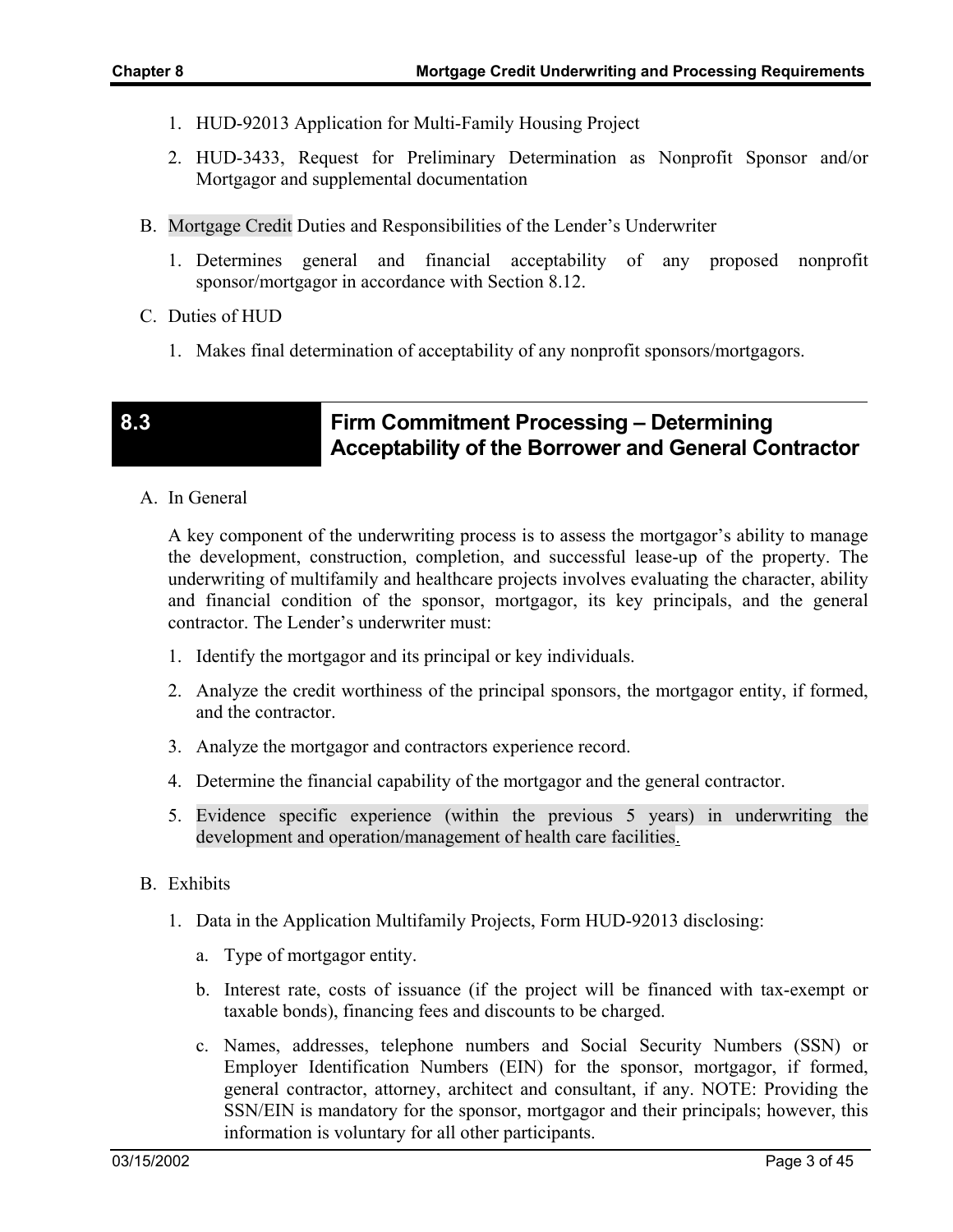- d. Sources of funds for the mortgagor entity.
- 2. Current resumes of the sponsor, mortgagor and its key principals, and the general contractor.
- 3. Form HUD-2530, Previous Participation Certification, for all parties identified on Page 1 of the Instructions for Completing the Previous Participation Certificate, Form HUD-2530.
- 4. Form HUD-92013 Supp, listing bank and trade references for all sponsors, the mortgagor, each principal of the mortgagor, and the general contractor along with disclosure of prior legal action, outstanding delinquent Federal debt, and SSN or EIN, whichever is applicable.
- 5. A verification of deposit, for each bank reference included on Form HUD-92013 Supp.
- 6. Grant and/or Loan Commitment letter (if applicable).
- 7. A listing from all sponsors, the mortgagor, all principals of the mortgagor entity and the general contractor of all business concerns in which these entities serve as a:
	- a. general partner;
	- b. limited partner with a 25 percent or more interest;
	- c. stockholder with a 10 percent or more interest; or
	- d. corporate officer.
- 8. A statement whether an identity of interest exists between the mortgagor and the general contractor, and/or architect.
- 9. Credit reports, current within 30 days of the application date.
- 10. Evidence of site control (valid option, purchase agreement or documentation proving ownership) and the date of the last arms-length transaction and price.
- 11. Certifications from the sponsor, the mortgagor entity, each principal and the general contractor which authorize the release of banking and credit information. A certification similar to the following is required:

"To Whom It May Concern:

Please be advised that the undersigned, as (mortgagor/a principal sponsor/general contractor), hereby consents to the release of any banking and credit information in connection with the loan application for the construction of (project name) to the the Mortgagee, U.S. Department of Housing and Urban Development, and Delegated Processor or any Technical Discipline Contractor contracted by HUD to process this application.

By: \_\_\_\_\_\_\_\_\_\_\_\_\_\_\_\_\_\_\_\_\_\_\_\_\_\_\_\_\_\_\_\_

Date  $\frac{1}{\sqrt{1-\frac{1}{2}}\cdot\frac{1}{2}}$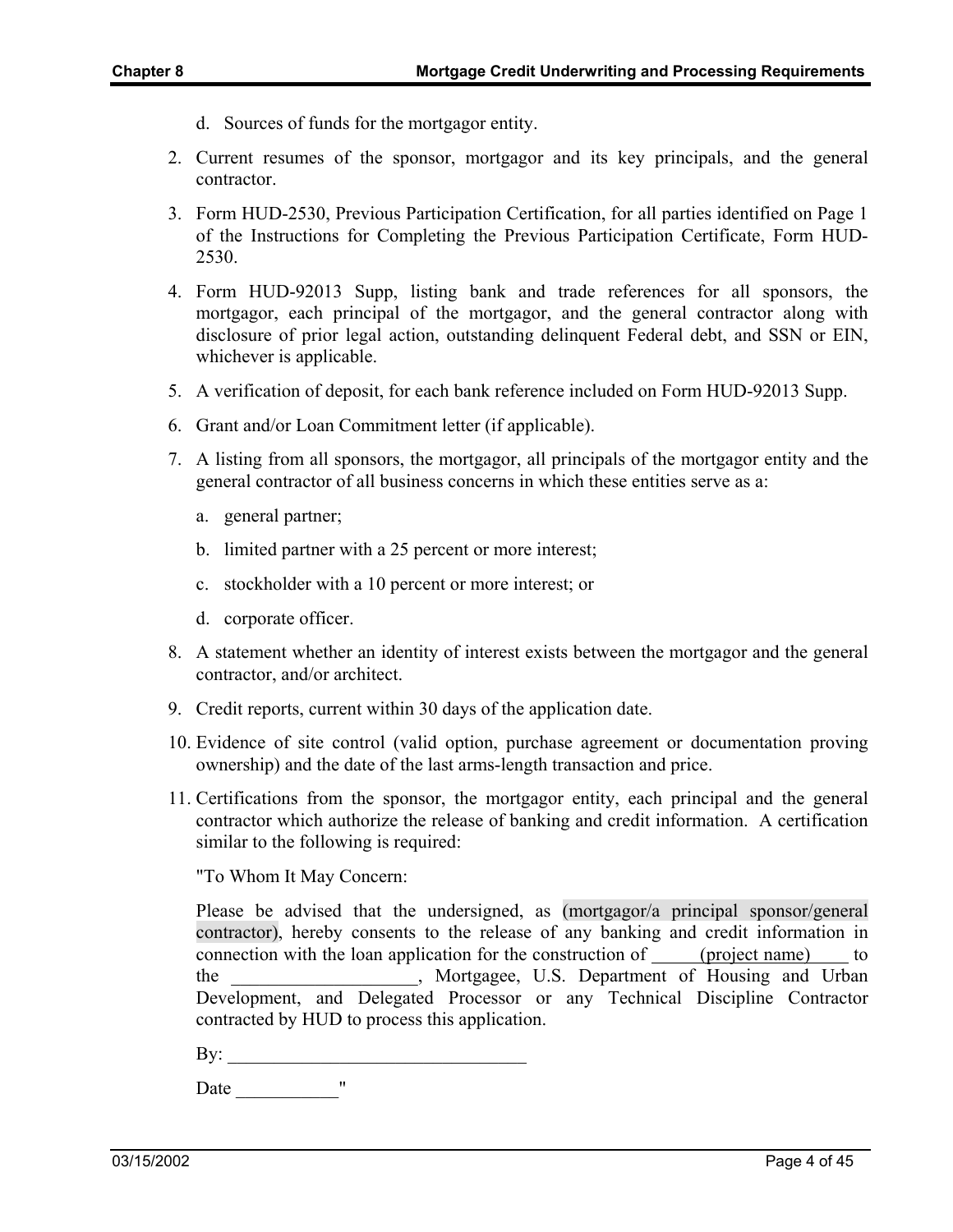- C. Identifying the Borrower and Its Principals
	- 1. There are numerous ways for investors to own an interest in real property. Each of these different forms of ownership provides the investor with different capabilities and limitations in making a profit from the property. No particular form is necessarily ideal; each has certain advantages and disadvantages. Depending on the property and the goals of the investors, one form can be more beneficial than others. Each form has different effects on income from the property, payment to the investor, tax obligations, and the relationship between the manager and the owner. Identifying the form of ownership helps the underwriter in determining who the likely principals will be in a specific borrower entity.
	- 2. Principal forms of Property Ownership are:
		- a. sole proprietor;
		- b. general partnership;
		- c. limited partnership;
		- d. corporation, C corporation, S corporation;
		- e. limited liability company; and
		- f. trusts.

NOTE: Any combination of ownership forms can be used to establish a joint venture. The purpose is to jointly share the risks and the rewards by contributing the appropriate knowledge, skills or assets that are necessary.

- D. Identifying the Principals
	- 1. Pursuant to 24 CFR Section  $200.215(e)(1)$ , a principal is a public or private entity proposing to participate in a project as a sponsor, owner, prime contractor, nursing home administrator or operator, etc. The principal's role can be one of actual participation in directing the activities and affairs of the mortgagor entity or involvement in decision making, or one of inactive participation where an ownership interest has been acquired. All principals must be identified and analyzed based on their credit, experience, and financial histories.
		- a. Who is a "Principal"
			- (1) Sponsors and owners of the project: Principals of the mortgagor including all general partners, limited partners with a 25 percent or more interest, stockholders (in the case of corporations) or members (in the case of limited liability corporations) with a 10 percent or more interest, and operating officers of the corporation;
			- (2) General contractors;
			- (3) (3) Management agents;
			- (4) Packagers, consultants and other persons or organizations hired: to furnish advisory services in project financing, construction or operation; select and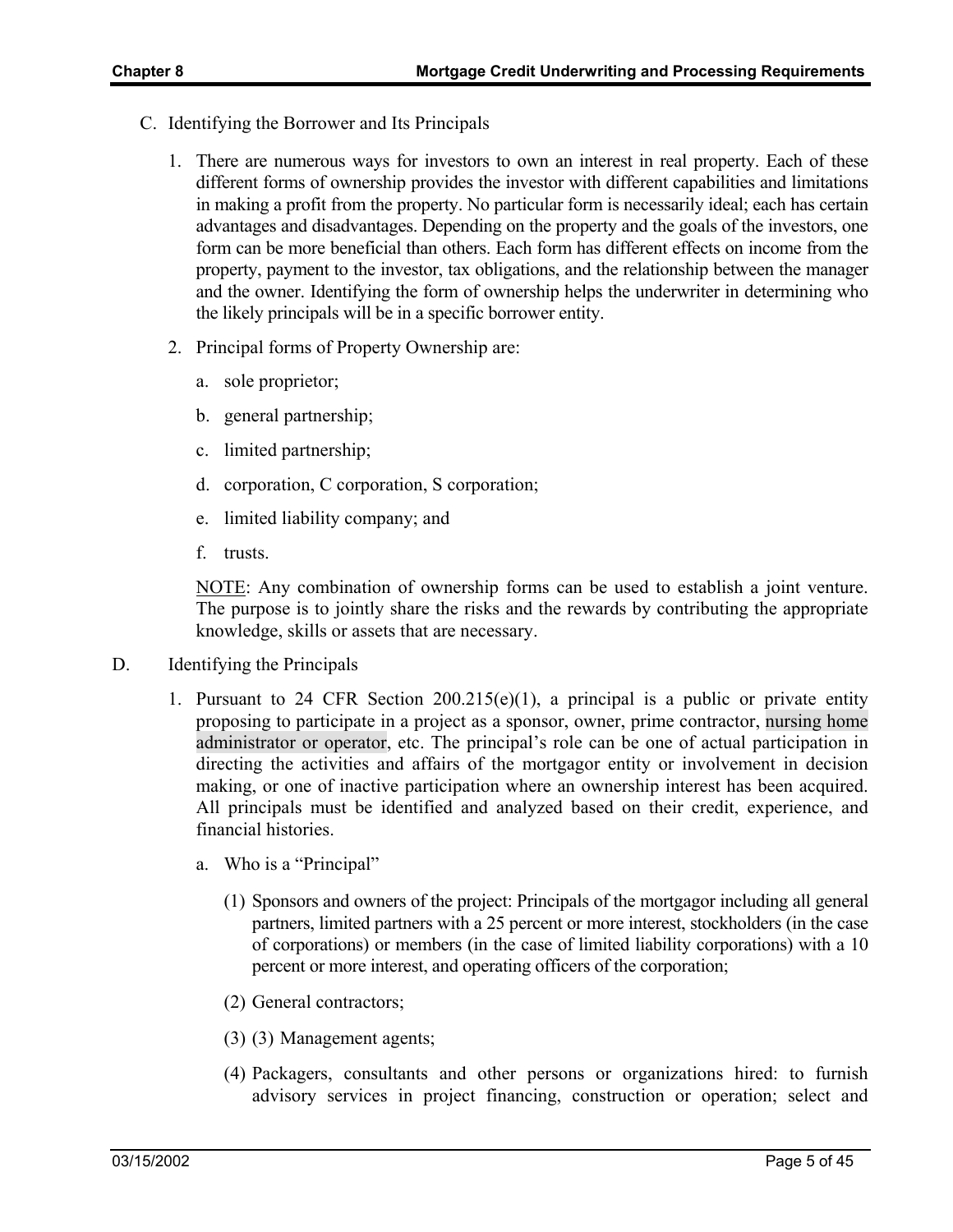negotiate contracts with contractors, architects, attorney or managing agents; secure financing; or meet HUD requirements; and

(5) Architects and attorneys who have any interest in the project other than an armslength fee arrangement for services.

Note: Financial and credit analysis are not required unless they meet the sponsor and owner criteria in 8.3.D.(1) above.

- b. Who is not a "Principal" (Form HUD-2530 is not required for:)
	- (1) Stockholders with less than 10 percent interest in a corporation;
	- (2) Limited partners with less than 25 percent interest in the partnership;
	- (3) Attorneys and architects with only an arms-length fee arrangement for services;
	- (4) Minor corporate officers; and
	- (5) Sub-contractors.
- E. The Credit Investigation
	- 1. Lenders require credit reports or credit histories as a means of validating and cross checking information received from the borrower in the financial statements and application forms.
	- 2. Credit reports give a picture of the borrower's payment history and financial interactions with its creditors and allow the underwriter to make sound conclusions about the borrower's credit worthiness. They also allow the Lender to reconcile any significant contradictions between the financial statements and the credit report.
	- 3. A commercial credit report for business or a residential mortgage credit report (RMCR) for individuals current within 30 days of the application acceptance date is required on:
		- a. All Sponsors;
		- b. The mortgagor entity, if formed before submission of application;
		- c. Principals of the mortgagor defined in D.1.a.(1):

NOTE: If a principal is a business entity (i.e. corporation, partnership) with an operating history, a credit report will be required only on the business firm not the owners of the firm.

- 4. Business concerns listed in Section 8.3.B.7 require credit reports on:
	- a. All businesses involving a pending judgment(s), legal action or suit or bankruptcy claim;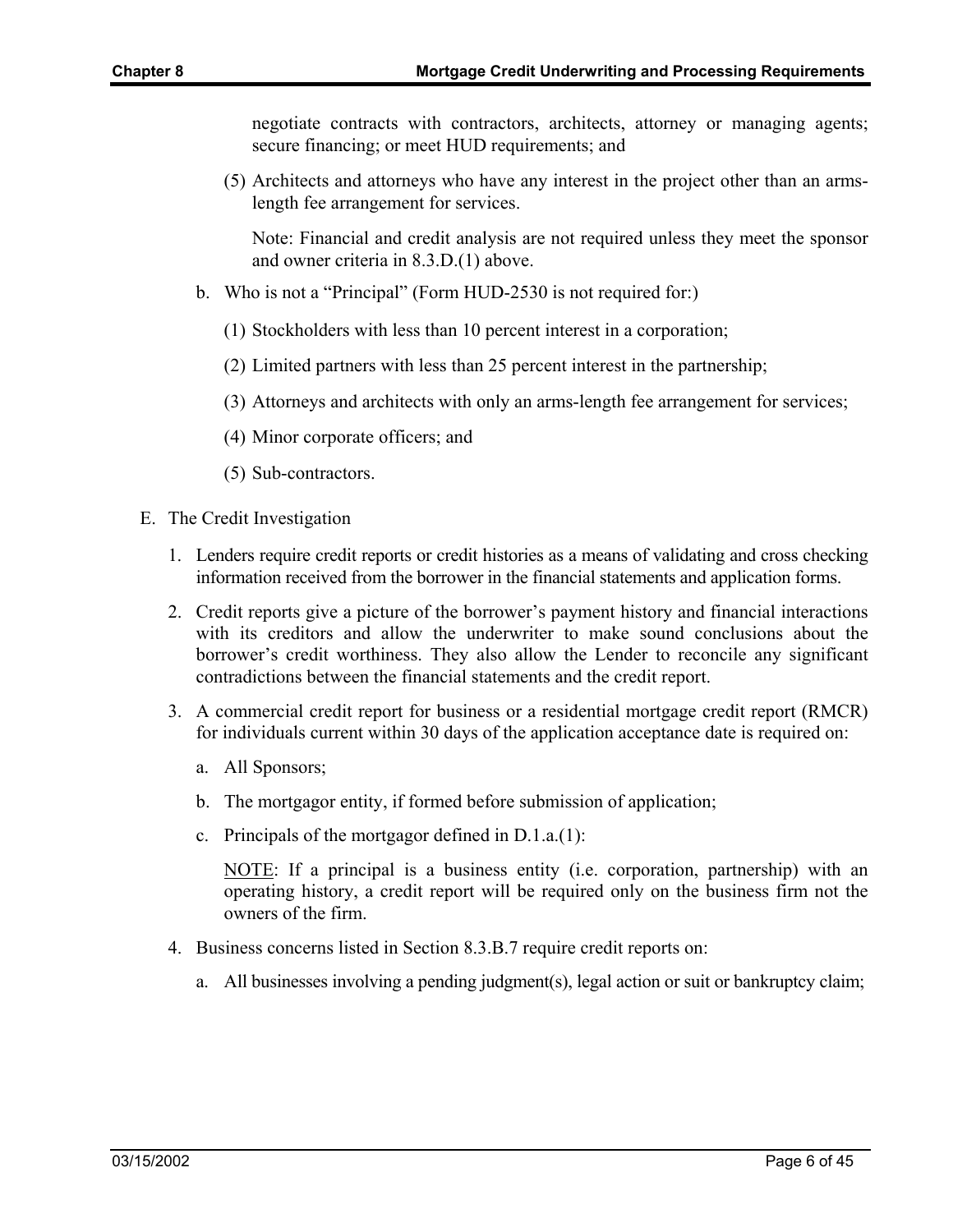- b. A 10 percent statistical sampling selected by the mortgagee up to a maximum of 10 or any remaining ventures.
- 5. The general contractor.
- 6. The housing consultant, as applicable for nonprofit transactions.
- F. Lender's Review of the Credit Report
	- 1. It is important that all information obtained from credit reports and histories be compared to the financial statements provided by the relevant borrower or principal(s). Any contradictory issues should be the subject of further inquiry until the evidence shows a consistent and complete picture.
	- 2. Make reasonable inquiries to determine if the applicant or any principal is in default on any Federal debt, i.e., direct loans, HUD insured loans, student loans, Small Business Administration loans, or judgment liens against property for a debt owed the Federal government.
	- 3. Determine if discrepancies exist between the information included on the financial statement and in the credit report.
	- 4. Investigate any adverse credit information that appears on the credit report or which becomes known because of making inquiries of bank and trade references and other HUD offices. Require a written explanation of any late payments, actions, judgments or derogatory information.
- G. Delinquent Federal Debt:
	- 1. When a delinquent Federal debt exits, the Lender shall include as part of the required application exhibits:
		- a. A detailed written explanation from any applicant or principal with a prior Federal default or claim or whose credit report and financial statements contain conflicting or adverse information.
		- b. A letter from the affected agency, or agency letterhead and signed by an officer, stating the delinquent Federal debt is current or satisfactory arrangements for repayments have been made.
		- c. The Lender's reason(s) for recommendation of the applicant, which may be included in the Lender's report as described in Section 8.9.
- H. Trade and Credit References
	- 1. Review Form HUD-2530, Previous Participation Certification, for the principal's prior experience with HUD and approval to participate in the proposed transaction. In addition to the credit report, make inquiries of banks and trade references that have been disclosed on the HUD-92013 Supp.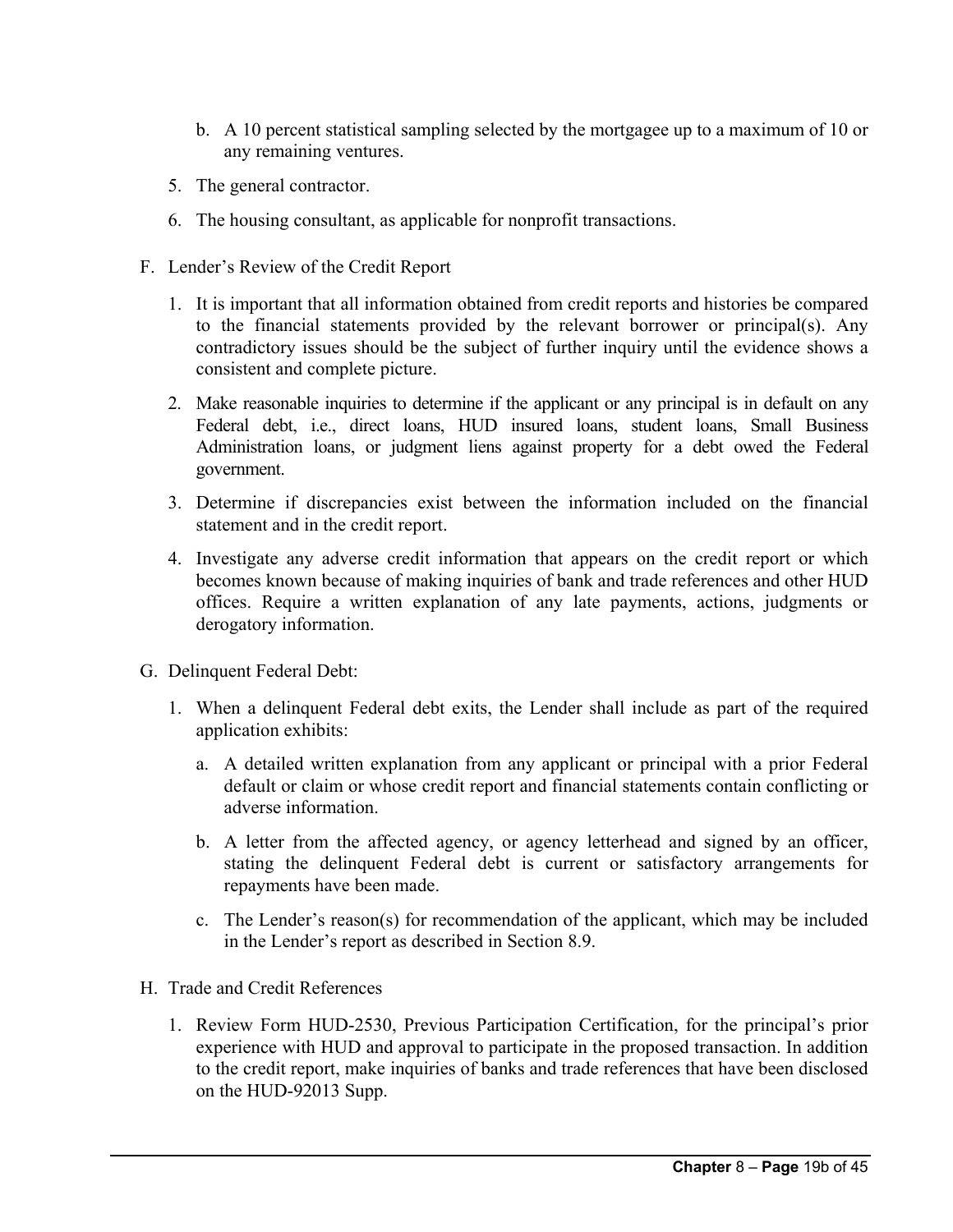- 2. For bank inquiries, rely on the completed Forms HUD-92004-F, Request for Verification of Deposit. Obtain verification of deposit for each bank reference listed on HUD-92013 Supp and the participant's financial statements.
- 3. Written inquiries of trade references should include a copy of the certification authorizing the release of credit information.
- 4. Do not require verifications of deposit on officers of a nonprofit corporation and officers of a profit-motivated corporation that have no ownership interest in the corporation and are not being relied upon for financial capacity. However, a general written inquiry to the bank about their experience with the individual/firm is required.
- I. Rejection Because of Unacceptable Credit:
	- 1. Consider the individual/firm a credit reject if:
		- a. The credit investigation evidences that the principal has a history of not repaying creditors in a timely manner.
		- b. Delinquent Federal debt has not been resolved or satisfactory arrangements made for repayment.
		- c. There are judgments or actions against the party which:
			- (1) Could significantly impact upon the financial position of the individual firm.
			- (2) Result in a determination that the individual/firm is an unacceptable credit risk.
- J. Analyzing the Borrower's and Contractor's Previous Experience:
	- 1. The Lender's underwriter is to evaluate the resume of the principal(s). In doing so, the underwriter will be looking for their experience in developing, owning or building similar multifamily properties. Pay particular attention to:
		- a. type and size of previous projects;
		- b. geographic area of business involvement;
		- c. length of time served in this capacity; and
		- d. past roles in multifamily business.
	- 2. Each resume should demonstrate the level of experience needed to successfully complete the development of the project.
	- 3. Require the addition of members to the development team if necessary to satisfy experience requirements.

#### **8.4 Firm Commitment Processing Financial Statements**

A. Introduction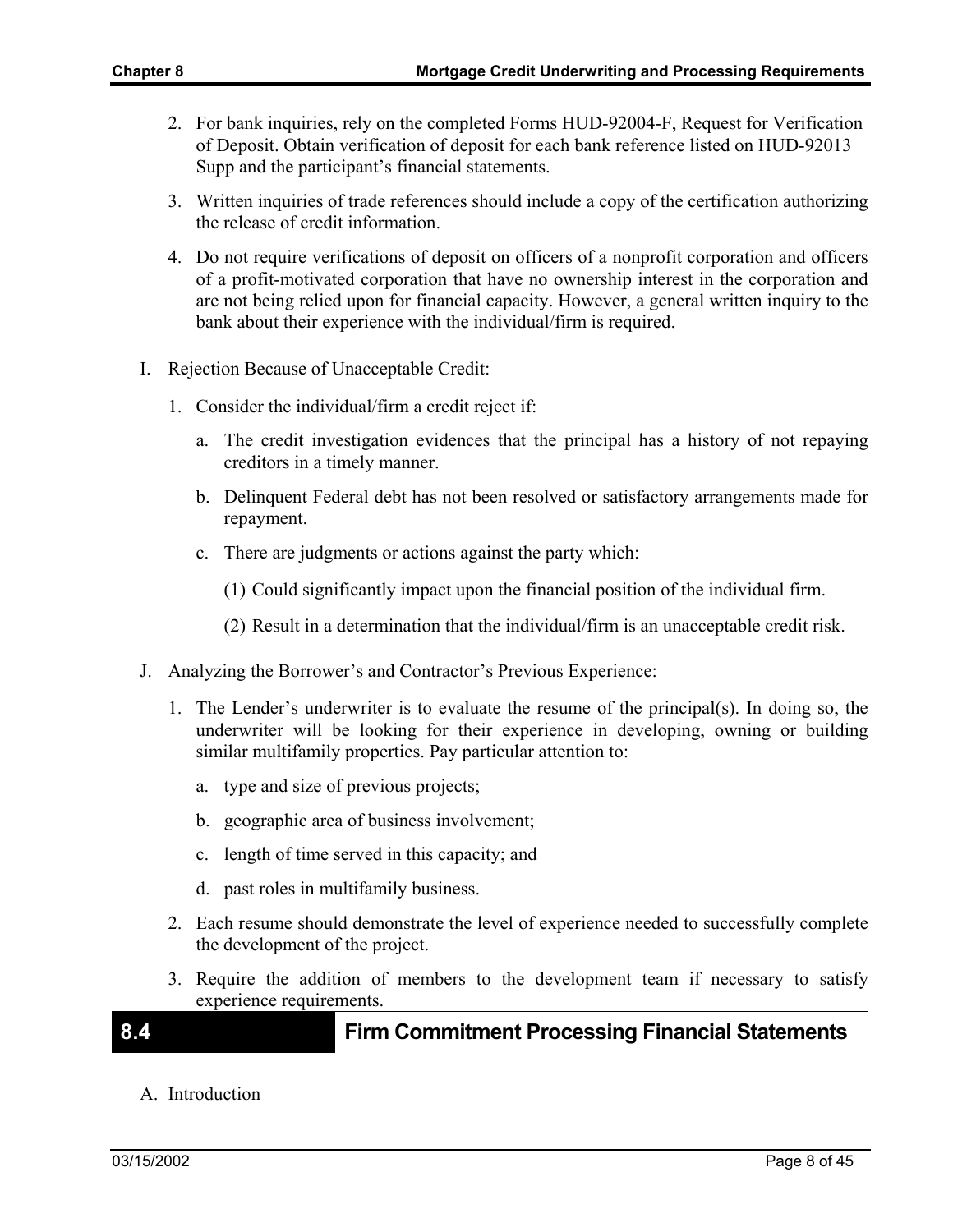- 1. Financial statements give a picture of the financial position of an individual/company at a point in time and provide historical information for measuring and evaluating the financial performance of a principal/firm and provide advance warning of financial problems.
- 2. Use this information to determine if the sponsors, the mortgagor and/or the principals of the mortgagor have the financial capacity to develop, build and complete the project and whether the general contractor has the ability to deliver the project based on:
	- a. past financial condition;
	- b. present liquidity; and
	- c. projecting future financial capacity.
- 3. Complete the financial analysis with the objective of determining the amounts available for investment in the project by performing an analysis of working capital. Working capital is the difference between current assets and current liabilities. It is used to purchase assets, pay off debt and make up deficits from operations. The financial analysis also determines which nonpledged, unsecured assets can be readily hypothecated to produce the required investment.
- B. Exhibits

The sponsor, mortgagor, (if fully capitalized), and general contractor must furnish current financial statements with supporting schedules as part of the application for commitment processing.

- 1. Individuals must submit either:
	- a. Personal Financial and Credit Statement, Form HUD-92417:
		- (1) For married sponsors or principals, the form must also be signed by the spouse.
		- (2) If a spouse's signature cannot be obtained, the principal must prepare the form reflecting only those assets that are solely in their name and any liability, including those joint liabilities, for which they have any responsibility.
	- b. A substitute statement, which contains at a minimum the information contained on Form HUD-92417. This form must contain the following certification and criminal warning:
		- (1) I HEREBY CERTIFY that the foregoing figures and statements contained herein submitted by me as agent of the mortgagor [owner] for the purpose of obtaining mortgage insurance under the National Housing Act are true and give a correct showing of \_\_\_\_\_\_\_\_\_\_\_\_\_\_\_\_\_\_\_\_\_\_\_\_\_'s (Name of mortgagor or owner) as of (date of financial statement).
		- (2) Signed this \_\_\_\_ day of \_\_\_\_\_\_\_, 20\_\_\_ Signature of authorized agent with name printed or typed under signature  $\blacksquare$
		- (3) Warning HUD will prosecute false claims and statements. Conviction may result in criminal and/or civil penalties. (18 U.S.C. 1001, 1010, 1012; 31 U.S.C. 3729, 3802)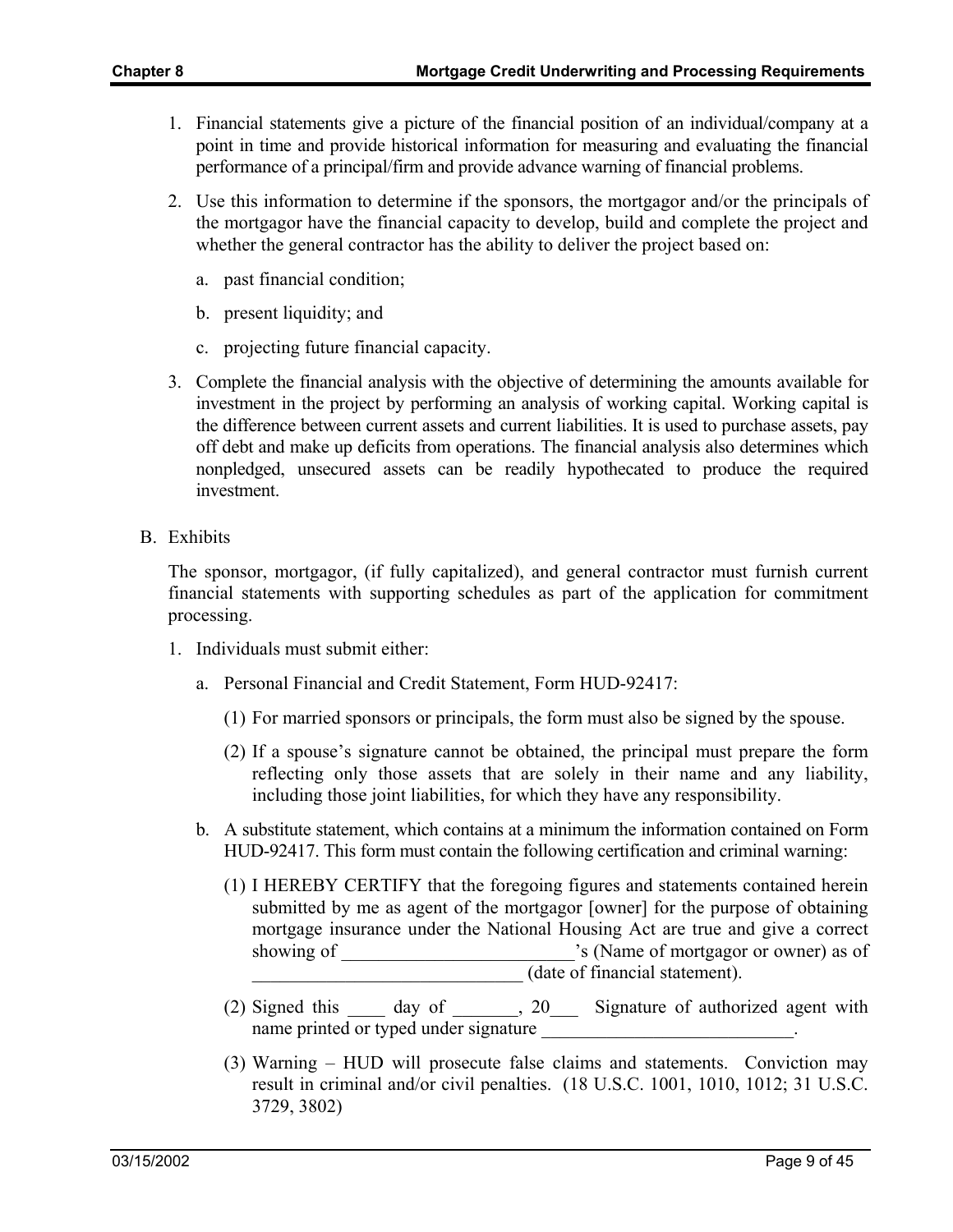For married individuals, certification also must be signed by the spouse.

- 2. Business entities must submit the following separate statements and supporting documents for the last 3 years or the length of existence, if less than 3 years, signed and dated by an authorized officer of the organization.
	- a. Balance Sheet which:
		- (1) provides a breakdown of current and noncurrent assets and liabilities;
		- (2) identifies restricted and nonrestricted funds; and
		- (3) identifies the current portion of long-term debt.
	- b. Income and Expense Statement which reflects:
		- (1) income from normal operations;
		- (2) investment income;
		- (3) other income; and
		- (4) total expenses.
	- c. If the financial statements are audited, a Statement of Changes in Financial Position or if a fund accounting system is used, a Statement of Changes in Fund Balance, and all notes.
	- d. Supporting Schedules:
		- (1) An Aging Schedule of Accounts Receivable that provides the name, type of account (trade, affiliate, employee, relative or other), payment terms, amount and aging information.
		- (2) An Aging Schedule of Notes Receivable that provides the name, type of account, payment terms, maturity date, current portion (due within 1 year or one operating cycle of the business, whichever is less), past due amounts and non-current amount.
		- (3) Schedule of Pledged Assets, if applicable. Identify the pledged asset, the amount pledged and the offsetting liability.
		- (4) Schedule of Marketable Securities that provides: name, number of shares, current market values of the date of the statement, and exchange where listed.
		- (5) Schedule of Accounts Payable that provides: name, type of account (trade, affiliate, employee, relative or other), payment terms, amount and aging information.
		- (6) Schedule of Notes and Mortgages Payable that provides: name, type of account, payment terms, maturity date, current portion (due within 1 year or one operating cycle of the business, whichever is less), past due amounts and noncurrent amount.
		- (7) Schedule of Legal Proceedings, if applicable.
		- (8) In addition to the applicable schedules in above paragraphs, general contracting firms must submit a schedule of jobs (work) in progress that identifies:
			- (a) original contract price;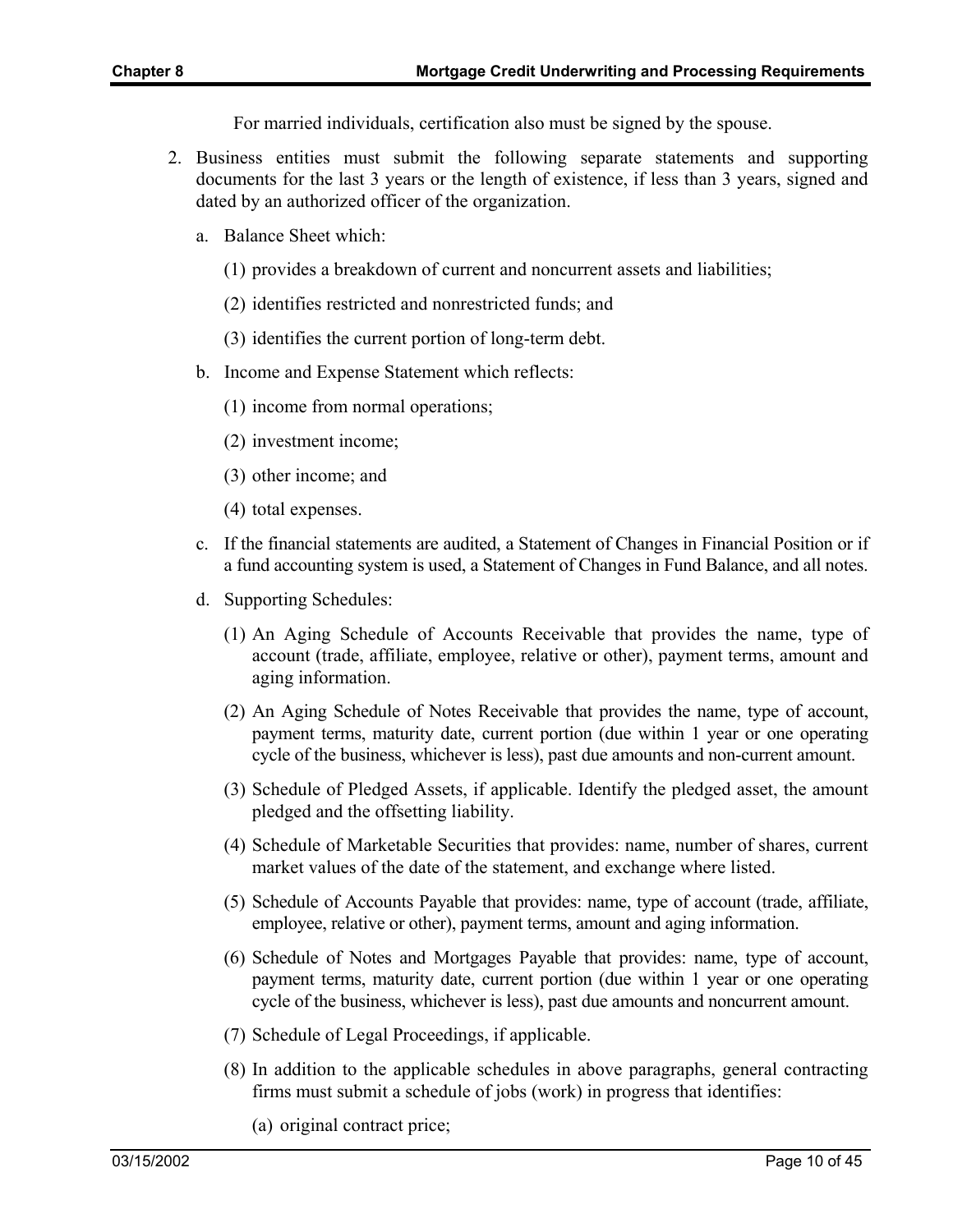- (b) construction start date;
- (c) construction completion date; and
- (d) percentage of completion.
- e. Combined or consolidated statement(s), if applicable,
- f. Other financial data necessary to determine the financial responsibility and capacity of the sponsorship or general contractor,
- g. The certification, signed and dated by an authorized official of the company, or truth and accuracy and the criminal certification. The certifications must reference the name of the business and the date of the financial statement(s).
- 3. Section 223(f) Project Financial Statements.

The proposed mortgagor must submit the last three fiscal years financial statements on the facility and if more than three months have expired since the closing date of the financial statements, a year-to-date balance sheet and operating statement.

a. Audited Financial Statements.

The latest year's financial statements should be audited by a CPA or IPA. However, if the project owner does not maintain audited financial statements, an ownercertified financial statement for the latest year is acceptable. (See item c. below.)

- b. There may be circumstances beyond the mortgagor's control where the required financial statements are not available.
	- (1) The mortgagor must submit:
		- (a) Evidence satisfactory to the Lender that the financial statements are not obtainable; and
		- (b) The project financial statements that are available including an ownercertified balance sheet and operating statement. (See item c. below.)
	- (2) Lender's case file must contain a statement from the mortgagor that explains why all the required records are not obtainable and a memorandum from the underwriter to the Hub or Program Center Director stating that he/she has evaluated the mortgagor's statement and agrees that the information is not available.
- c. Any owner-certified financial statement or owner-certified balance sheet and operating statement must include certification and criminal warning found in 8.4 B.1.b. above.

Note: For Section 232 pursuant to Section 223(f) the mortgagor must submit Medicare and Medicaid Cost Reports for the last three years

C. Processing for Financial Statements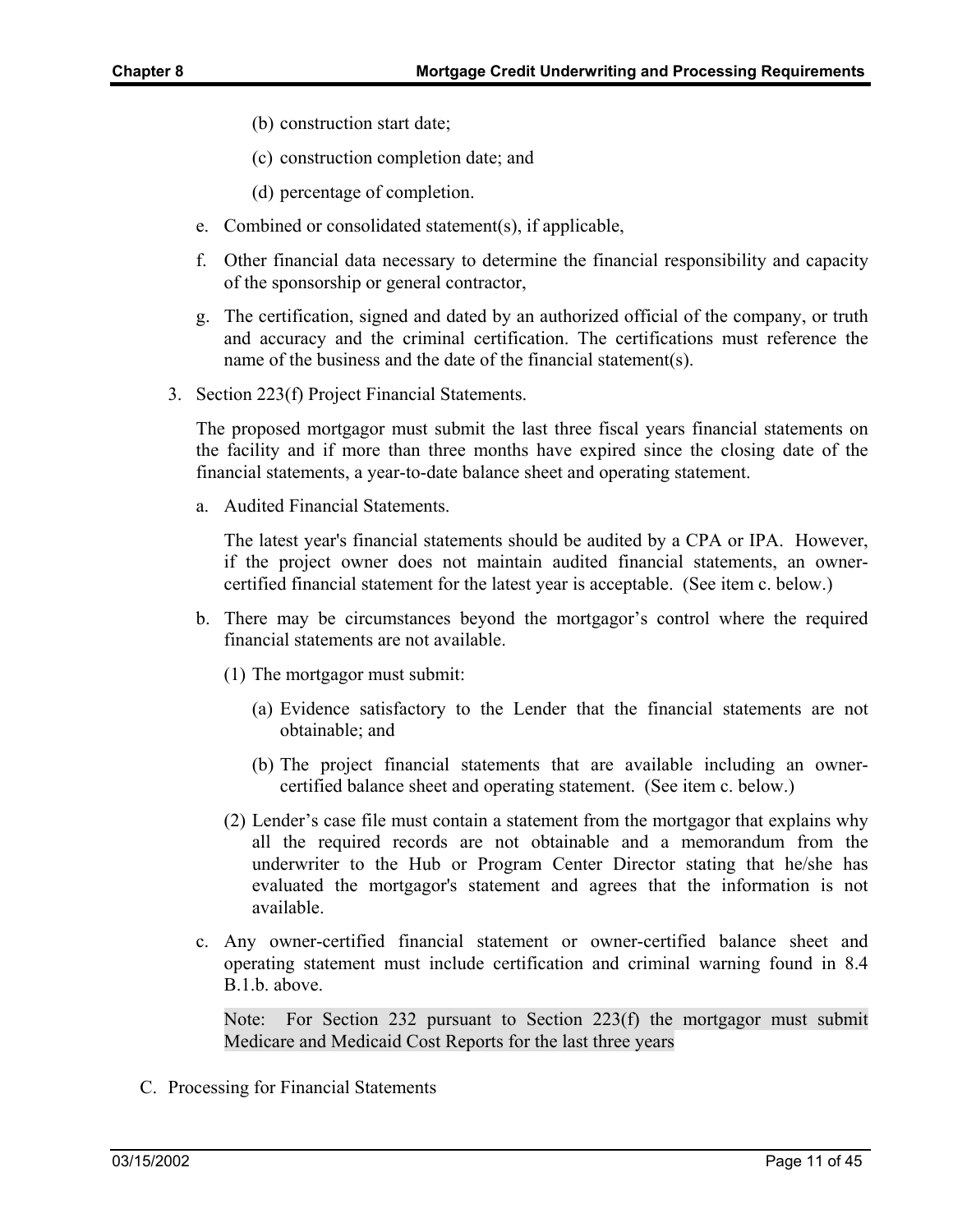- 1. A current financial statement must be no more than 3 months old when Form HUD-92013 is submitted to the Lender for Firm Commitment review. Exceptions:
	- a. The credit investigation or other circumstances may warrant more current financial statements.
	- b. Audited financial statements prepared by an independent Certified Public Accountant or a Public Accountant may be up to a year old. The audited statements must be supplemented with updated interim financial statements, which may be management prepared, if more than six months have lapsed since the closing date of the audited statement.
- 2. A mortgagor entity with adequate capital does not require financial statements of the individual ownership interest(s). The mortgagor entity must be fully funded in an account in the name of the mortgagor entity.
- 3. A working capital determination is to be made by the Lender's underwriter for the mortgagor and the general contractor from a review of the financial statements. Working capital is the excess of current assets over current liabilities. The net working capital is to be adjusted for the effects of contingent liabilities and the financial needs of other projects in the planning stage or under construction adjusted by the percentage of completion.
- 4. Net worth in lieu of working capital: When fixed assets could secure loans to cover the project's financial requirements, recommend approval based on "true net worth" rather than on working capital.
	- a. Require the principal to provide a commitment letter from a lending institution, which states:
		- (1) The rate, amount, term and conditions, if any, of the loan that the lending institution is willing to provide.
		- (2) The date by which the commitment letter must be exercised. (Must extend at least to the anticipated date for initial endorsement).
		- (3) The party that will be responsible for repayment of the loan, if the commitment is exercised.
			- (a) Repayment may not be an obligation of the mortgagor entity.

(b) A certification indicating that the lending institution will not make any claim against the mortgaged property, mortgage proceeds, any reserve or deposit required by HUD, or against the rents or other income from the mortgaged property for payment of the loan. This certification must contain the criminal certification.

- 5. Funds provided by a Parent Company or Affiliate of the Sponsor: Require a certification from the Board of Directors or authorized agent that specifies the funds the parent company/affiliate is willing to commit.
	- a. Establish the availability of funds from parent company/affiliate. Consider whether:

(1) Individual corporations have any operating capital to spare.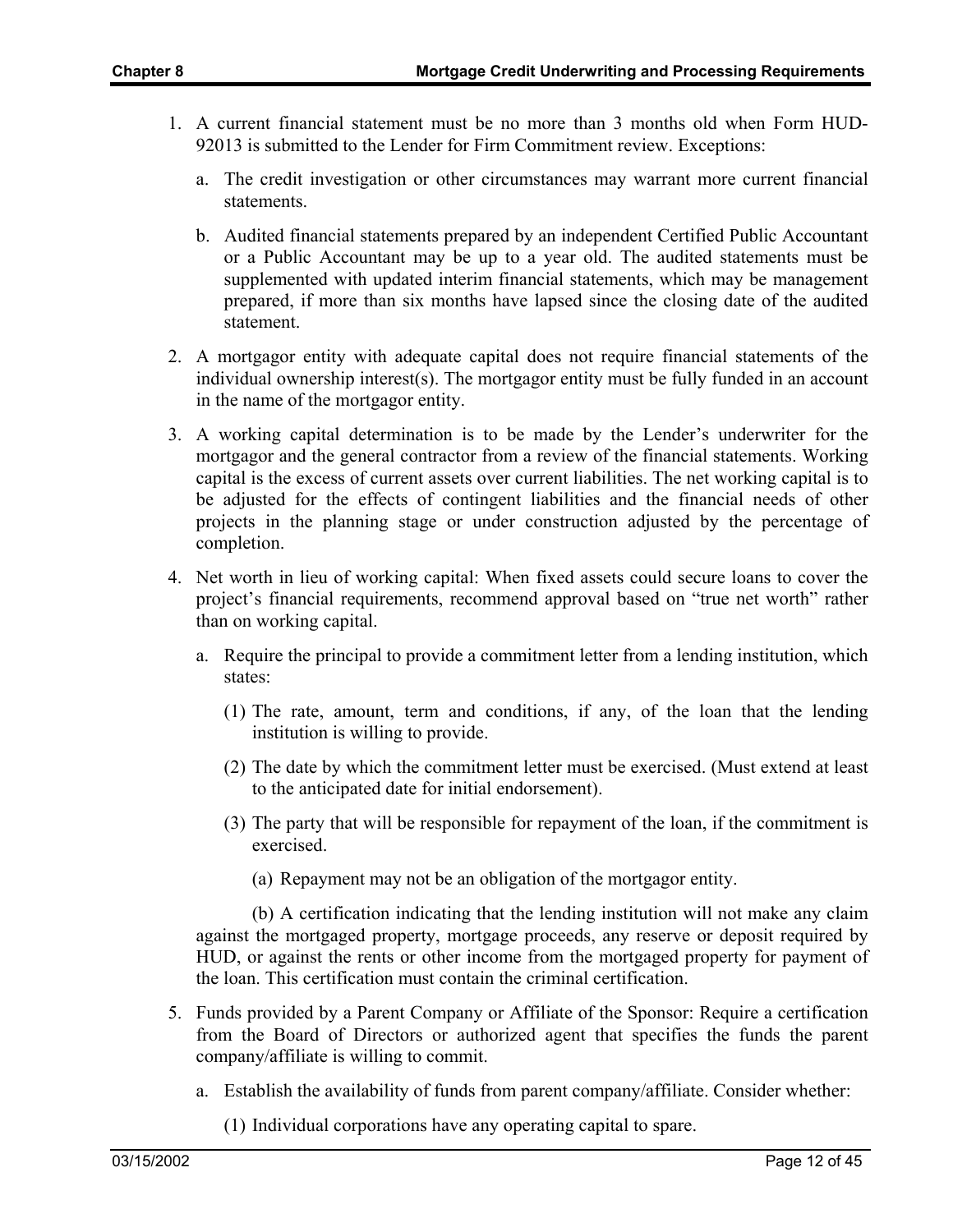- (2) Laws under which they are incorporated or their banks permit:
	- (a) Withdrawals, loans or advances to owners or sponsors.
	- (b) Stock investment in affiliated corporations.
	- (c) Guarantee of debts of associated corporations.
- 6. Letters of intent and letters of credit cannot be used to establish financial capability. At initial endorsement, letters of credit may be substituted for cash to set up many of the escrows required at initial and final endorsement, or during construction. If a sponsor draws down cash at initial closing to satisfy escrow requirements, a letter of credit cannot be substituted to establish the same escrow requirements. When a letter of credit is permitted, it must always be:
	- a. Unconditional and irrevocable;
	- b. Issued by a banking institution; and
	- c. Valid and collectible.
- 7. The Lender of record may not be the issuer of any letter of credit without prior written consent of the Hub Director. If a demand under any letter of credit is not met immediately, the Lender must provide the cash equivalent to the undrawn balance under the letter of credit.
- 8. Lines of Credit: Existing lines of credit may be used to establish financial capability. With the Firm Commitment application, require the principal to provide a letter from a lending institution that confirms:
	- a. The existence of the line of credit, original amount and available balance, repayment terms, and expiration date.
	- b. The line of credit expiration date cannot occur prior to project completion.
- 9. Sponsor's Continuing Commitments
	- a. A written statement must be submitted from principals who are sponsors indicating the parameters of their financial commitment to and contractual relationship(s) with the mortgagor:
		- (1) If the relationship is not intended to continue until the project reaches sustaining occupancy, the financial requirements have not been met.
		- (2) Any sponsor not having an ownership interest in the mortgagor entity must also certify in writing the amount it is willing to commit.
	- b. The HUD Firm Commitment will contain special conditions to ensure the contractual association of the sponsor to the project:
		- (1) The condition must indicate that the withdrawal of any individual/firm relied on for financial capacity requires prior HUD approval.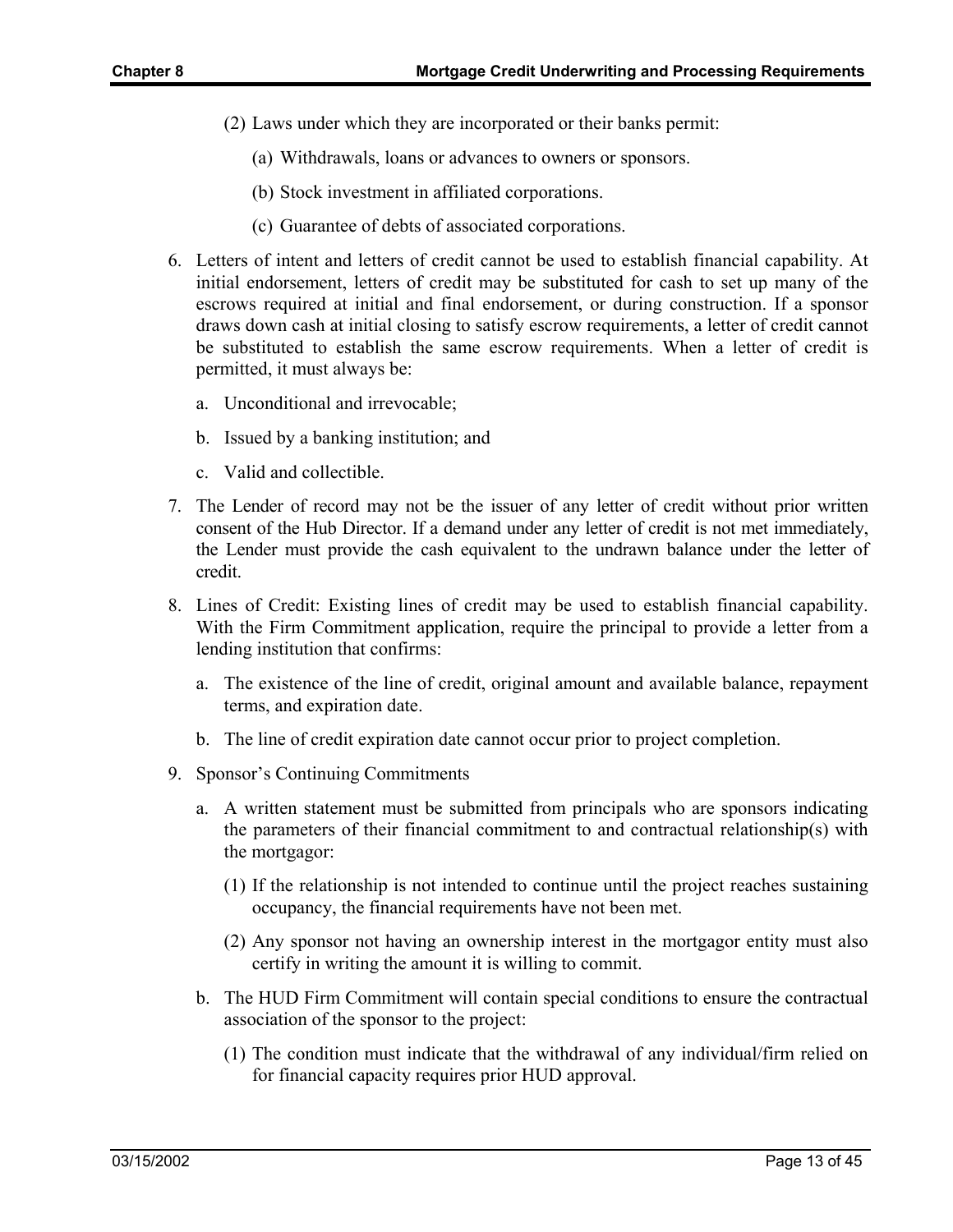- (2) Identify the individuals/firms relied on for financial capacity. For confidentiality reasons, do not indicate their alphabetic designation or their dollar contribution listed on Form HUD-92264-A.
- (3) Indicate that the withdrawal of any individual/firm relied on for financial capacity could result in HUD declaring the commitment null and void.
- c. Require closing documentation, i.e., organizational documents, reflecting such continuing contractual relationships.
- d. If there is a change in sponsorship of the individuals/firms relied on for financial capacity and the remaining principals do not demonstrate the capacity to meet the financial requirements of the project:
	- (1) At any stage through Firm Commitment, this is considered a significant deviation from the original concept and generally cause for rejection of an application.
	- (2) After the issuance of the Firm Commitment, but before initial endorsement occurs, this is considered a significant derivation from the application for which the commitment was issued and may be cause for declaring the Firm Commitment null and void.
- 10. Individuals are prohibited from submitting financial statements as a sponsor and then abandoning the project and the mortgagor after the Firm Commitment is issued.
- 11. The submission of a financial statement that is used to influence Federal Officials concerning a mortgage insurance risk determination when the sponsor does not plan a continuing relationship with the mortgagor could result in appropriate sanctions being taken against the sponsor (e.g., suspension, debarment).
- 12. General Contractor with Adequate Capital: The general contractor's adjusted working capital position should equal 5 percent of the estimated construction contract.
	- a. The instructions for hypothecation of fixed assets may be applied if the general contractor does not have an acceptable working capital position.
	- b. The general contractor's ability to obtain a performance-payment bond does not negate or lesson this requirement.
	- c. Adjust the working capital for projects underway.
	- d. If the general contractor does not have an acceptable working capital position or sufficient fixed assets that can be hypothecated, a joint venture may be established with a financially stronger general contractor provided these firms' combined working capital equals at least 5 percent of all construction contract amounts for projects in construction and development.
- 13. In the case of Low Income Housing Tax Credit transactions, the application may include a Letter of Commitment to fund the required equity from a tax credit syndicator or investor. This Letter of Commitment must specify the amount, pay-in schedule and other matters so that HUD and the Lender can ensure sufficient equity in a manner which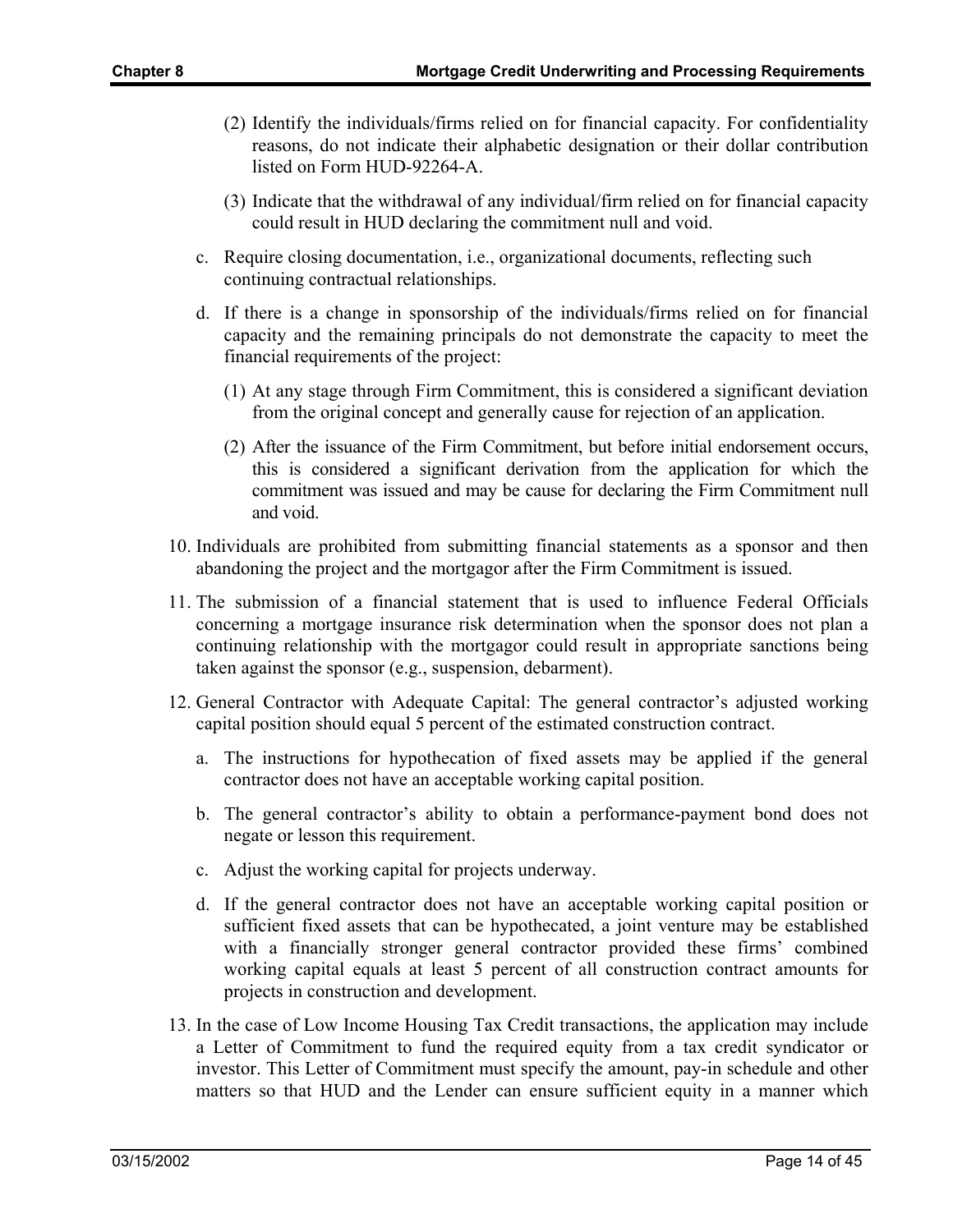meets HUD's other requirements. The Lender underwriting the loan will also make the determination to require additional documentation (e.g. financial statements, etc.).

#### **8.5 Term of Mortgage and Commencement of Amortization**

- A. For Sections 220, 221(d)**(3),** 221(d)(4) and 232 projects:
	- 1. The term of the mortgage is the lesser of 75% of the estimated remaining economic life of the physical improvements or 40 years from the date of the first payment to principal.
		- a. The mortgage term must be in whole years.
		- c. Disregard any fraction of a year.
	- 2. Amortization starts:
		- a. For Insurance of Advances projects, no later than 4 months after the date of construction completion.
		- b. For Insurance of Completion project, the first day of the second month following the date of final endorsement.
- B. For Section 207 pursuant to 223(f) projects and Section 232 pursuant to 223(f) projects:
	- 1. The term of the mortgage shall not be less than 10 years, nor shall it exceed the lesser of 35 years or 75 percent of the estimated remaining economic life of the physical improvements.
		- a. The mortgage term shall be the eligible number of whole years between 10 and 35.
		- b. Disregard any fraction of a year
	- 2. Amortization starts on the first day of the second month following the date of the initial/final endorsement of the mortgage for insurance.

## **8.6 <b>Additional Firm Commitment Processing Exhibits Additional Firm Commitment Processing Exhibits**

- A. For Sections 220,  $221(d)(3)$ ,  $221(d)(4)$  and 207 pursuant to 223(f) projects:
	- 1. HUD-92013, Application for Multifamily Housing Project
	- 2. HUD-92264, Rental Housing Project Income Analysis and Appraisal
	- 3. HUD-92264-A, Supplement to Project Analysis
- B. For Section 232 and 232 pursuant to 223(f) projects:
	- 1. HUD-92013, Application for Multifamily Housing Project
	- 2. HUD-92264 (NHICF), Project Income Analysis and Appraisal Nursing Homes Intermediate Care Facilities and Board and Care Homes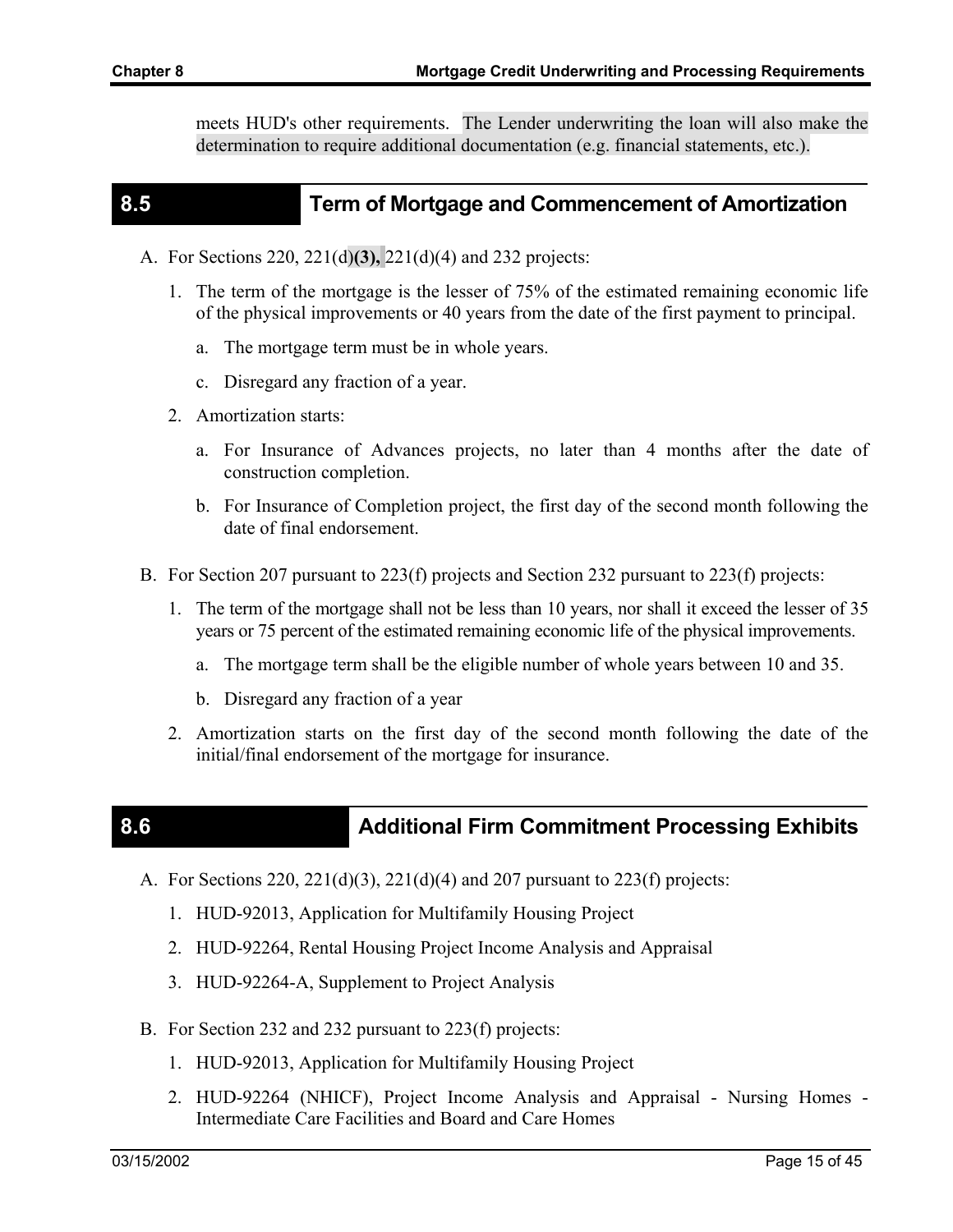- 3. HUD-92264-A, Supplement to Project Analysis
- 4. HUD-3434, Certificate of Relationships and Nonprofit Motives
- 5. HUD-3435, Certificate of Contractual Relationship

### **8.7 Sections 220 and 221(d) Firm Commitment Processing - Determining Mortgage Amounts, Cash Requirements, and Related Items**

- A. Firm Commitment Processing**.** 
	- 1. Amount of loan for new construction includes construction of all types of projects not involving substantial rehabilitation. The insurable amount is the lowest of:
		- a. Application amount.
		- b. The result of Lender's estimate of the replacement cost after completion, less the amount of grant/loan funds attributable to replacement cost items, multiplied by the applicable percentage.

| Section   | Mortgagor        | Percent |
|-----------|------------------|---------|
| 221(d)(3) | Nonprofit<br>100 |         |
| 221(d)(4) | All Mortgagors   | 90      |
| 220       | All Mortgagors   | 90      |

- c. An amount attributable to dwelling use, excluding exterior land improvements, not to exceed:
	- (1) For walk-up structures:
		- (a) Projects involving eligible nonprofit mortgagors to be insured under Section  $221(d)(3)$ , the per family unit limits in Appendix 8B.
		- (b) Projects involving eligible mortgagors to be insured under Section 221(d)(4), the per family unit limits in Appendix 8B.
		- (c) Projects involving eligible mortgagors to be insured under Section 220, the per family unit limits in Appendix 8B.
	- (2) For elevator type structures:
		- (a) Projects involving eligible nonprofit mortgagors to be insured under Section  $221(d)(3)$ , the per family unit limits in Appendix 8B.
		- (b) Projects involving eligible mortgagors to be insured under Section 221(d)(4), the per family unit limits in Appendix 8B.
		- (c) Projects involving eligible mortgagors to be insured under Section 220 the per family unit limits in Appendix 8B.
	- (3) Per family unit limits may be increased by: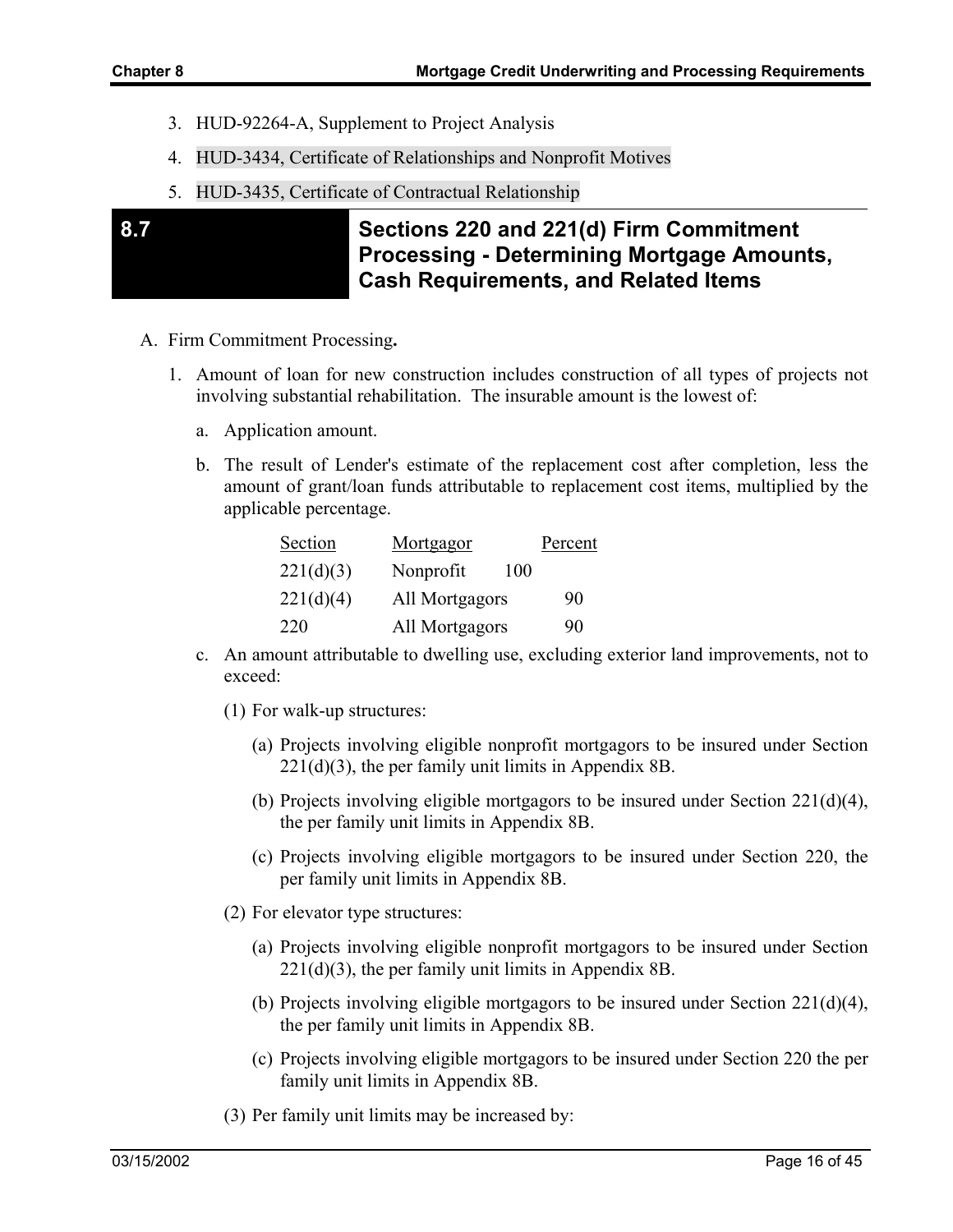- (a) The approved High Cost Percentage (HPC) for the jurisdiction in which the project will be located.
- (b) A percentage above the approved HCP up to 140 percent maximum, which results in a maximum of 240 percent of the base per family unit limits. Hub Directors in the project jurisdiction may exercise their waiver authority on a case-by-case basis to increase the HCP.
- (c) The limits for walk-up and elevator structures may be increased by up to 20 percent, if necessary, for purchase and installation of a qualified solar energy system. This is in addition to any increase in a high cost area.
- (d) If the Commissioner finds good cause in Alaska, Guam, or Hawaii, the maximum, high cost percentage may be increased by up to one-half.
- (4) The amounts in (3) may be increased by the percentage of the site not attributable and cost not attributable to dwelling use, including exterior land improvements.

| Section   | <u>Mortgagor</u> | Percent |
|-----------|------------------|---------|
| 221(d)(3) | Nonprofit        | 100     |
| 221(d)(4) | All Mortgagors   | 90      |
| 220       | All Mortgagors   | 90      |

d. Debt service that does not exceed the applicable percentage of projects' estimated net income.

| Section   | <u>Mortgagor</u> | Percent |
|-----------|------------------|---------|
| 221(d)(3) | Nonprofit        | 95      |
| 221(d)(4) | All Mortgagors   | 90      |
| 220       | All Mortgagors   | 90      |

The mortgage may exceed this limit by capitalizing the savings from any tax abatement. In such cases the net earnings estimate will not reflect that temporary tax abatement.

- (1) That portion of the maximum mortgage supported by the tax abatement must be amortized over the life of the abatement.
- (2) The Tax Abatement must run with the real estate and not with the type of sponsorship.
- 2. Amount of Loan Rehabilitation. (This includes only projects involving substantial rehabilitation or reconstruction.) The insurable amount is the lowest of:
	- a. Amounts in paragraph 8.7 A.1., except b.
	- b. The result of the Lender's cost estimate of rehabilitation and fair market value of the land and existing improvements before rehabilitation, less the amount of grant/loan funds attributable to replacement cost items, multiplied by the applicable percentage.

Section Mortgagor Percent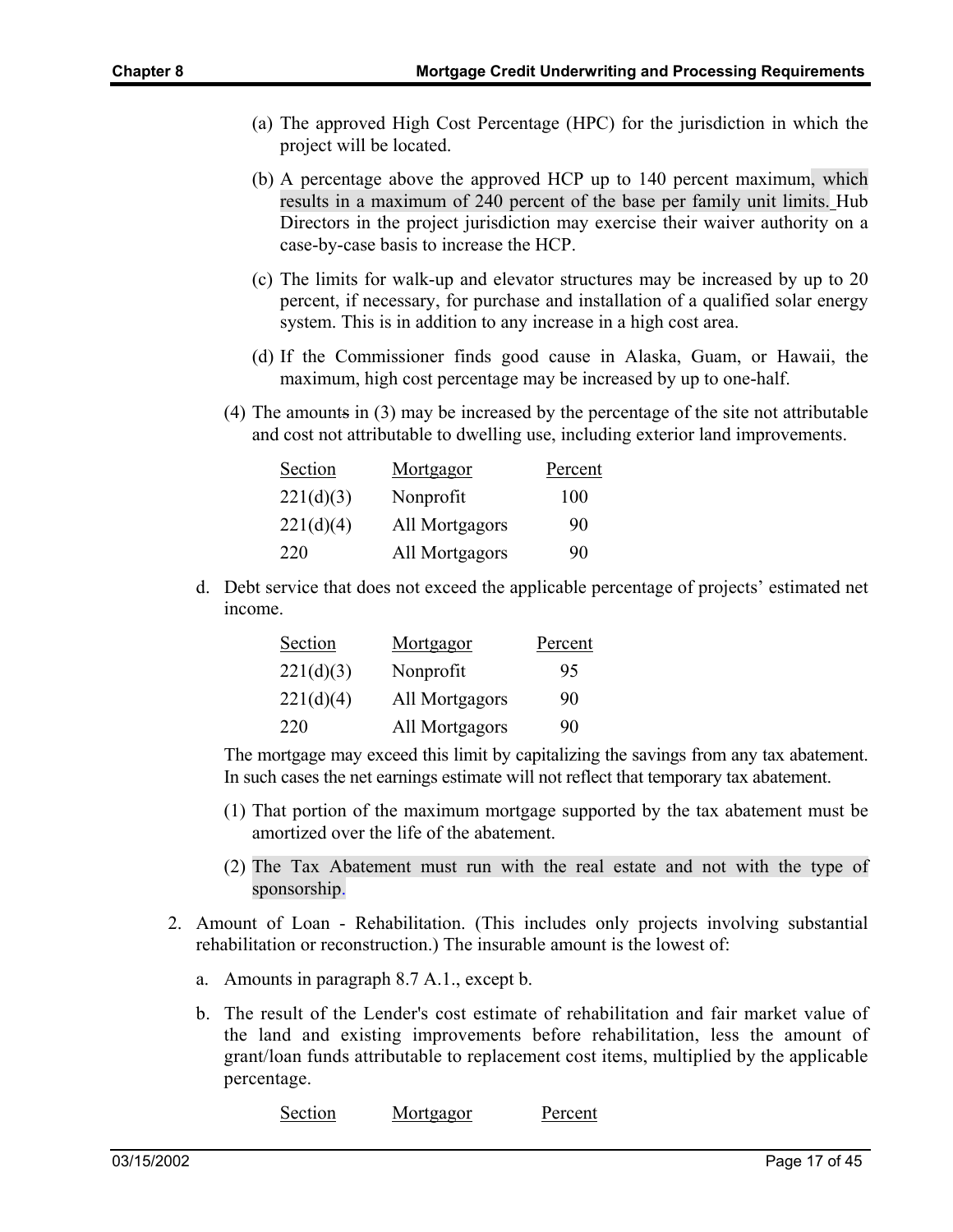| 221(d)(3) | Nonprofits     | 100 |
|-----------|----------------|-----|
| 221(d)(4) | All Mortgagors | 90  |
| 220       | All Mortgagors | 90  |

B. Insurance of Advances.

See Chapter 13 for processing instructions.

## **8.8 Section 232 Mortgage Amounts, Cash Requirements, and Related Items**

- A. Firm Commitment Processing for Section 232
	- 1. Amount of Loan New Construction:

Includes construction of all types of projects not involving substantial rehabilitation. The insurable amount is the lowest of:

- a. Application Amount.
- b. Value Amount.
	- (1) Proprietary Mortgagor. Ninety percent of result of the Lender's estimate of value including major movables less the amount of grant/loan funds attributable to replacement cost items.
	- (2) Nonprofit Mortgagor. Ninety-five percent of Lender's estimate of value including major movables.

Do not deduct that portion of grant/loan funds attributable to replacement cost items. Instead complete loan criteria d below.

- c. Debt service that doesn't exceed 90 percent for proprietary mortgagor, 95 percent for nonprofit mortgagor of the project's estimate net earnings attributable to realty and nonrealty (excluding proprietary earnings, line 6, Section G., Form HUD-92264, NHICF). The mortgage may exceed this limit by capitalizing the savings from any tax abatement. In such cases the net earnings estimate will not reflect that temporary tax abatement.
	- (1) That portion of the maximum mortgage supported by the tax abatement must be amortized over the life of the abatement.
	- (2) Tax Abatement must run with the real estate and not with the type of sponsorship.
- d. Replacement cost less grants, loans, and gifts. This criterion only applies to nonprofit mortgagors.
- 2. Amount of Loan Rehabilitation: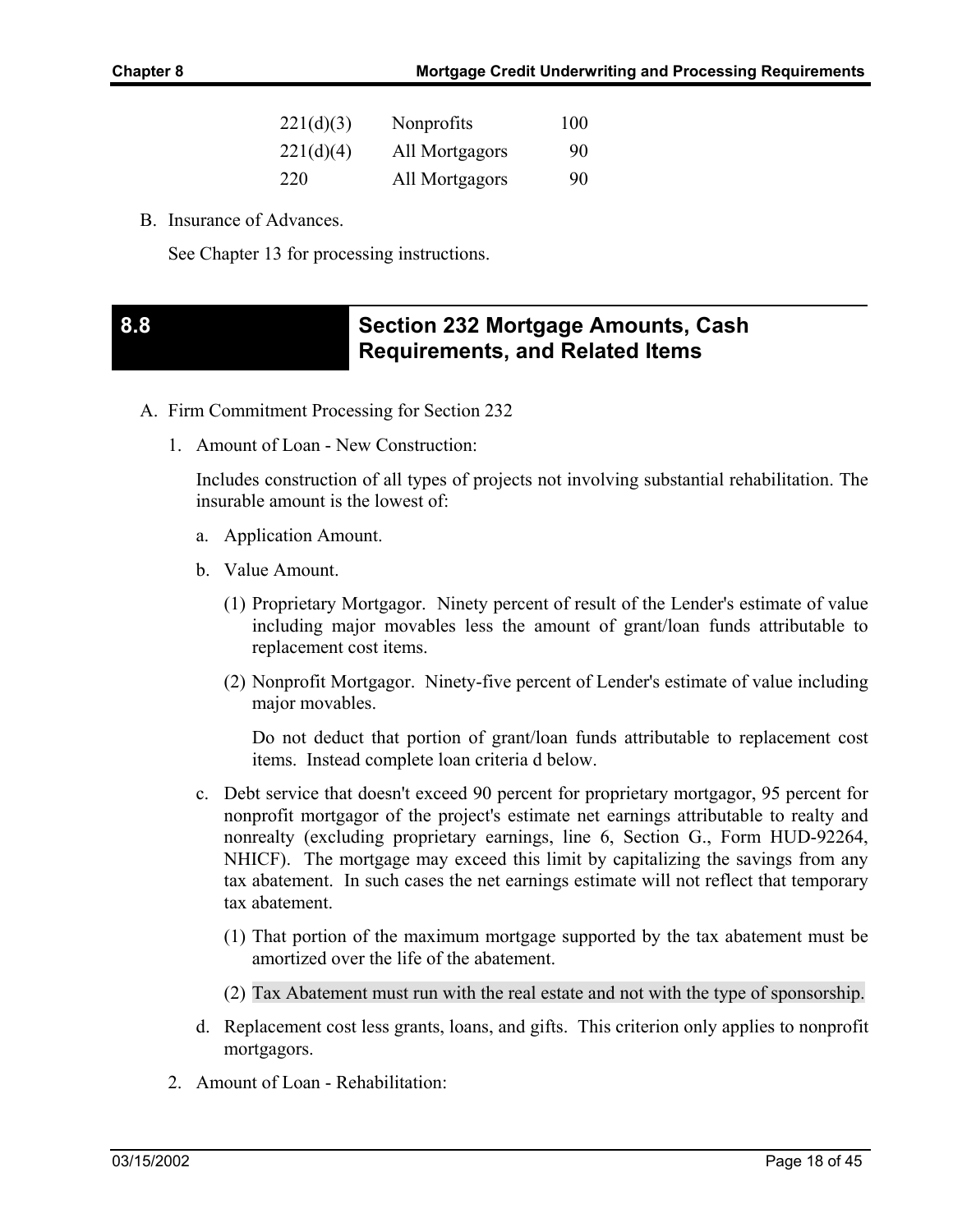This includes only projects involving substantial rehabilitation or reconstruction and additions and improvements where the existing facility is involved in rehabilitation. The insured loan must be the lesser of:

- a. Amounts in paragraph 8.8 A.1.
- b. Property held in fee One hundred percent of the estimated cost of rehabilitation less grant/loan funds attributable to replacement costs items.
- c. Property subject to existing mortgage Lender's estimated cost of rehabilitation, reduced by grant/loan funds attributable to replacement cost items plus the lesser of:
	- (1) Secured indebtedness, or
	- (2) Ninety percent (95 percent for nonprofit mortgagors) of the sum of Lender's estimate of the Fair Market (As-Is) Value of the property before rehabilitation less:
		- (a) The value of the leased fee, if leasehold, and
		- (b) The amount of non-pre-payable special assessments.

Note: Investigate any recent debt placed against the property. Exclude from the mortgage computation any debt that was created to increase the existing indebtedness in an attempt to circumvent this mortgage criterion.

Note: HUD defines "recent indebtedness" as any debt incurred up to one year before application for mortgage insurance is made.

Debt incurred by the operator is not mortgageable. If the debt is secured by the health care facility, the lien must be removed at the time of initial/final endorsement.

Process a property acquired after the initial application as property to be acquired.

- d. Property to be acquired Ninety percent (95 percent for nonprofit mortgagors) of the sum of Lender's estimated cost of rehabilitation after subtracting grant/loan funds attributable to replacement cost items plus the lesser of:
	- (1) Ninety percent (95 percent for nonprofit mortgagors) of the actual purchase price of the property,
	- (2) Ninety percent (95 percent for nonprofit mortgagors) of the sum of Lender's estimate of the Fair Market (As-Is) Value of the property before rehabilitation less"
		- (a) The value of the leased fee, if leasehold and
		- (b) The amount of nonprepayable special assessments.

Note: If an identity of interest exists, regardless of how slight, between the seller of the property and the sponsor, the transaction must be considered a refinancing transaction rather than a purchase transaction.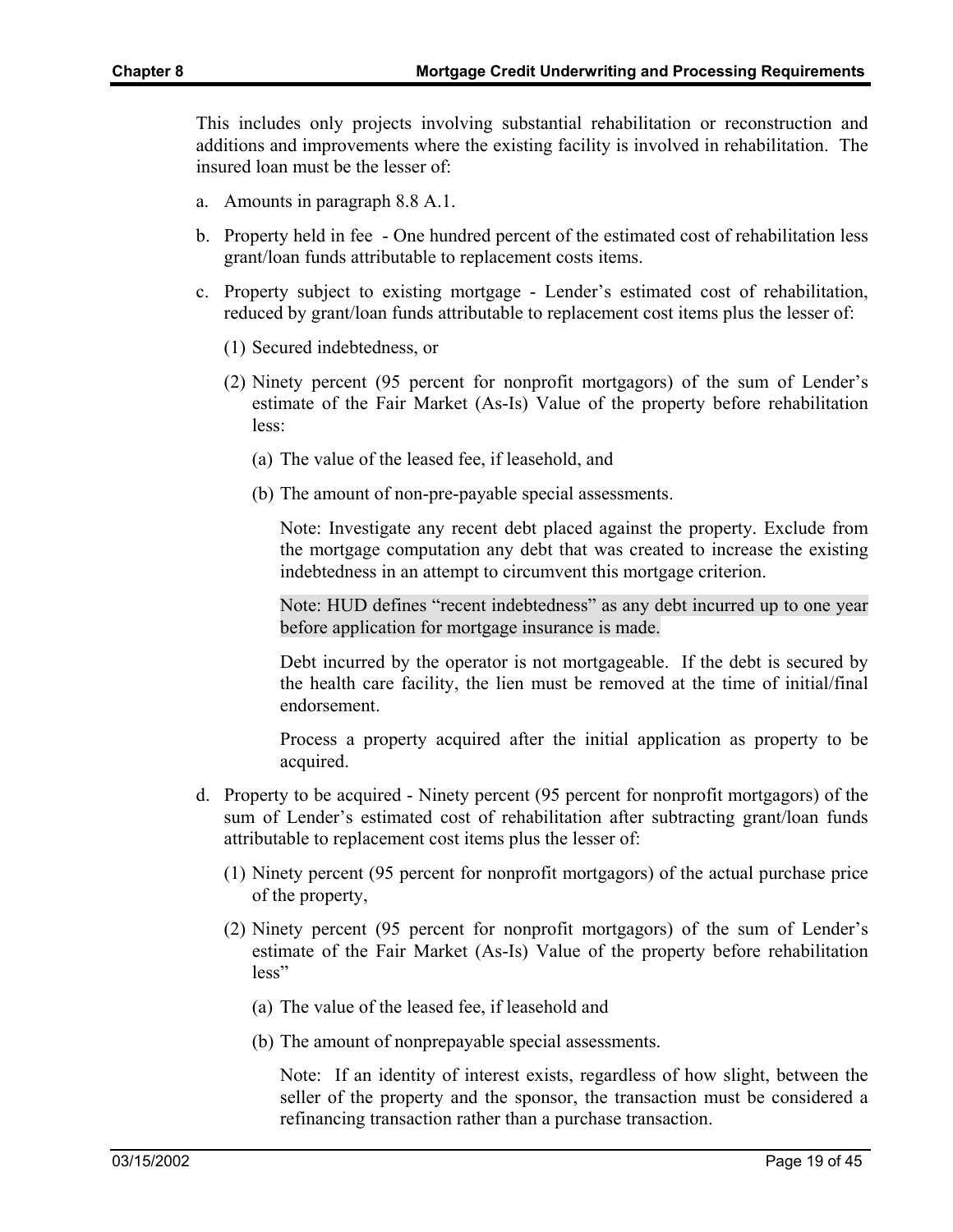- B. Existing Facility with an Addition [AKA] Blended Rate Processing for Section 232
	- A. Overview.

HUD permits an existing health care facility that does not require rehabilitation, only repairs, to be refinanced or purchased and for the transaction to include the construction of an addition.

- 1. Process the transaction using "blended rate" underwriting requirements below. These requirements blend together Section 232 New Construction and Section 232 pursuant to 223(f) Existing underwriting instructions contained in this Notice.
- 2. At initial endorsement:
	- a. Release the monies for the:
		- (1) Addition under the insurance of advances procedure.
	- b. A large portion of the loan is represented by an existing facility that is operational and self supporting at the permanent loan interest rate.
		- (1) The underwriting for the existing facility will not provide construction loan interest funds.
		- (2) If the construction loan interest rate is higher than the permanent interest rate the appraiser will determine the amount of an interest rate shortfall escrow.
			- a. The escrow must cover the additional interest charges for the estimated construction period plus an additional 6 months.
			- b. The mortgagor must fund the interest shortfall escrow at initial endorsement.

Note: If a nonidentity of interest operator of a health care facility has financed improvements to the facility with debt, the cost of these improvements were performed as a result of a business decision and are NOT eligible to be included in the purchase transaction.

3. Amortization Period of the Mortgage.

The maximum term of the mortgage will not exceed 75 percent of the remaining economic life of the existing health care facility or 35 years, whichever is less.

- B. Form 92264-HCF, Health Care Facility Summary Appraisal Report.
	- 1. Prepare two HUD Forms 92264-HCF: one for the existing facility; and one for the addition.
		- a. The A & E/Cost processor:
			- 1) Completes the sections of a 92264-HCF for the existing facility and a 92264-HCF for the new addition; and
			- 2) Prepares two cost analyses: one for the required repairs, if any, on the existing facility and one for the new addition.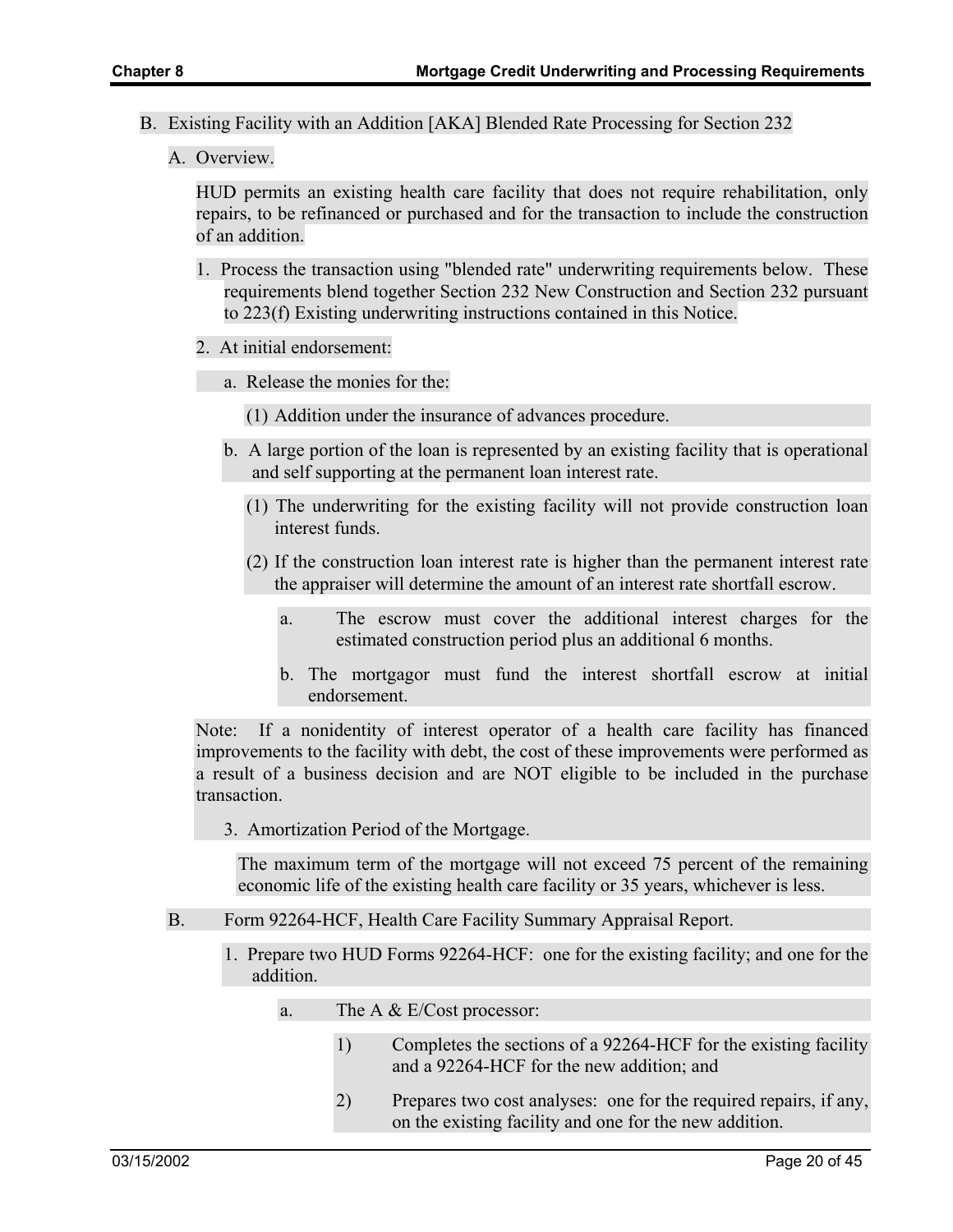*Note: Davis Bacon prevailing wage rates apply on new construction additions and when developing the estimated repair cost on the existing facility.* 

- b. Valuation:
	- 1) Completes two 92264-HCF Forms, one for the existing facility and one for the new addition following instructions as modified by this Notice; and
	- 2) Establishes the amount of the interest shortfall escrow, if required and records the amount in Section L, "Remarks," of 92264-HCF.
- 2. Form HUD 92264-A, Supplement to Project Analysis.

The mortgage credit examiner prepares three HUD 92264-A's,

- a. A Form HUD-92264-A for the existing facility based on instructions for computing the maximum insurable mortgage and the total requirements for settlement under Section 232 pursuant to 223(f)
- b. A Form HUD-92264-A for the addition based on instructions for computing the maximum insurable mortgage and the total requirements for settlement under Section 232 for New Construction.
- c. A composite Form 2264-A that:
	- 1) Combines the maximum insurable mortgages and total requirements for settlement from of a. and b. above;
	- 2) Indicates the sources of funds to meet cash requirements.

#### C. Cost Certification.

- 1. Complete two separate cost certifications under existing and new construction instructions.
- 2. Consider only income during construction generated from the addition as a recovery of cost.
- D. Financial Requirements to Close:
	- 1. Minor non-realty equipment escrow and the Initial Deposit to the Reserve for Major movable Equipment (for rehabilitation projects only) must be funded at or before initial endorsement.

NOTE: 1) The minimum amount needed to fund the minor non-realty equipment escrow is based on \$450 per bed. 2) Funds may be released as equipment is purchased. 3) Any remaining balance in the escrow account may be released after all equipment has been purchased and the project is operational.

2. Independent living units in a board and care home may not exceed 25 percent of the total projected number of residents and require a 12-month prorated debt service reserve in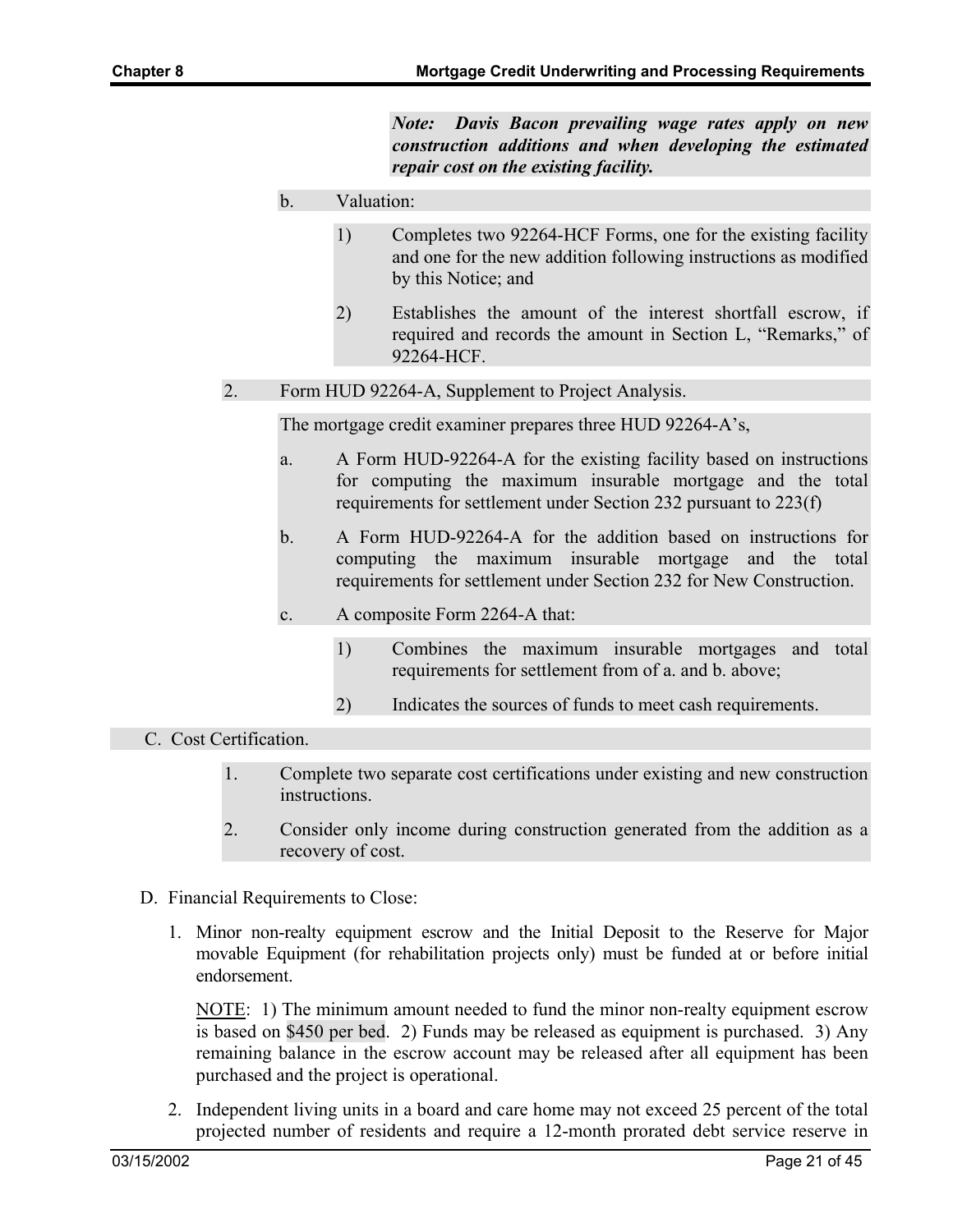addition to any operating deficit escrow required for project approval. Any combination of independent living with a nursing home/intermediate care facility or a board and care facility requires a prorated debt service reserve (e.g., 25 percent independent living units would require 25 percent of the 12-month debt service reserve for the portion of the project used as a board and care home).

- 3. An assisted living facility may contain apartment-like units. Therefore, the Lender will calculate a prorated 12-month debt service reserve based upon the number of proposed independent living units.
- E. Insurance of Advances.
	- 1. See Chapter 13 for processing instructions.
	- 2. Changes to the major movable equipment list**:**
		- a. The Lender and HUD must approve the change orders.
		- b. The owner must set up with the mortgagee a cash escrow to cover the increased cost, if any, within 5 days of HUD's approval of the new equipment list.
		- c. The increased cost of major movable equipment may be recognized for cost certification purposes but this is not a basis for a mortgage increase.

### **8.9 Section 223(f) Firm Commitment Processing - Determining Mortgage Amounts, Cash Requirements, and Related Items**

- A. Firm Commitment Processing for Section 207 pursuant to 223**(**f**)**:
	- 1. Amount of loan in a purchase transaction.

In a purchase transaction involving an arm's length sale, the mortgage may not exceed the lowest of:

- a. Application amount; or
- b. An amount not to exceed the 85 percent for for-profit and nonprofit mortgagors of the result of the Lender's estimate of value as repaired less the amount of grant/loan funds attributable to replacement cost items.
- c. The maximum per unit limitation for new construction under Section 207.

NOTE: The per family unit limits may be increased. See paragraph 8.7 A.1.c.(3).

d. Debt service that does not exceed the 85 percent for for-profit and nonprofit mortgagors of project's estimated net income. The mortgage may exceed this limit by capitalizing the savings from any tax abatement. In such cases the net earnings estimate will not reflect that temporary tax abatement.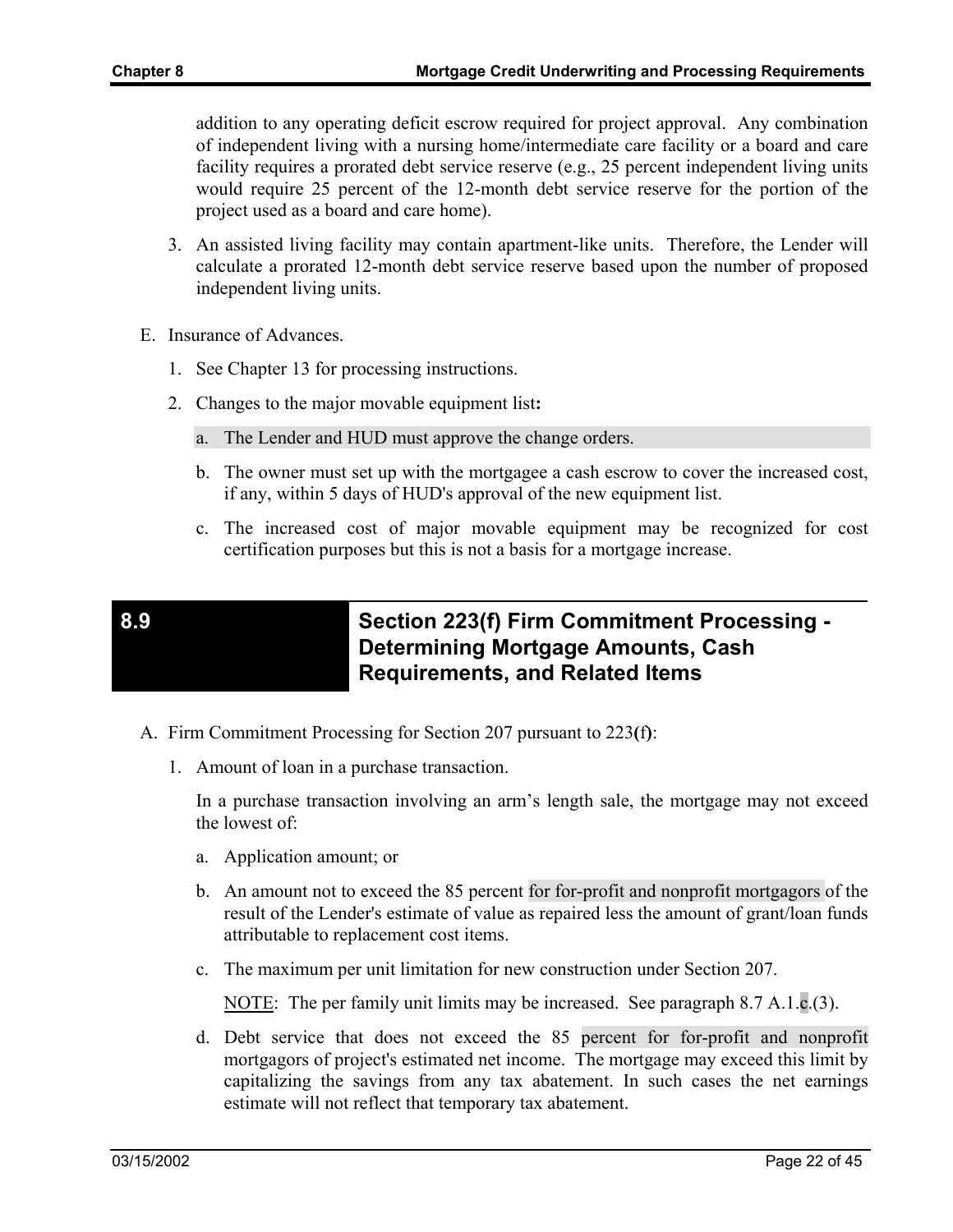- (1) That portion of the maximum mortgage supported by the tax abatement must be amortized over the life of the abatement.
- (2) Tax Abatement must run with the real estate and not with the type of sponsorship
- e. Eighty-five percent for for-profit and nonprofit mortgagors of the cost of acquisition which is defined as the sum of the items:
	- (1) Purchase price shown in the purchase agreement and determined allowable by the Lender.
	- (2) The Lender's estimate of repair cost, if any, provided such costs are paid by the mortgagor and are not included in the purchase price.
	- (3) The sum of reasonable financing charges, legal, organizational, and title and recording expenses paid by the mortgagor.
	- (4) Eligible discounts paid by the mortgagor.

NOTE: Any fees, discounts or other amounts paid by the seller for or on behalf of the purchaser must be reflected as a reduction to the acquisition cost.

- (5) The initial deposit to the Reserve Fund for Replacement, provided such deposit will be funded by the purchaser.
- (6) Eligible architect's fees, mechanical engineering fees, municipal inspection fees, HUD inspection fees, if applicable, and other fees as may be determined eligible by the Lender including the cost of Lender third party reports.
- (7) Less the amount of any:
	- (a) Reserve escrow for replacement that will be purchased as an asset of the project.
	- (b) Grant/loan funds attributable to mortgageable items.
- 2. Amount of Loan in a Refinancing Transaction:

The subject loan will be the lesser of:

- a. Amounts in paragraph 8.9 A.1. except e.
- b. An amount which equals the greater of the following
	- (1) 80 percent of the Lender's estimate of the value of the project, or
	- (2) The cost to refinance the project which is defined as the sum of:
		- (a) The amount needed to pay off the existing indebtedness as determined eligible by the Lender.
		- (b) The initial deposit to the Reserve Fund for Replacements.
		- (c) The sum of reasonable financing charges, legal and organizational, and title and recording expenses paid by the mortgagor.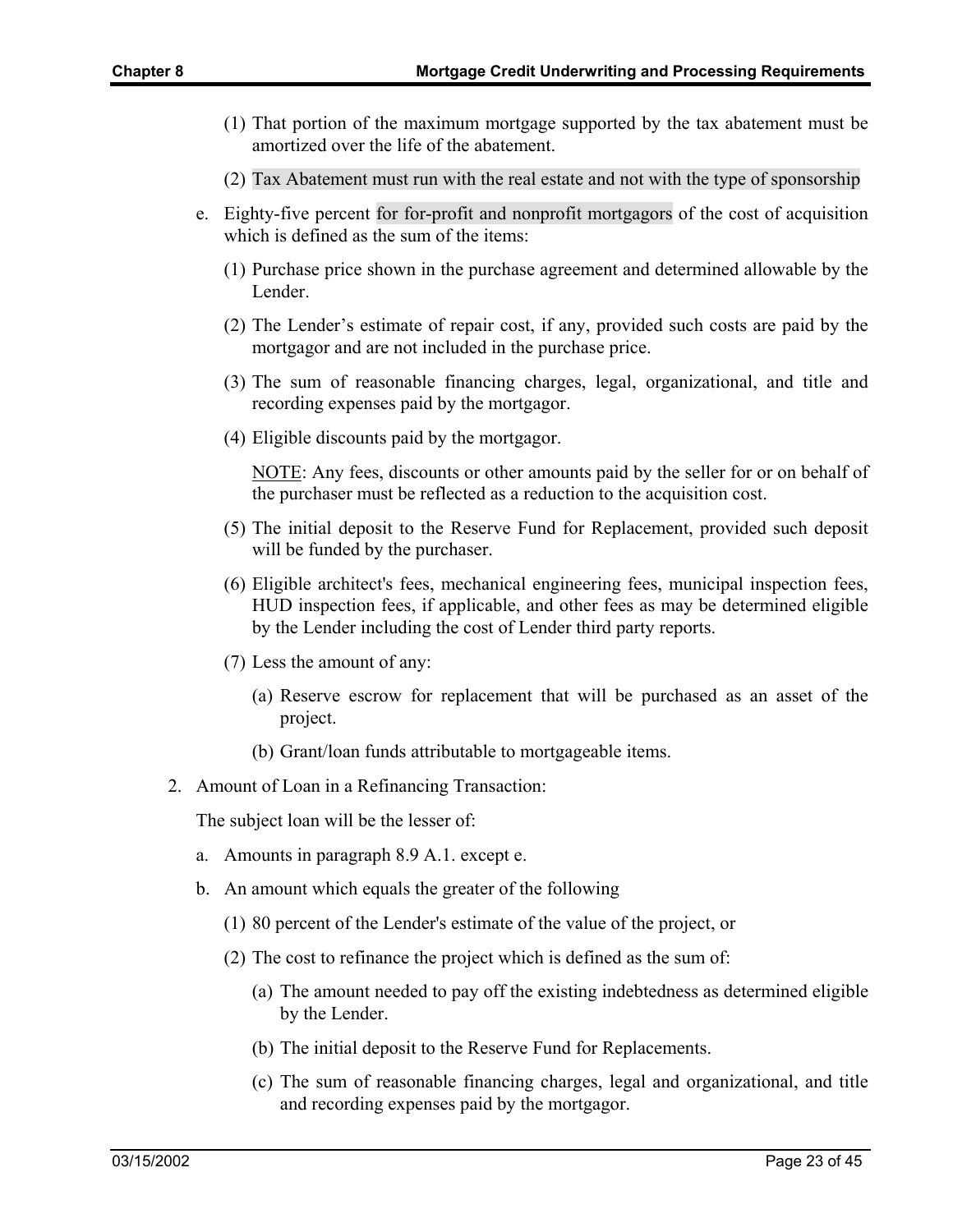- (d) The Lender's estimate of repair cost, if any.
- (e) Eligible discounts paid by the mortgagor.
- (f) Eligible architect's fees, mechanical engineering fees, municipal inspection fees, HUD inspection fees, if applicable, and other fees as may be determined eligible by the Lender including the cost of Lender third party reports.
- (g) Less the amount of any:
	- (i) Reserve escrow for replacement and/or major movable equipment that will be purchased as an asset of the project.
	- (ii) Grant/loan funds attributable to mortgageable items.
- B. Firm Commitment Processing for Section 232 Pursuant to Section 223(f)
	- 1. Amount of loan in a purchase transaction.

In a purchase transaction involving an arm's length sale, the mortgage may not exceed the lowest of:

- a. Application amount; or
- b. For Proprietary mortgagors, 85 percent of the Lender's estimate of value as repaired including major movable equipment; or
- c. For Nonprofit mortgagors; or
	- (1) Ninety percent of Lender's estimate of value as repaired including major movable equipment.
	- (2) Sum of Lender's estimate of value including major movable equipment less grant/loan and gifts.
- d. Debt service supportable by 85 percent (90 percent for nonprofit mortgagors) of net earnings attributable to realty and nonrealty (excluding proprietary earnings). The mortgage may exceed this limit by capitalizing the savings from any tax abatement. In such cases the net earnings estimate will not reflect that temporary tax abatement.
	- (1) That portion of the maximum mortgage supported by the tax abatement must be amortized over the life of the abatement.
	- (2) Tax Abatement must run with the real estate and not with the type of sponsorship
- e. Eighty-five percent (90 percent for nonprofit mortgagors) of the cost of acquisition which is defined as the sum of items:
	- (1) Purchase price shown in the purchase agreement and determined allowable by Lender.
		- a. Do not recognize as part of the purchase transaction the cost of improvements made by a nonidentity of interest operator of a health care facility that has financed improvements to the facility with debt and now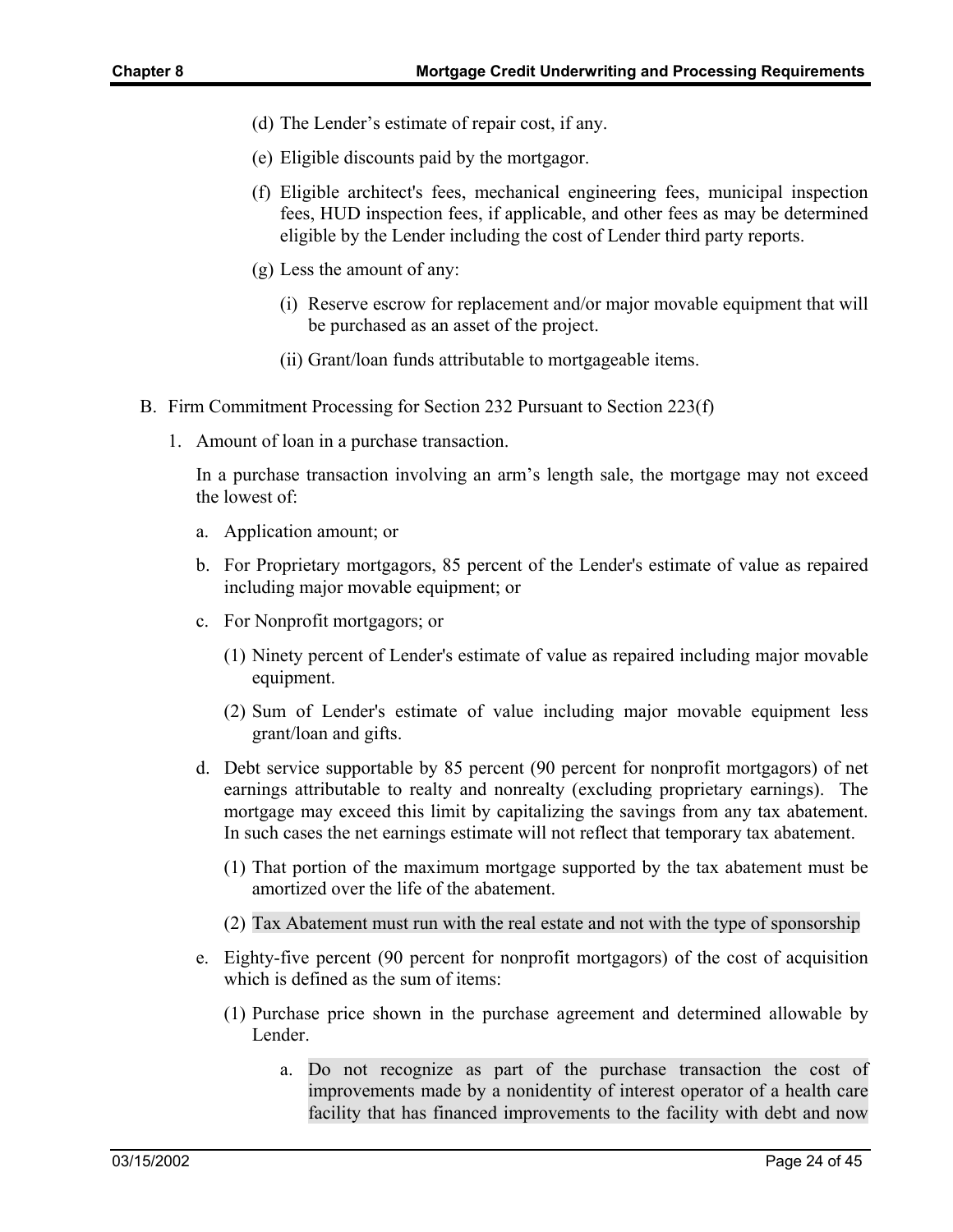is in the process of purchasing said facility and wants to include the cost of the improvements in the purchase transaction.

- (2) Lender's estimate of repair cost, if any, provided such costs are paid by the mortgagor and not included in the purchase price.
- (3) Sum of reasonable financing, legal, organizational, title and recording expenses paid by mortgagor.
- (4) Eligible discounts paid by the mortgagor.
- (5) Initial deposit to the Reserve Fund for Replacements (realty) and the Reserve Fund for Major Movable Equipment (Nonrealty) funded by the purchaser.
- (6) Eligible architect's fees, mechanical engineering fees, municipal inspection fees, HUD inspection fees, if applicable; other fees as may be determined eligible by the Lender including the cost of Lender third party reports.
- (7) Less the amount of any:
	- (a) Reserve escrow for replacement and/or major movable equipment that will be purchased as an asset of the project.
	- (b) Grant/loan funds attributable to mortgageable items.
- 2. In a refinancing transaction, the owner is restructuring the mortgage debt against the property. The loan is the lowest of:
	- a. Amounts in paragraph 8.9.B.
	- b. Cost to refinance the project which is defined as the sum of:
		- (1) Amount needed to pay off the existing indebtedness determined eligible by the Lender.
		- (2) Initial deposit to the Reserve Fund for:
			- (a) Replacements (realty).
			- (b) Major Movable Equipment (Nonrealty).
		- (3) Lender's estimate of repair cost, if any.
		- (4) Sum of reasonable financing, legal, and title and recording expenses paid by mortgagor.
		- (5) Eligible discounts paid by mortgagor.
		- (6) Eligible architect's fees, mechanical engineering fees, municipal inspection fees, HUD inspection fees, if applicable; other fees as may be determined eligible by the Lender including the cost of Lender third party reports.
		- (7) Less the amount of any:
			- (a) Reserve escrow for replacement and/or major movable equipment currently on deposit.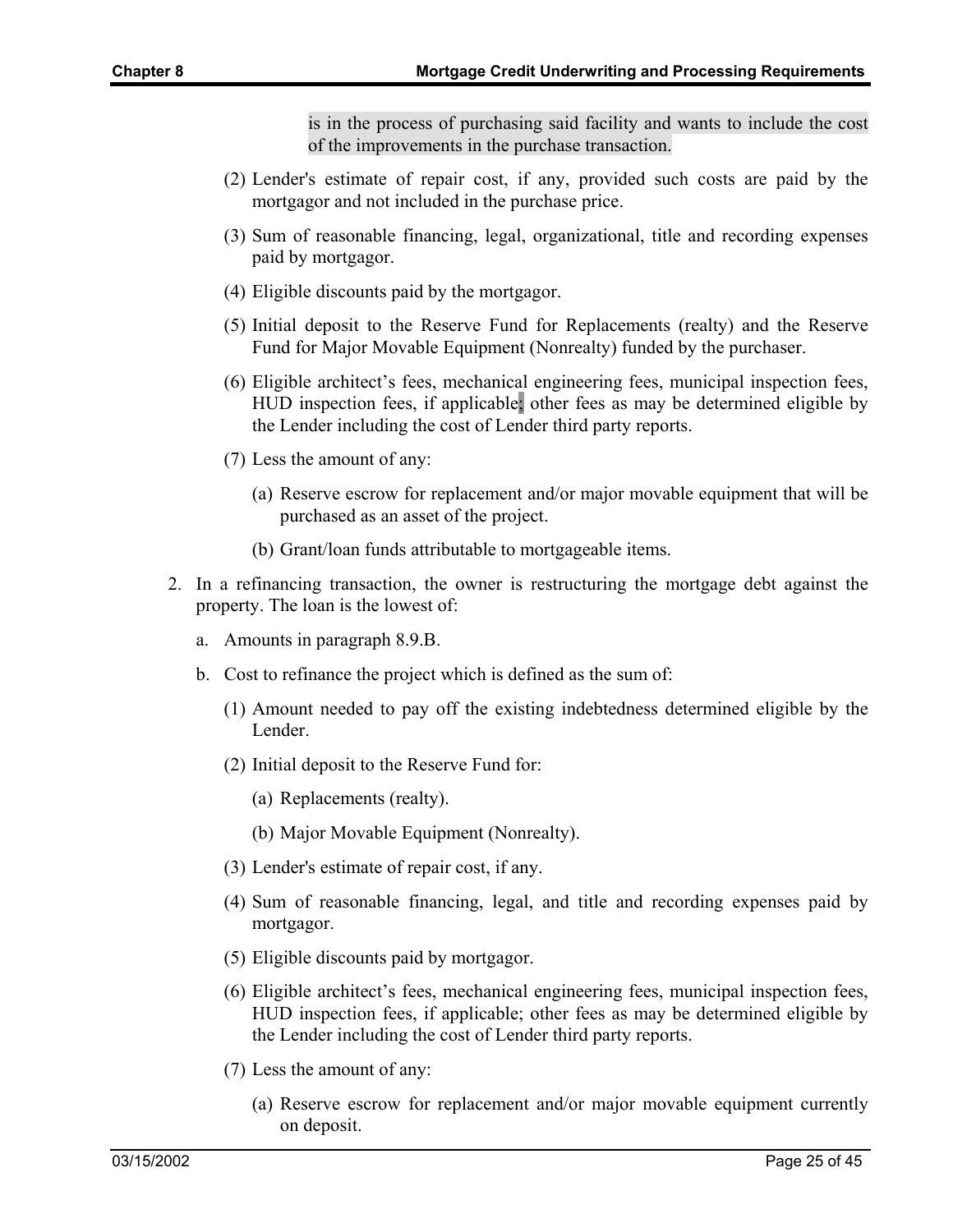- (b) Grant/loan funds attributable to mortgageable items.
- C. Treat any property acquired:
	- 1. Before the date of the original application as a refinance transaction; and
	- 2. After the date of the original application as a purchase transaction.
- D. Identity of Interest Purchase Transaction.

Refer to Chapter 14, Section 14.15

E. Determining Existing Indebtedness in a Refinancing Transaction.

Existing indebtedness in a refinancing transaction is defined as:

- 1. Outstanding mortgage(s) incurred in connection with the construction of the project or with capital improvements made to the property as confirmed by the current mortgagee using the pay-off letter which appears in Appendix 8C of this Guide.
- 2. Other recorded indebtedness such as mechanic's liens and tax liens provided they did not result from personal obligations of the mortgagor.
- 3. Unrecorded debt directly connected with the project supported by documentation from the mortgagor. If the indebtedness is not recorded, the mortgagor must provide the Lender with documentation which unquestionably identifies the indebtedness with the project. Examples are:
	- a. Delinquent interest
	- b. Prepayment penalties on the mortgage
	- c. Indebtedness incurred in making significant betterments to the property

NOTE: Program penalties arising from the defeasance of tax-exempt and taxable bonds cannot be recognized.

- 4. Line-of-credit portfolio indebtedness attributable to acquisition costs, repairs and capital improvements. The mortgagee must obtain a letter from the issuer of the line-of-credit listing each facility encumbered by the financing and the dollar amount needed for each facility to obtain a partial release from the financing. Absent the partial release information, the following are acceptable alternatives:
	- a. HUD will divide the line-of-credit debt by the total number of beds in the facilities to come up with the per bed debt. Or,
	- b. Based on MAP appraisals for all the facilities, HUD will add up the approved values for all the facilities. HUD will divide the line-of-credit debt by the sum of the values. Multiply the result by a facility's value to determine the amount of existing indebtedness to be assigned to a facility.
	- c. Lenders may develop other options for assigning debt. HQ will review and approve these options on a case-by-case basis.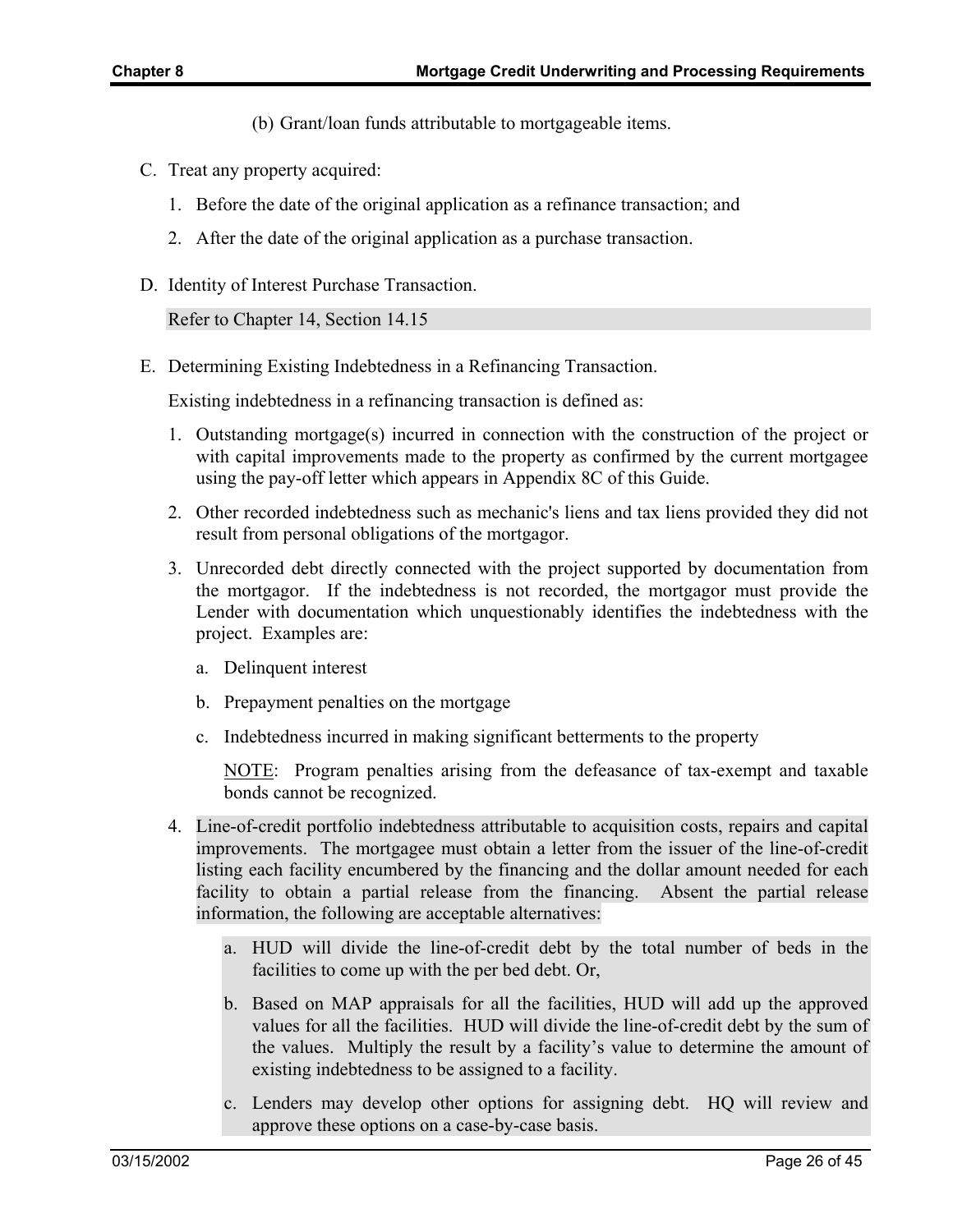5. Real Estate Investment Trusts (REITs)

We recognize that special circumstances may exists from time to time when dealing with REITS, therefore we will treat the cash payment for the facility in the same manner as line-of-credit financing with the following exceptions.

- a. The REIT must submit from an independent certified public accountant a report of the cash payment made from each facility.
- b. An authorized officer of the REIT signs and dates a cover letter to HUD attesting the accuracy of the report. Said letter must contain the 1010 criminal warning.
- c. HUD will recognize 75% of the cash payment as equivalent to existing debt.
- 6. Do not recognize indebtedness:
	- a. Recently placed against the project to increase the mortgage or circumvent program intent.
	- b. Created by wrap mortgages
		- (1) Unless the mortgagor and Lender give a detailed explanation of the purpose of the wrap and a documented accounting of disbursement of the loan proceeds.
		- (2) You may recognize loan proceeds used for capital improvements or project operations.
- F. Reserve for Replacements.

The initial deposit to the Reserve Fund for Replacements is eligible for inclusion in the maximum insurable mortgage.

- 1. Purchase Transaction.
	- a. The purchase agreement must specify:
		- (1) Whether or not the transfer includes as an asset of the project, Reserve Fund for Replacements [or Reserve Fund for Replacements (Realty) and Reserve Fund of Major Movable Equipment (Nonrealty) in a Section 232 pursuant to 223(f) transaction] or other escrows.
		- (2) Dollar amounts of escrow and/or items which the seller will pay on behalf of mortgagor, e.g., the operating deficit, discounts, initial deposit to the Reserve fund for Replacements [or Reserve Fund for Replacements (Realty)and Reserve Fund of Major Movable Equipment (Nonrealty) in a Section 232 pursuant to 223(f) transaction] etc.
	- b. Apply existing Reserve Funds transferred as an asset of the project as a reduction of acquisition cost when computing Criterion 7 on Form HUD 92264-A.
- 2. Refinancing Transaction. The mortgagor must submit a list of escrows currently on deposit for the project:
	- a. The escrows must remain with the project.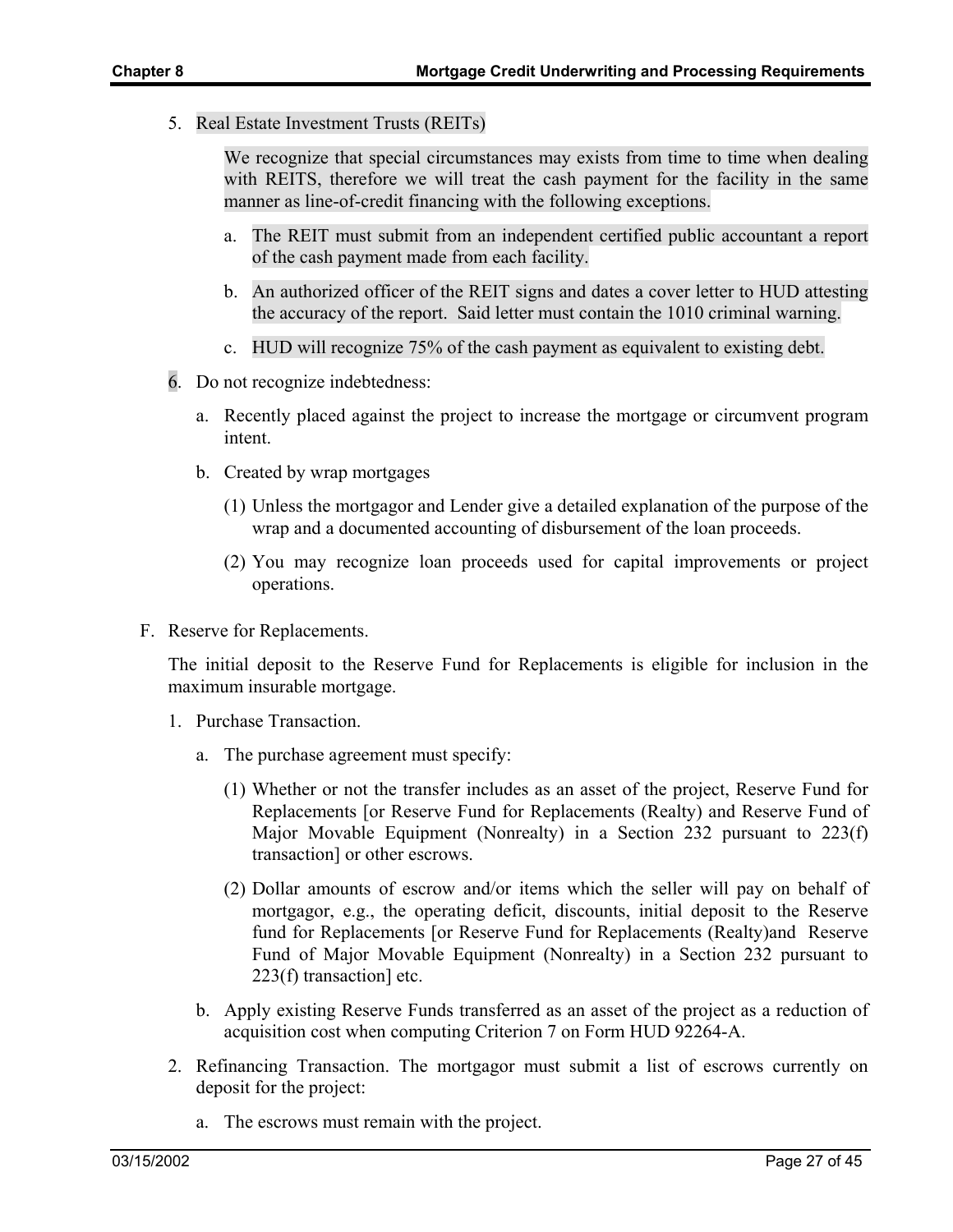- b. Apply funds currently on deposit in a Reserve Fund for Replacements as a reduction of:
	- (1) The cost of refinancing under criterion 10 on Form HUD 92264-A.
	- (2) The initial deposit to the Reserve Funds for Replacement [or Reserve Fund for Replacements (Realty)and Reserve Fund of Major Movable Equipment (Nonrealty) in a Section 232 pursuant to 223(f) transaction] at endorsement. Use the excess to cut the costs of discounts, miscellaneous fees and charges, etc., included in the determination of the maximum insurable mortgage.
- G. Discounts and/or Costs of Issuance associated with bond financing may be eligible for inclusion in the computation of Criteria 7 and 10.
	- 1. Review documentation regarding permanent financing. Documentation must state the amount of the discounts, financing fees, and/or costs of issuance to be charged and with whom they will be paid.
	- 2. Permanent Placement Fee. This fee must include all permanent placement expenses except discounts. Where GNMA Mortgage-Backed Securities (MBS) are involved and the mortgagee charges:
		- a. The maximum permanent placement fee, it may not assess an additional charge for either the MBS application fee and/or the securities custodial fee.
		- b. Less than the maximum permanent placement fee, it may assess an additional charge for either the MBS application fee and/or the securities custodial fee provided the total fees and charges do not exceed the dollar value of the maximum permanent placement fee.
	- 3. Determine if the discounts, financing fees and costs of issuance are reasonable and in line with prevailing market conditions and mortgage credit data.

Recognize financing fees and discounts charged by the permanent Lender, for inclusion in the mortgage:

- a. Bond fees included in the mortgage transaction:
	- (1) Where a project is to be financed through the sale of either taxable or tax-exempt bonds, the maximum financing fees allowable in the mortgage computation and recognizable for cost certification purposes is 5.5 percent of the mortgage amount. Any cost beyond the 5.5 percent must be paid from sources outside the mortgage.
	- (2) The maximum financing fee the mortgagee may retain for its own account is 3.5 percent. This 3.5 percent covers the costs of origination, processing, underwriting, closing and delivery (including the mortgagee's legal fees), escrow monitoring, permanent placement, etc. The remaining 2 percent (or such greater percentage as may result from the Lender reducing its maximum retainable 3.5 percent fee) may be used to offset the cost of bond fees.
- b. Discounts. In a refinancing or purchase transaction, discounts will be recognized only for those actual costs charged by the placement Lender which are determined to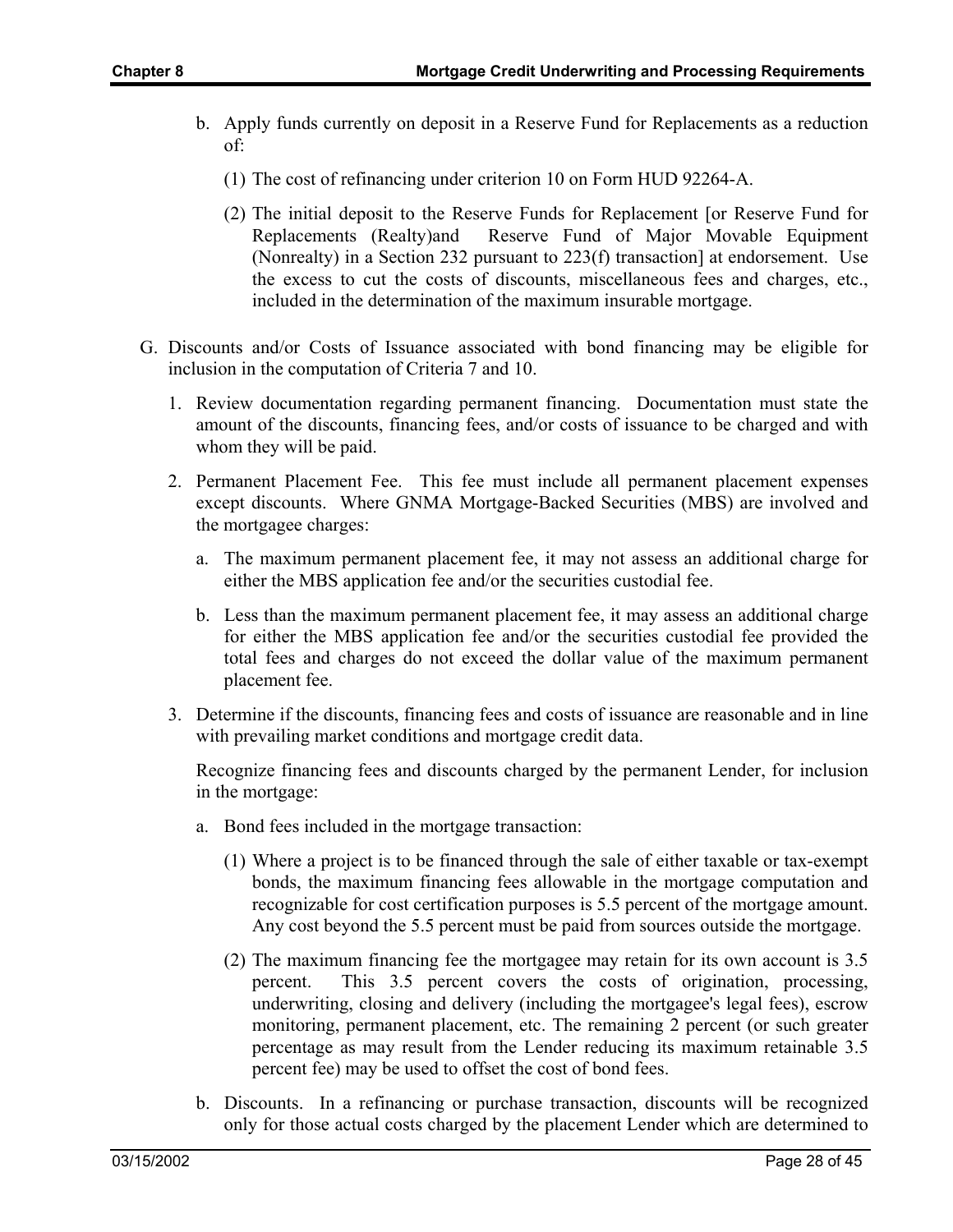be eligible. Discounts included in the computation of Criteria 7 and 10 must be reasonable based on current market conditions.

- 4. Do not recognize:
	- a. Financing fees and discounts beyond the 3.5 percent included in the mortgage where an identity of interest exists between:
		- (1) The sponsor/mortgagor and the new permanent Lender.
		- (2) The present permanent Lender or the interim Lender and the new permanent Lender, in a refinancing transaction.
	- b. GNMA application fee and securities custodial fee, where the GNMA Mortgage-Backed Securities Program will be used for permanent financing, since they are paid from the permanent placement fee.
	- c. Charges for warehousing a mortgage for future delivery.

### **8.10 Secondary Financing - Section 223(f)**

The terms and conditions of secondary financing are:

- A. The secondary financing is represented by a promissory note, Form FHA-2223. [For Section 232 pursuant to 223(f) transactions involving nonprofit mortgagors use a Residual Receipts Note (Nonprofit Mortgagors), Form FHA 1710.] This note shall not be altered in any manner.
- B. The amount of the secondary financing is based on the source of funding.
	- 1. When the loan is made by:
		- a. A Federal, State or local government agency or instrumentality the amount of the loan cannot exceed the difference between the HUD insured mortgage and the HUD Fair Market Value of the project. However, no other form of secondary financing may be used.
		- b. For other entities or natural persons [either alone or in combination with organizations listed in 1a], the aggregate amount of the insured first loan and the second loan cannot exceed 92.5 percent of HUD's Fair Market Value of the project.
	- 2. When the financing vehicle for the secondary financing is provided by a Federal, State or local government agency or instrumentality the amount of the loan cannot exceed the difference between the HUD insured mortgage and the HUD Fair Market Value of the project. However, no other form of secondary financing may be used. Examples of acceptable financing vehicles are  $501(c)(3)$  tax exempt bonds issued by nonprofit organizations and the more common forms of tax exempt financing.
- C. Repayment of the secondary financing including interest is geared solely to the availability of surplus cash. Include the following language in the Note: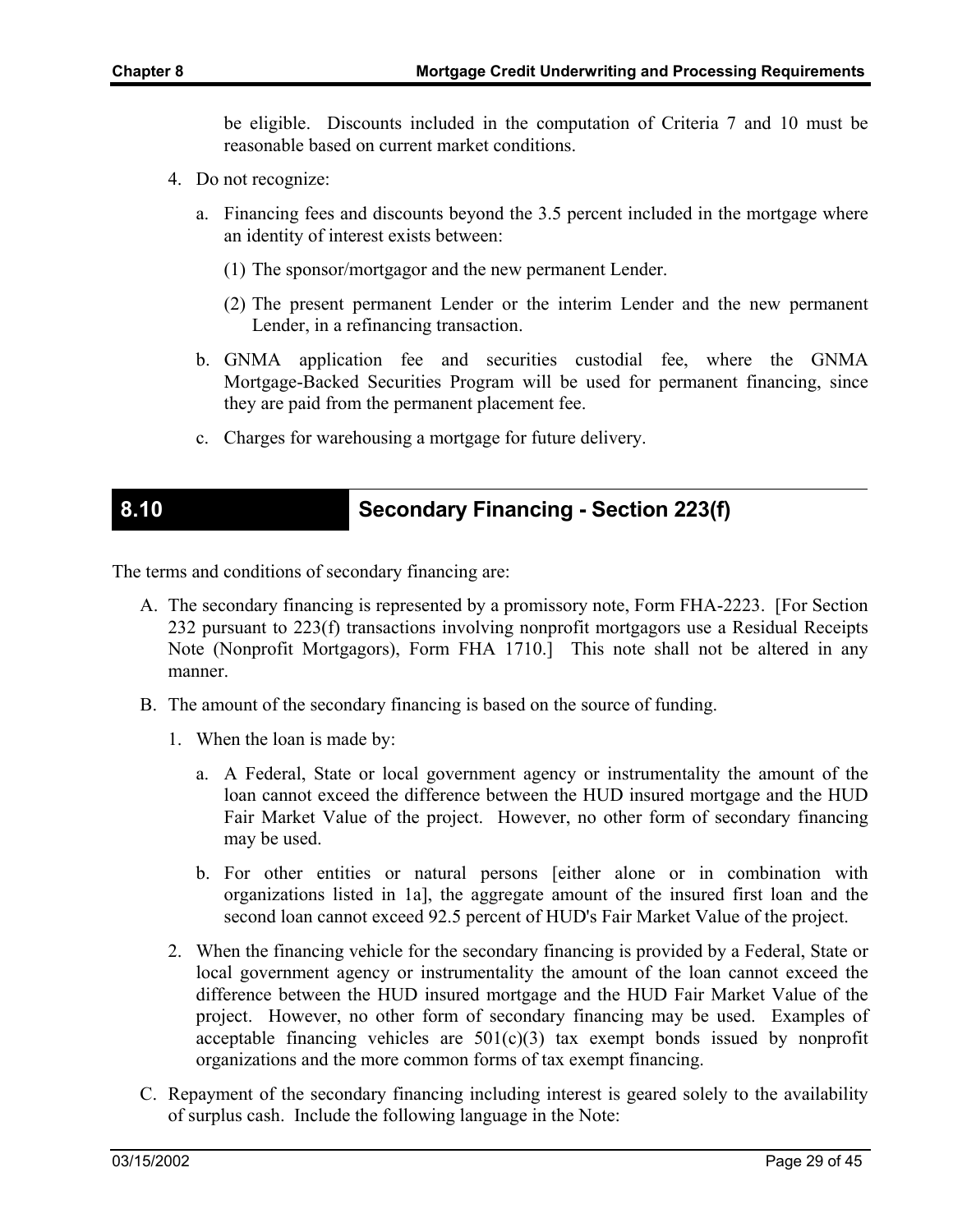"So long an the Secretary of Housing and Urban Development or his/her successors or assigns, are the insurers or holders of the first mortgage on (insert project name and FHA Project No.), payments due under this Note shall be payable only from surplus cash (or residual receipts) of said project, as the term surplus cash (or residual receipts) is defined in the Regulatory Agreement dated (insert date) between HUD and (insert name of mortgagor). The restriction on payment imposed by this paragraph shall not excuse any default caused by the failure of the maker to pay the indebtedness evidenced by this Note."

- D. The mortgagor may secure a promissory note with an inferior lien against the property under the following conditions:
	- 1. The mortgagee of the HUD-insured first mortgage must consent to the placing of the inferior lien and agree that its existence doesn't constitute a basis for default on the first mortgage.
	- 2. There must be a simultaneous closing and same day recordation of the secondary financing documents and the insured first mortgage loan documents.
	- 3. The terms of the second mortgage are:
		- a. Approved by the Area Counsel;
		- b. Consistent with the terms of the promissory note, the first mortgage, the Regulatory Agreement and all HUD regulations and requirements.
		- c. The second mortgage shall not contain a cross default provision or any right of foreclosure before the termination of the HUD mortgage insurance.
		- d. The term of the second mortgage may be extended, if:
			- (1) The note matures, there are no surplus cash funds or residual receipts available for repayment and the first mortgage has not been repaid in full.
			- (2) HUD grants a deferment of amortization or forbearance that results in an extended maturity of the insured mortgage.
		- e. The second mortgage is assumable when a sale or transfer of physical assets occurs and the mortgage insurance remains in place.
			- (1) The holder of the second mortgage cannot require that more than 70 percent of the net proceeds of the sale or transfer be applied to the reduction of the loan.
			- (2) For these instructions, net proceeds are the funds available to the original mortgagor after:
				- (a) Correcting any monetary or covenant default on the first mortgage.
				- (b) Making:
					- (i) Required contributions to any reserve funds.
					- (ii) Needed improvements to the property as evidenced by HUD's annual inspection reports.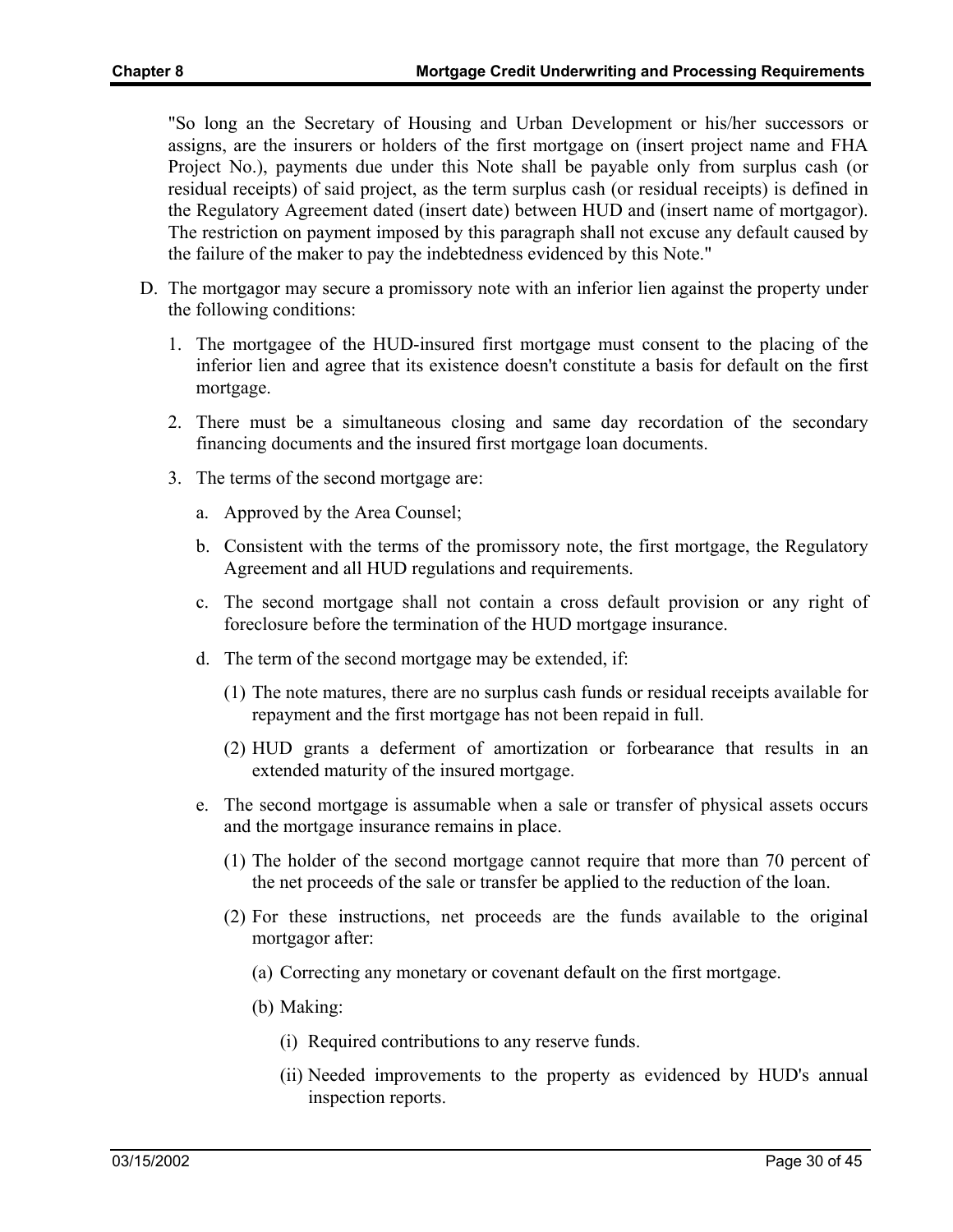- f. The second mortgage automatically terminates if HUD acquires title to the project by a deed in lieu of foreclosure.
- g. Only 50 percent of surplus cash or residual receipts can be pledged to the repayment of the secondary loan(s). However, at the owner's option additional payments may be made from time to time.

# **8.11 Firm Commitment Processing with Grants/Loans**

A. In General

These instructions apply to:

- 1. Grants and loans to the mortgagor entity from a Federal, State or local government agency or instrumentality.
- 2. Loans to principals of the mortgagor entity from a Federal, State or local government agency or instrumentality.
- 3. Grants and loans to the mortgagor entity or its principals from national, regional and local community service organizations (nongovernmental source), e.g., Ford Foundation, Rockefeller Foundation, etc.
- B. Application for Mortgage Insurance.
	- 1. At the commitment processing stage, the applicant:
	- 2. Identifies the use of grant/loan funds on Form HUD-92013, Application for Project Mortgage Insurance.
	- 3. Submits either:
		- a. A commitment letter signed by an authorized agent of the government agency or instrumentality or the nongovernment source identifying:
			- (1) Amount of grant/loan funds.
			- (2) Intended use of the grant/loan funds.
			- (3) Any conditions for the loan and reasons, if any, the letter of intent could be withdrawn.
		- b. For those cases involving a grant/loan from a government/agency or instrumentality, an application showing the information above.
- C. The Rental Housing Project Income Analysis (HUD-92264) and the Supplement to Project Mortgage Analysis (HUD-92264-A) are to be completed in accordance with instructions for each specific program.
- D. Grants/Loans from government agency or instrumentality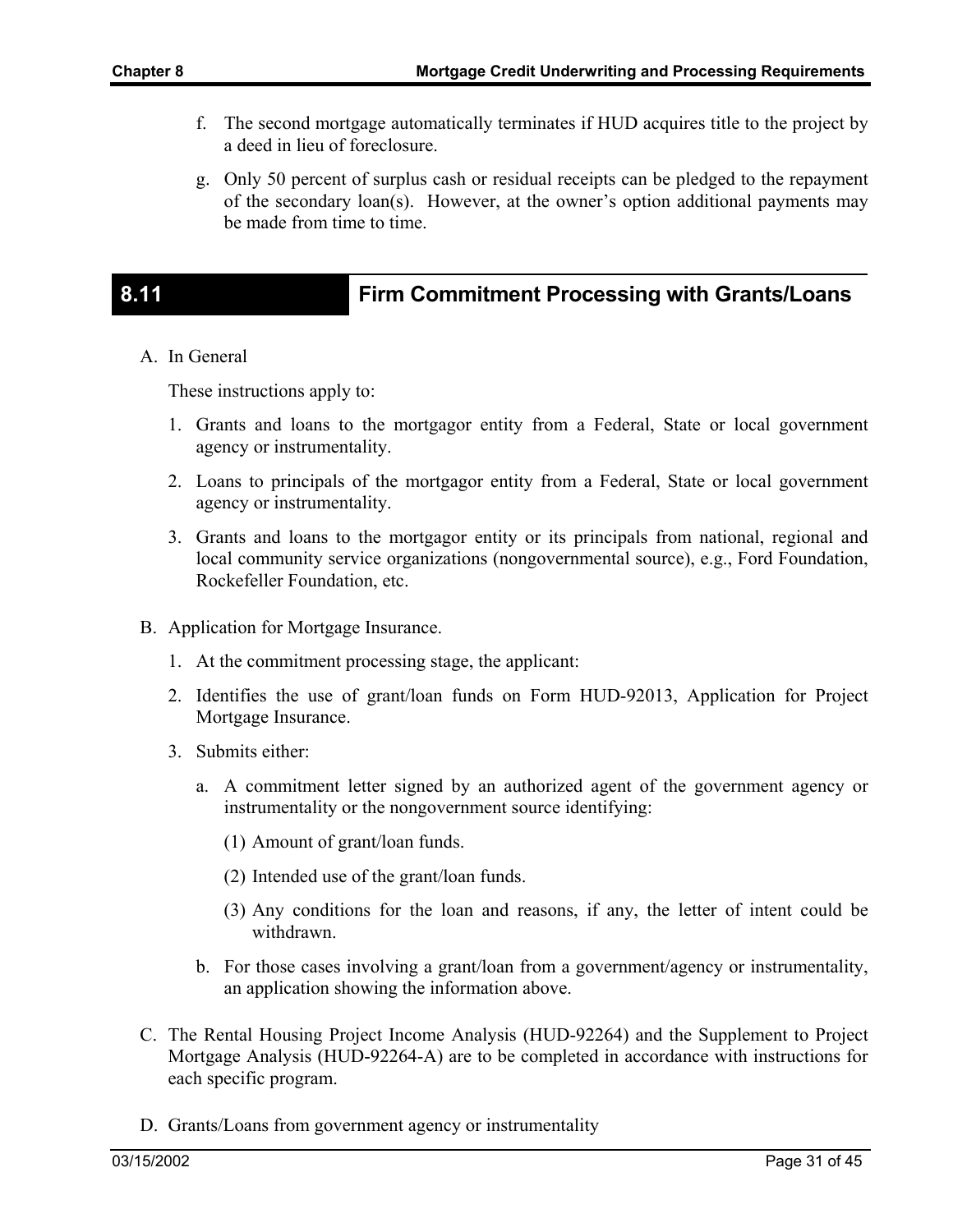- 1. Initial Endorsement
	- a. Before scheduling the closing, the Field Counsel must review the grant/loan documents to assure the legal sufficiency of the documents.
	- b. The Lender must consent in writing to the existence of the second mortgage and agree that its existence does not constitute a basis for default on the first mortgage.
	- c. The mortgagor may use instead of that portion of the front money escrow provided by the grant/loan, either:
		- (1) An unconditional irrevocable letter of credit issued by a banking institution, or
		- (2) An agreement entered into by HUD, the government agency or instrumentality, the Lender and the mortgagor which provides the following:
			- (a) HUD has:
				- (i) The right to approve construction advances after considering any reported noncompliance by the agency or instrumentality if the project is proceeding in compliance with approved plans and specifications.
				- (ii) Sole authority to resolve differences in the inspection process and disbursement of grant/loan proceeds.
			- (b) The Lender will concurrently furnish HUD and the agency or instrumentality with copies of the approved interim advances [Form HUD-92448, Contractor's Requisition, Form HUD-92403, Application for Insurance of Advances of Mortgage Proceeds, and supporting documentation].
			- (c) The agency or instrumentality must process the advance promptly and without adjustment.
				- (i) Send the agency or instrumentality a copy of the approved requisition for its records.
				- (ii) The agency must notify HUD and the Lender of a need to make an adjustment the following month.
			- (d) The agency or instrumentality assumes the risk for any grant/loan funds disbursed in excess of the amount approved by HUD or the Lender and agrees to replenish the excess funds within 10 working days of notification by HUD or the Lender.
			- (e) If a default occurs before completion of construction, the agency or instrumentality must disburse the remaining funds so long as the request for funds remains in the same ratio as previously authorized.
			- (f) The agency's or instrumentality's attorney must render an opinion that the agreement and grant/loan commitment is legally binding on present and all future administrations.
			- (g) The mortgagor must post either a cash escrow or an unconditional, irrevocable letter or credit equal to no less than 10 percent of the grant/loan proceeds.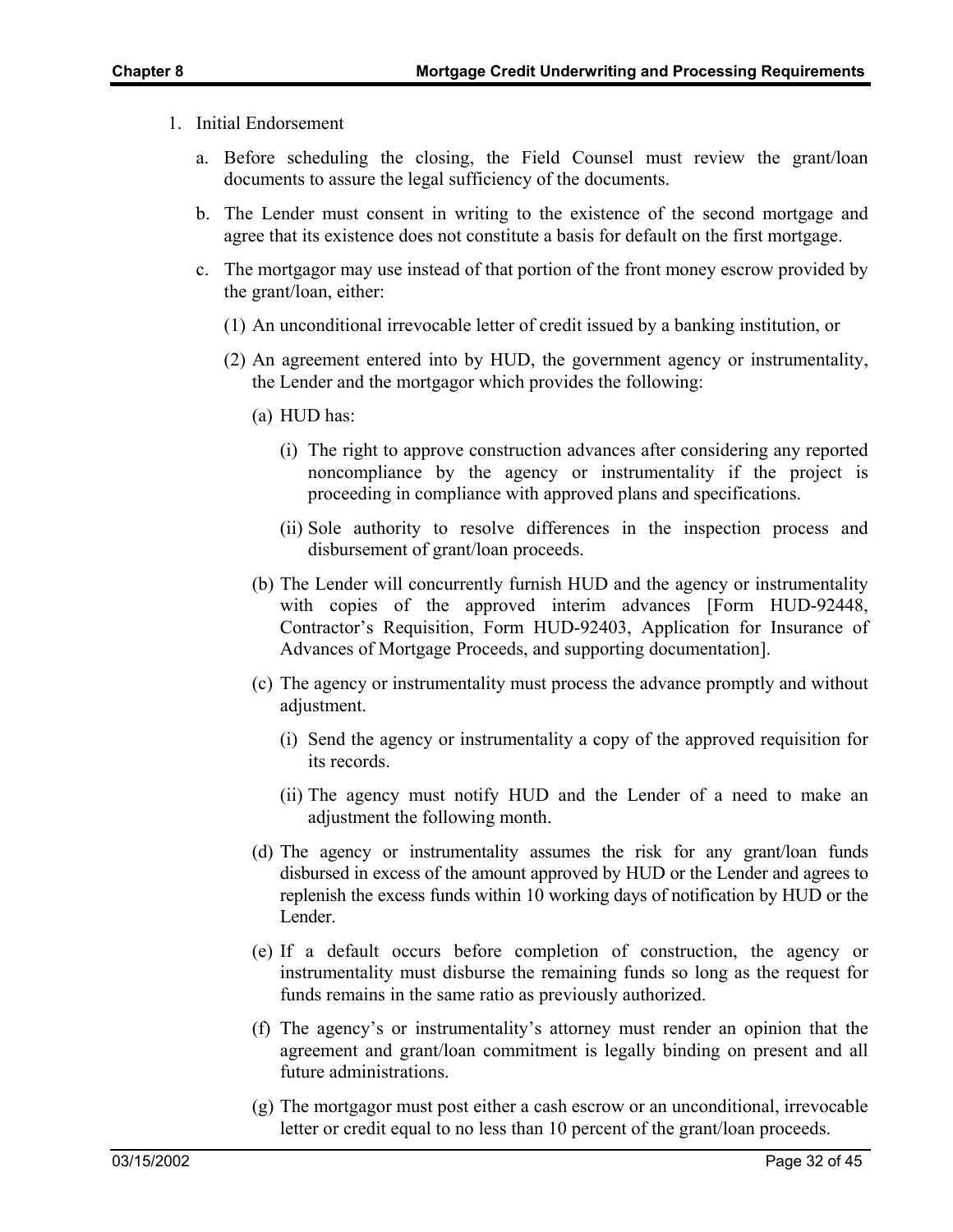- (i) The Lender must draw upon the escrow if the government agency or instrumentality fails to advance the grant/loan proceeds in a timely manner.
- (ii) The mortgagor must reinstate any portion of the escrow drawn during the term of the construction loan, within 10 days of the draft for payment.
- (iii) HUD must establish control of the escrow in a separate agreement.
- (iv) The escrow may be released at final endorsement.
- (3) Grant/loan proceeds must be advanced either:
	- (a) Before mortgage proceeds, or
	- (b) Concomitantly on a pro rata basis with the disbursement of mortgage proceeds.

NOTE: If the grant/loan proceeds are not available at initial endorsement, HUD may either:

- (i) Proceed to initial endorsement, but not disburse any mortgage proceeds until the grant/loan is in place and the funds are available, or
- (ii) Have the mortgagor/sponsor fund an escrow equal to the grant/loan. Advances from this escrow must follow outstanding instructions for the disbursement of the grant/loan.
- (c) Release of grant/loan proceeds cannot be geared to the completion of specific improvements.
- E. Grants/Loans from nongovernment source
	- 1. Commitment Processing.
		- a. Financial statements must be submitted which evidence that the providing source has the financial capacity to meet its commitment.
		- b. The latest 3 years published audited financial statements, if available, must be submitted.
		- c. If audited financial statements are not available, unaudited statements which meet the requirements of paragraphs 8.4.B must be provided.
	- 2. Initial Endorsement.
		- a. Before scheduling the closing, HUD reviews the grant/loan documents to assure the legal sufficiency of the documents.
		- b. The grant/loan funds must be escrowed with the Lender before or at initial endorsement.
		- c. The grant/loan funds must be disbursed before mortgage proceeds.
		- d. Release of grant/loan proceeds cannot be geared to the completion of specific improvements.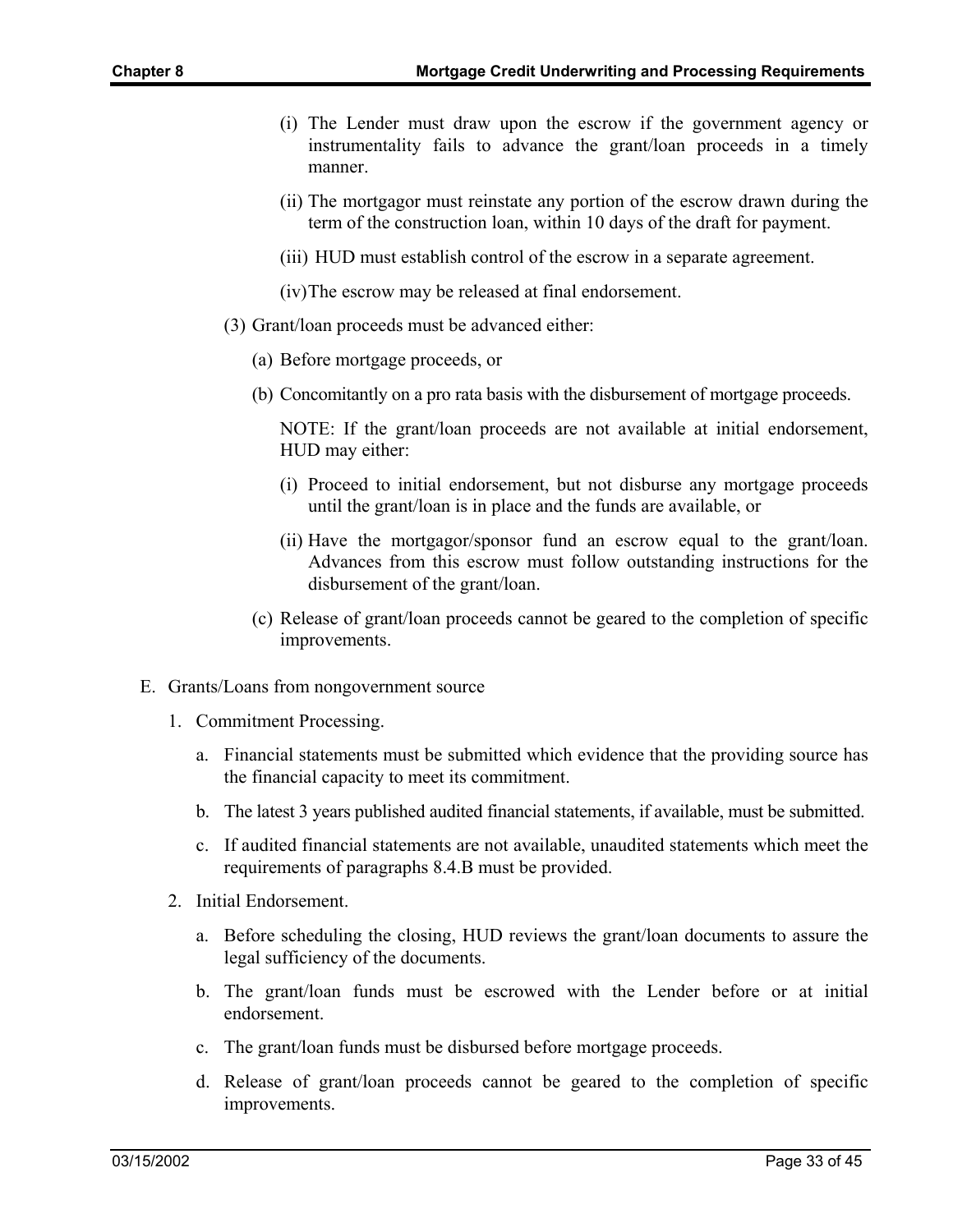- 3. All work performed with the grant/loan proceeds:
	- a. Must be cost certified.
	- b. Must conform with Davis-Bacon requirements including submission of payrolls, certifications, etc.

### **8.12 Evaluating Nonprofit Sponsors and Mortgagors**

A. General

Decide general eligibility of prospective nonprofit sponsor/mortgagor before issuing Preapplication approval or Firm Commitment as appropriate.

Prior to the issuance of the firm commitment, a HUD Headquarters review is required on all Section  $22d(d)(3)$  MAP and TAP applications. In addition to exhibits 1 thru 10 listed below the following exhibits must also be submitted to the Office of Multifamily Development

- 1. A description of who is paying pre-development cost.
- 2. Details of proposed rent/income restrictions.
- 3. Copy of Form-2013, Application for Mortgage Insurance
- 4. Forms HUD 3434, Certificate of Relationships and Nonprofit Motives and HUD-3435, Certificate of Contractual Relationships.
- 5. Developers Agreement or any other document which shows the relationship and work responsibilities of all parties associated with the transaction.
- 6. Housing Consultant's contract, if applicable.
- 7. Evidence of site control.
- 8. Memorandum of Findings & Recommendations
	- a. It must include a description of the relationship between the nonprofit and profit motivated entities involved in the transaction.
	- b. The determination of eligibility or ineligibility of the nonprofit sponsor/borrower must be signed off personally by the Hub/Program Center Director.
- B. Required Exhibits from Nonprofit Sponsor

Form HUD-3433, Request for Preliminary Determination of Eligibility as Nonprofit Sponsor and/or Mortgagor, and supplemental documentation. This type of sponsor must submit this information at the earlier of pre-application or Firm Commitment, as appropriate. Documentation must contain, but is not limited to:

- 1. Detailed explanation of motivation for sponsoring the project including a history of the organization's involvement in multifamily housing.
- 2. Copy of sponsor/mortgagor's charter and bylaws or constitution as currently amended.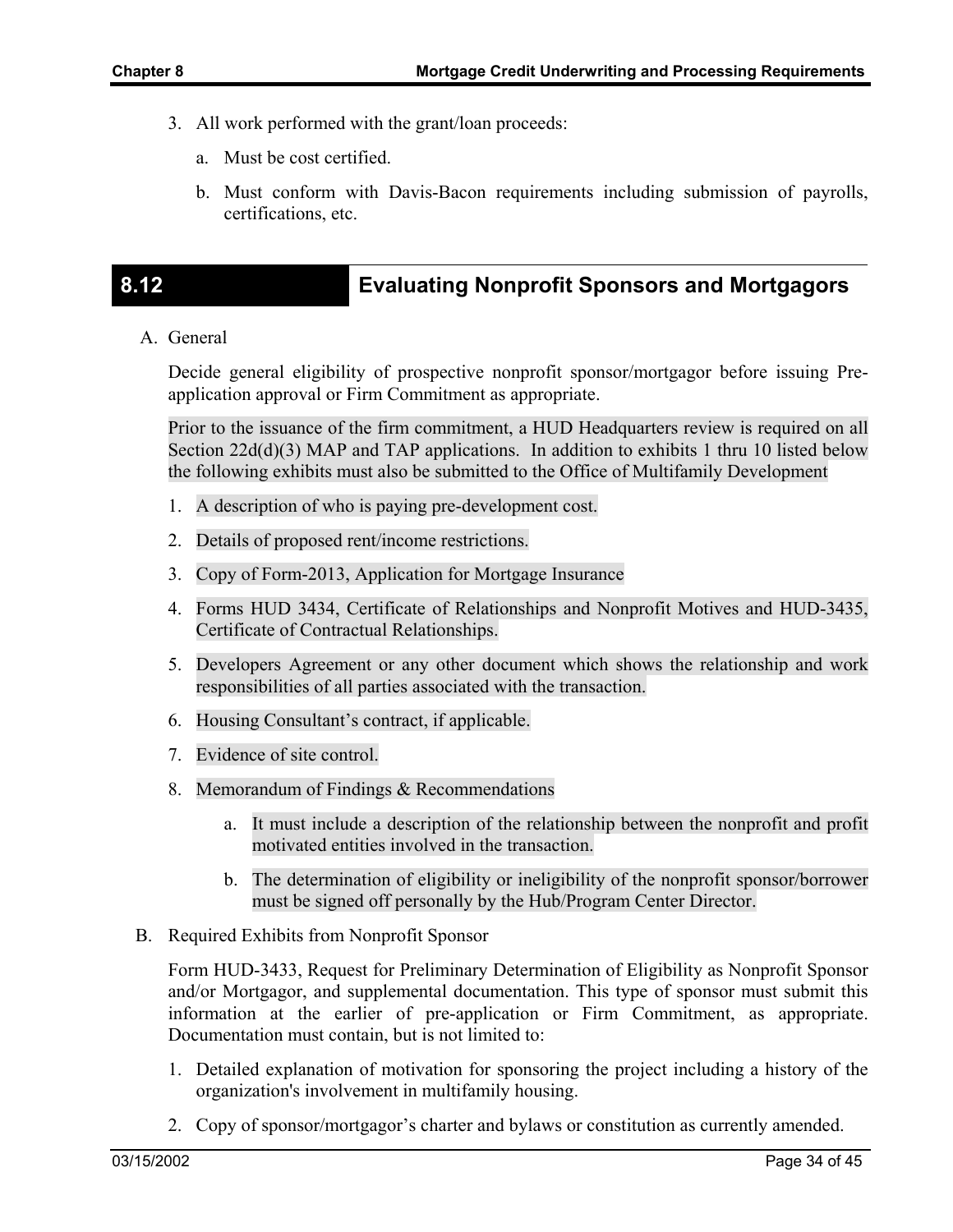- 3. Copy of a current effecting ruling form the Internal Revenue Service on sponsor/mortgagor's tax-exempt status.
	- a. Copy of any ruling denying tax exemption
	- b. If a ruling is pending, explain the application's legal and factual basis and current status.
- 4. List of officers, directors or trustees of the sponsoring group/mortgagor including addresses and titles of positions and their social security numbers.
- 5. Resumes on all principals and staff who will actively take part in the development of the proposed project.
- 6. Current financial statement (balance sheet, profit and loss statement, and supporting schedules) as well as statements for the past 3 years. If available, audited statements should be submitted.
	- a. If the sponsoring group/mortgagor has existed less than 3 years, the financial statements must be submitted from the date the group was formed.
	- b. Statements must identify restricted and unrestricted assets along with the related liabilities.
	- c. Financial statements must be signed by an officer of the sponsoring group.
	- d. All statements must contain the certification of truth and accuracy and criminal certification identified in paragraph 8.4.B.1.b. This certification must reference the name of the sponsor and the date of the financial statements.
- 7. Signed written resolution of its directors or trustees, acknowledging the responsibilities and obligations of sponsorship and continuing ownership, and that this position reflects the will of the membership.
- 8. Form HUD-92013-SUP listing current bank and trade references for the sponsor/mortgagor, if formed, and their officers (President, Vice President, Secretary and Treasurer).
- 9. The information contained in paragraph 8.3.G.1a, b, and c if the sponsor/mortgagor or any officer which has a prior Federal default or claim.
- 10. Detailed statement of arrangements made or proposed for the following (listing principals involved, their relationship with the sponsor/mortgagor, the terms of the arrangements and the circumstances surrounding each):
	- a. Land on which the project will be built.
	- b. Project construction, including selection of general contractor, subcontractors and architect.
	- c. Legal and consulting services.
	- d. Project financing, including any discounts.

NOTE: A national, State or regional organization acting as a cosponsor must submit a separate Form HUD-3433 and Supplemental documentation.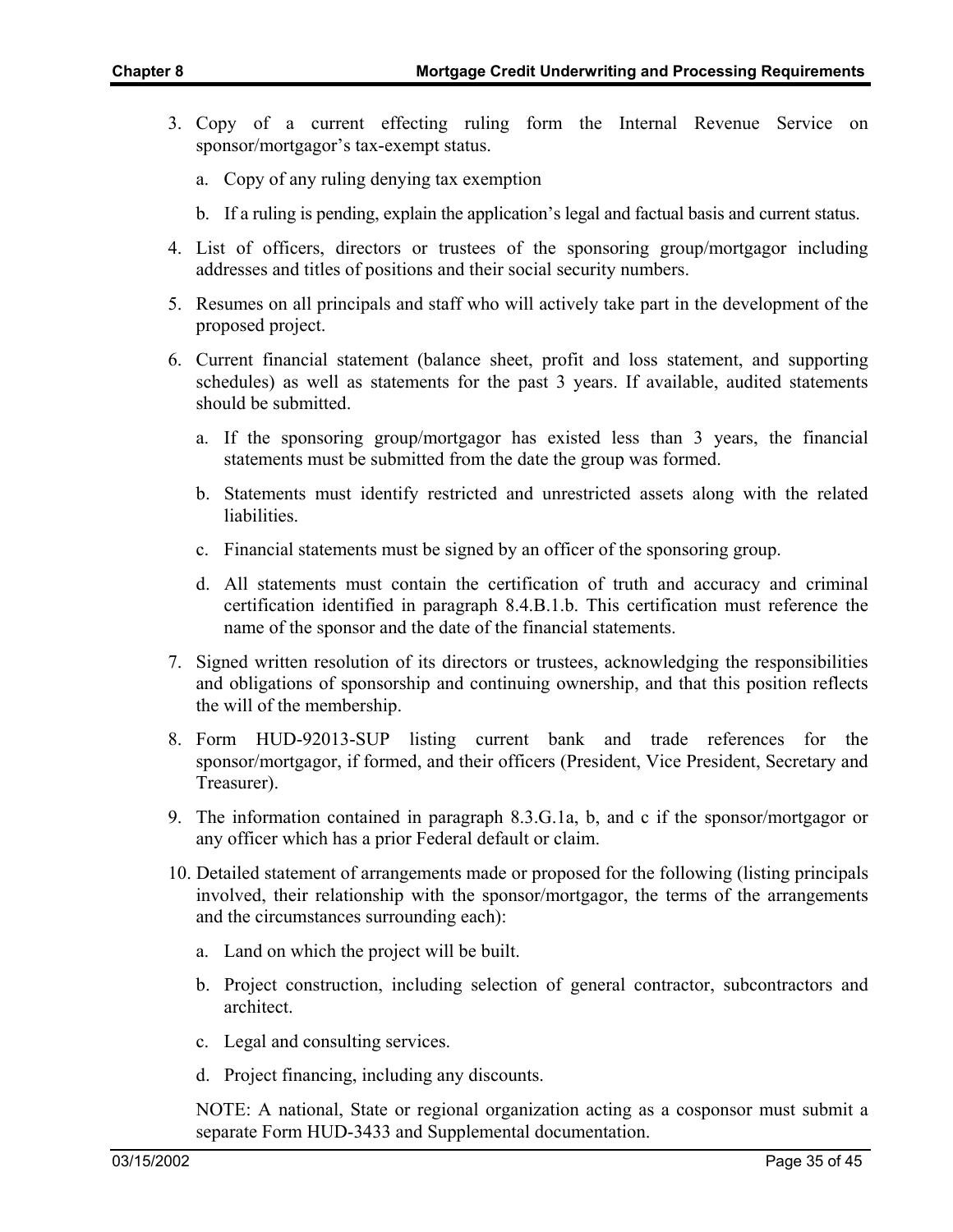- C. Mortgage Credit Review Stage
	- 1. Review Form HUD-3433 to see if the nonprofit sponsor/mortgagor is qualified to start, complete and operate a project under one of HUD's insured loan programs. Determine that all of the following criteria are satisfied:
		- a. Sponsor/mortgagor is acting on its own behalf and is not, either knowingly or unwittingly, under the influence, control or direction of any outside party seeking to derive a profit or gain from the proposed project—such as a landowner, real estate broker, contractor, architect, attorney or consultant.
		- b. Sponsor/mortgagor has continuity and a serious long-range desire to supply housing for the intended client group.
		- c. Sponsor/mortgagor has:
			- (1) Strong roots in the neighborhood and community
			- (2) Good reputation for reliability, service and commitment to the people for whom the housing is to be built.
		- d. Sponsor/mortgagor fully understands the responsibilities and obligations in developing a housing project and continuing its successful operation. This is evidenced partly by:
			- (1) General knowledge of the factors that contribute to project success or failure.
			- (2) Familiarity with the housing programs.
			- (3) Clear, specific objectives.
		- e. Sponsor/mortgagor acknowledges, by majority resolution of its directors or trustees, the responsibilities and obligations of sponsorship to develop and manage the project. This position reflects the will of its membership.
		- f. Sponsor/mortgagor and its principals are reliable based on:
			- (1) Reputation and Past Performance.
			- (2) Success and extent of previous experience, including the type of service furnished (financial, volunteer work, management, etc.), in providing housing or related social services.
		- g. Sponsor/mortgagor is providing or has arranged for the professional and management skills essential to the successful start, development, completion, and operation of the proposed project.
	- 2. Credit investigation.
		- a. Order data and/or commercial credit reports on the sponsor/mortgagor, if formed, and the officers of the mortgagor entity and make inquiries of bank and trade references identified on Form HUD-92013 Sup to determine basic acceptability of credit reputation and previous experience.
		- b. Check for the existence of any delinquent Federal debt.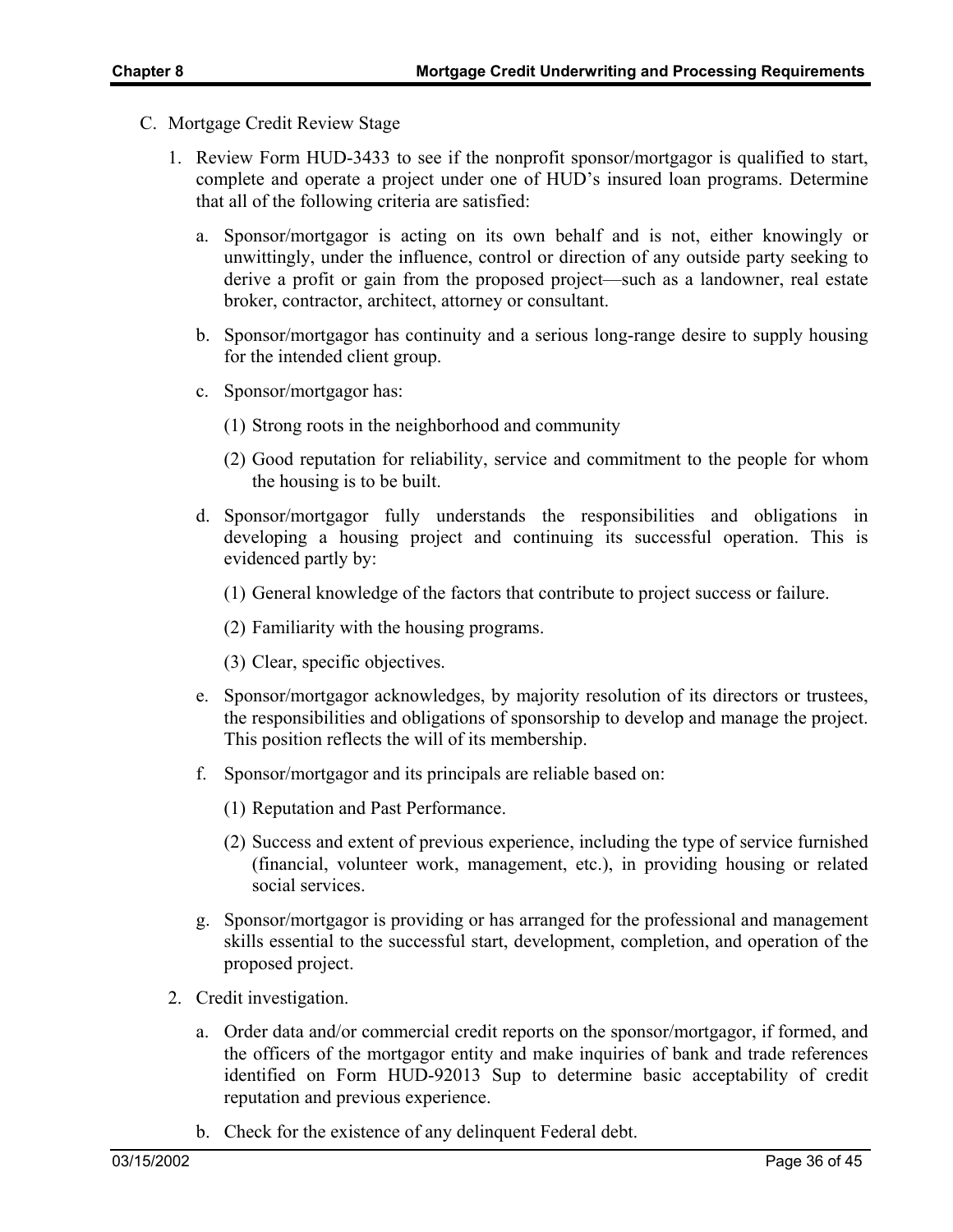- c. Check with other HUD Offices in whose jurisdiction the nonprofit has done or now does business.
- 3. Analysis of financial data.
	- a. Determine:
		- (1) Amount of cash and liquid assets available for investment in the project.
		- (2) Whether the nonprofit entity has used prudent judgement in its past and present business affairs.
		- (3) Overall financial condition of the sponsoring group, particularly whether the financial statements indicate that income will be sufficient to met the expenses incurred by the group.
	- b. Financial statements of many large nonprofit organizations show various fund accounts, such as general and building fund, etc.
		- (1) Look out for interfund receivables and payables that cancel each other.
		- (2) Do not consider restricted-use funds in the analysis.
		- (3) Review Public Records section of credit report to eliminate assets which have been used as collateral in secured borrowing.
	- c. Project size should be in keeping with the abilities of the sponsoring organization.
- D. Submitting forms HUD-3434, Certificate of Relationships and Nonprofit Motives, and HUD–3435, Certification of Contractual Relationship.
	- 1. At the Firm Application stage and prior to initial endorsement (beginning of construction in the case of insurance upon completion), the sponsor and mortgagor must certify on Form HUD-3434, their relationships with parties or firms furnishing land and services.
	- 2. Such parties or firms certify on Form HUD-3435 their relationship with the sponsor and mortgagor.
	- 3. If there is a change in the certified relationship, the sponsor, mortgagor and other parties must furnish additional certifications with respect to each change.
	- 4. All relationships are subject to HUD approval. HUD reserves the right to refuse endorsement of the note for insurance and to cancel the commitment if such relationships aren't approvable.
- E. Nonprofit Sponsor and a Profit-Motivated Mortgagor Entity.

A nonprofit sponsor may request to establish a profit-motivated mortgagor entity for the purpose of obtaining BSPRA and distributions from surplus cash. Such a request may be approved provided:

1. The HUD Field Counsel determines that there is no legal impediment which would prohibit approval of the request.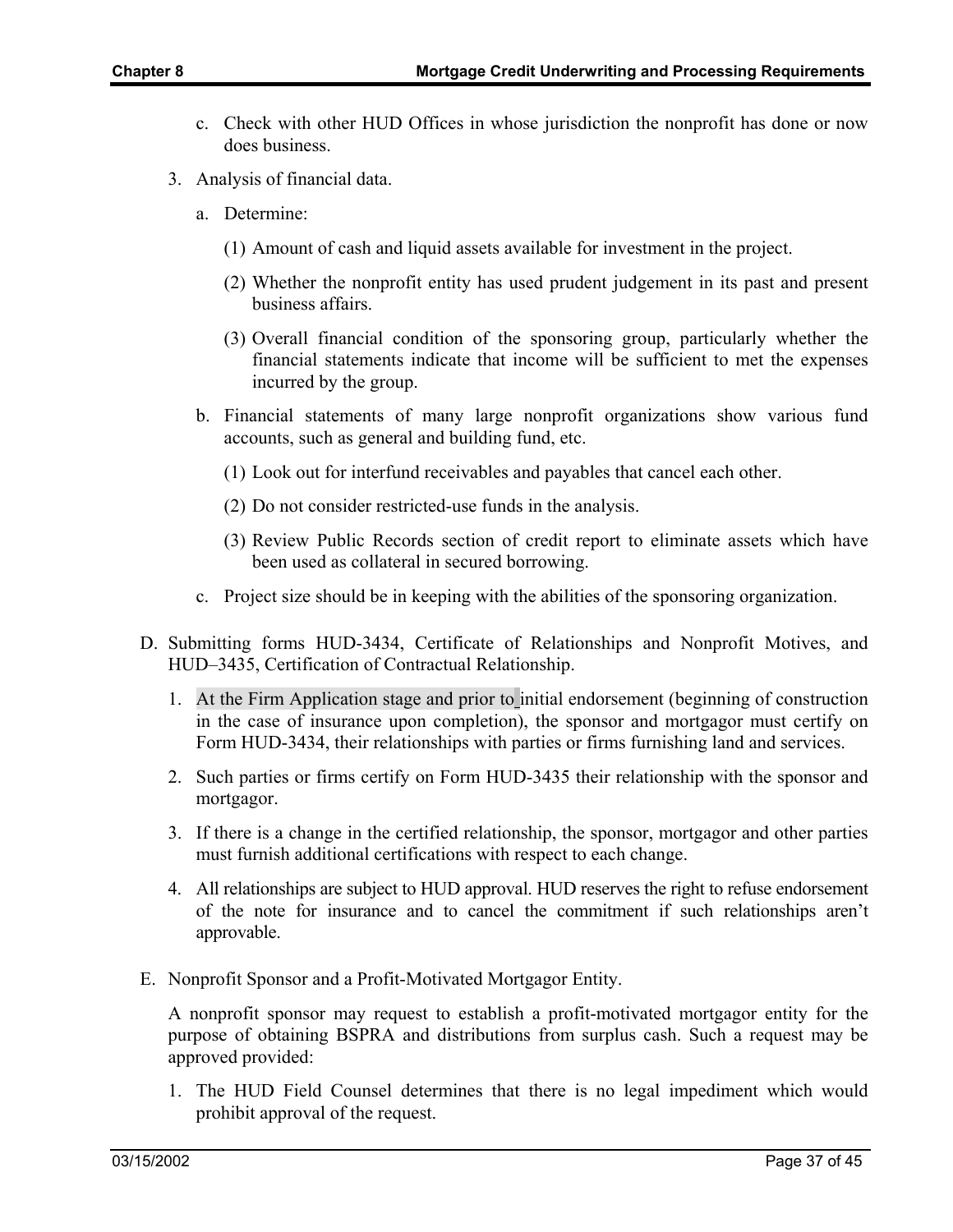- 2. The nonprofit agrees to be regulated by the terms and conditions of the regulatory agreement applicable to a profit-motivated entity.
- 3. The nonprofit is subject to the mortgage limitations applicable to a profit-motivated entity.
- 4. A working capital deposit is required.
- 5. A nonprofit developer's fee is not included in the mortgage.
- 6. If the nonprofit provides evidence that it has obtained exemption from real estate taxes, the tax exemption must run with the real estate and not with the type of sponsorship.
- 7. The potential tax consequences as well as the possible effect on the nonprofit's Section 501(c)(3) status with the Internal Revenue Service (IRS) is between the nonprofit and the IRS.
- 8. Form HUD-3433 is not required for such cases.

### **8.13 Insurance Upon Completion (IUC)**

Insurance Upon Completion is an option for new construction and substantial rehabilitation projects financed under Sections 221(d), 220 and 232. Mortgage insurance is provided after project completion. The following instructions apply to IUC projects:

- A. A financial and credit investigation will be required on the borrower and its principals.
- B. MIP is not included in Form HUD-92264 nor it is charged until the project reaches endorsement
- C. Working Capital Deposit is not required in IUC projects.
- D. Assurance of Completion is not applicable to IUC projects. At endorsement, the general contractor must satisfy latent defects by:
	- 1. Setting up a cash escrow deposit equal to 2-1/2 percent of the mortgage, or
	- 2. Providing a surety bond equal to 10 percent of cost of construction or substantial rehabilitation.
- E. Breakdown of Financing Charges: In IUC projects, before issuance of the Firm Commitment,
	- 1. The mortgagee must provide:
		- a. A breakdown of financing charges and discounts by submitting Form FHA-2455, Request for Endorsement of Credit Instrument, Certificate of Mortgagee, Mortgagor and General Contractor, with the Certificate of Mortgagee portion completed. The balance of the Form is to be completed before Final Endorsement in lieu of Form FHA-2023.
		- b. Information relative to the construction and permanent interest rates and mortgage term.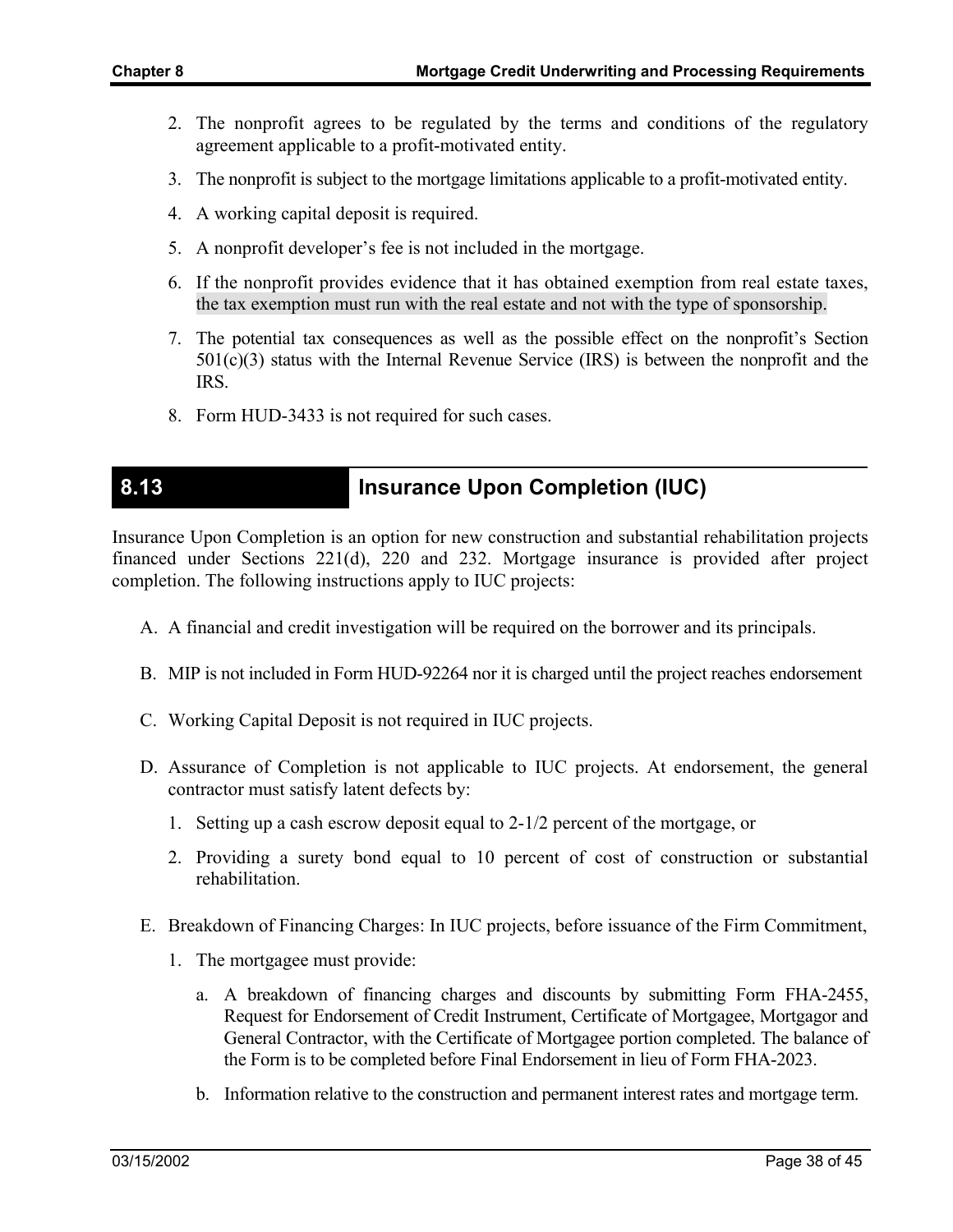- 2. Each item is reviewed to ensure its reasonableness in relation to comparable projects and market conditions. The approved fees set to the upper limit for cost certifications purposes.
- 3. HUD must inform the mortgagor of the fees that are recognizable for cost certification.
- F. Building Loan Agreement, Form HUD-92441, is not applicable to IUC projects.
- G. Construction Change Orders. The procedure for change orders is the same as in Chapter 13 except as modified below:
	- 1. Positive change orders in excess of \$5,000. While the mortgagor must be able to provide the additional funds required, an escrow is not required. The mortgagor must not have any outstanding obligation in connection with construction other than the insured mortgage at the time the mortgage is presented for insurance.
	- 2. Approval of the surety is not required when approved changes increase cost by 10 percent or more.

### **8.14 Determining the Estimated Cash Requirements for Completing the Project**

Estimating financial requirements for completing a multifamily project is essential for determining the net amount of cash or its equivalent needed to close the transaction. Total the following:

- A. Lender's total estimated development cost. Also include the amount by which the:
	- 1. Contractor's and/or mortgagor's estimate for construction exceeds Lender's estimate.
	- 2. Owner/Architect Agreement for design and/or supervisory services exceeds Lender's estimate.
	- 3. Consultant's contract for services exceeds Lenders estimate.
- B. Amount necessary to clear all debts on the land (or property if substantial rehabilitation). All indebtedness must be verified by the Lender. In purchase transaction, include other costs associated with the acquisition that will not be recoverable form mortgage proceeds, i.e., zoning costs.
- C. Estimated cost of offsite improvements and demolition.
- D. Cost of equipping and furnishing a project with nonrealty items, if applicable. Use the higher of Lender's estimate or the mortgagor's estimate.
- E. Required working capital deposit, if required.
- F. Operating deficit, if any.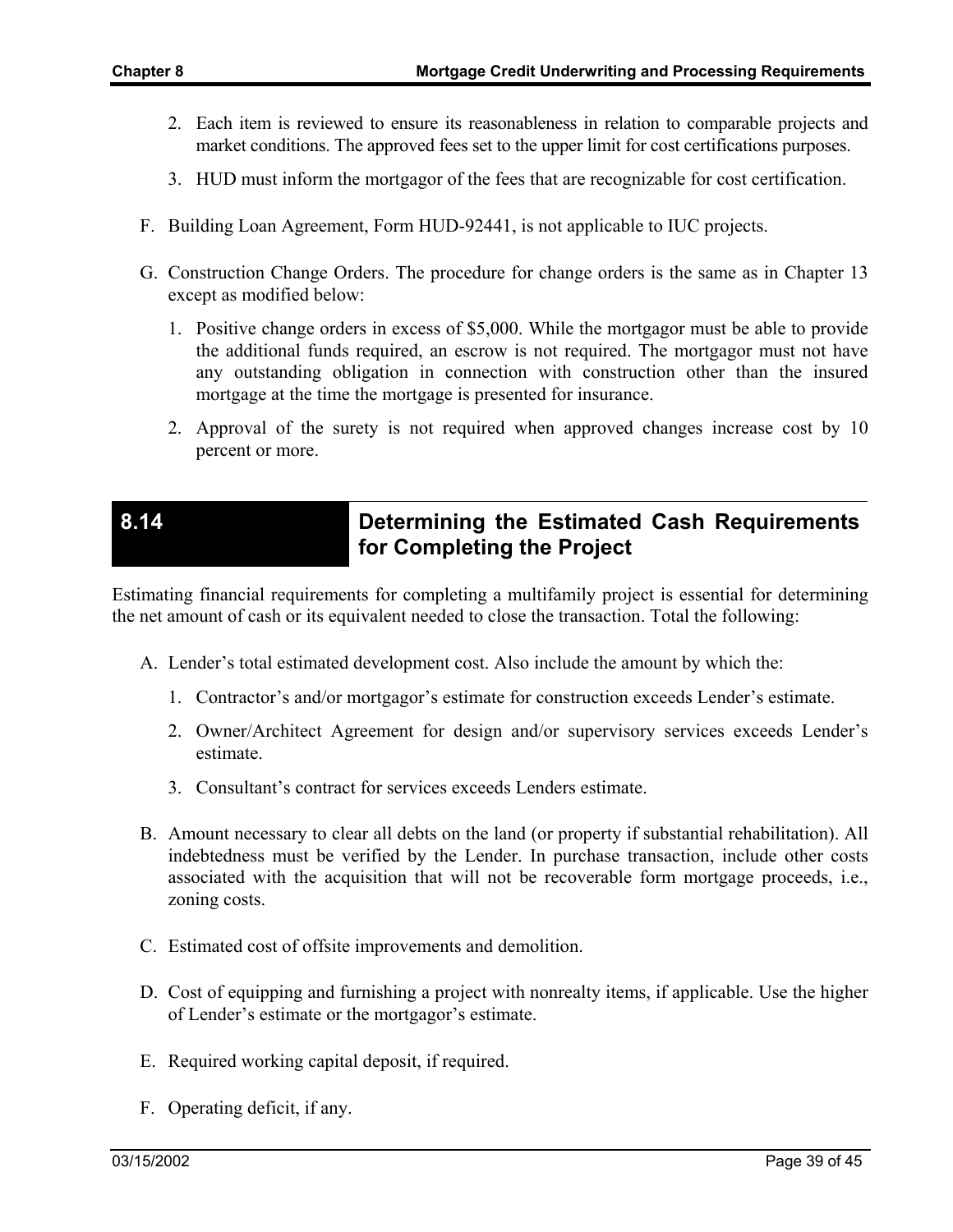- G. Commitment, marketing fees, and discounts.
- H. Cost of issuance to be paid out-of-pocket by the sponsor/mortgagor for tax-exempt or taxable bond financing.
- I. Relocation payments not included in Lender's estimated replacement cost on Form HUD-92264-A.

Deduct the maximum insurable mortgage, any grant/loan funds attributable to replacement cost items and fees not to be paid in cash. The remainder is the estimated capital needed for the project.

Set forth these conclusions and the mortgagor's ability to close the transaction on Form HUD-92264-A.

This is general methodology. The Lender's underwriter is responsible for completing the HUD-92264-A for the appropriate program in order to determine cash requirements.

### **8.15 Bond Financed Projects**

- A. Review of Financing Documents. Financing documents associated with mortgage bonds are not reviewed.
	- 1. The sponsor must submit, with the application for commitment processing, a separate statement itemizing the estimated costs of issuance, discounts and financing fees to be paid out of pocket by the sponsor/mortgagor and explaining the necessity of each cost.
	- 2. Mortgage Credit.
		- a. The Lender's underwriter checks the statement for reasonableness, using the data from previously processed bond financed projects.
		- b. Make adjustment where appropriate.
		- c. Uses this information to develop the Total Estimated Cash Requirement Form HUD-92264-A, Supplement to Project analysis.
- B. Loan Rates.
	- 1. If the bond obligations have a variable interest rate, the rate must have a cap which is below the permanent loan rate. The permanent loan rate must exceed the interest rate on the bond obligations.
	- 2. In many cases, the interest rate on the bonds is unknown during the commitment process. Therefore, it is not uncommon for the mortgage interest rate to change once the bond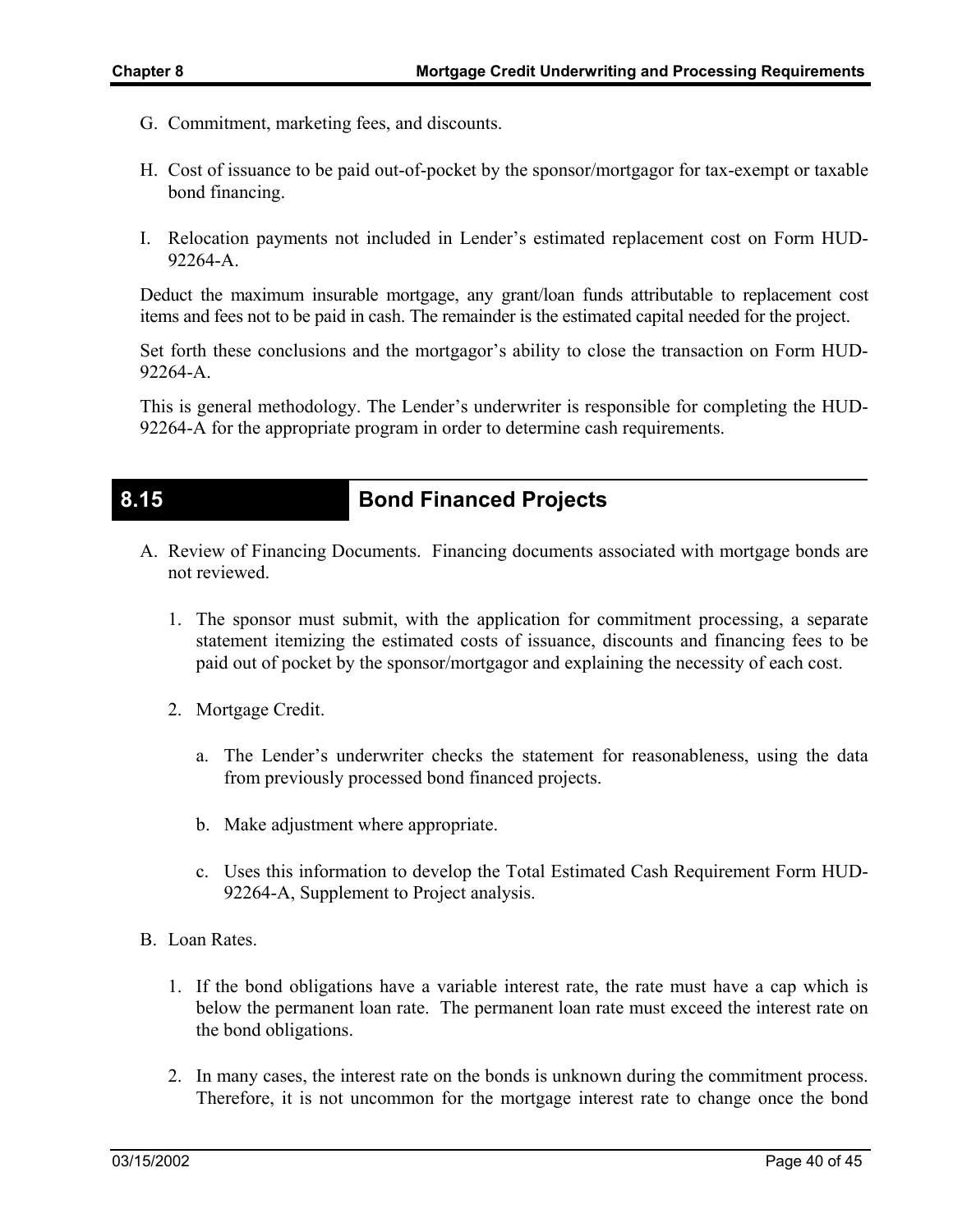interest rate is established. Due to time constraints, if the mortgage rate is lower, HUD may not have sufficient time to reprocess the project. In such cases:

a. The Firm Commitment must contain the following condition:

"Any interest savings resulting purely from a differential between the HUD processed interest rate and the actual final interest rate may not be construed as excess funds that may be used to offset costs in other categories at the time of cost certification. Any such savings must be applied as a mortgage reduction."

- b. An exception is that savings resulting from the early completion of construction may be used to offset cost certifiable overruns in other cost categories. Compute interest savings by:
	- (1) Recalculating the interest line item on Form HUD-92264, using the actual interest rate for the scheduled construction period.
	- (2) Subtracting the actual interest cost recognized at cost certification from the revised interest figure developed in (1) above.
- 3. HUD will allow for the inclusion of a total financing and placement fee of 5.5% on bond financed applications, for all MAP eligible Sections of the Act, in determining the replacement cost mortgage amount and a cap of 5.5% recognized at cost certification.
- C. Bonds may be sold at a premium to investors, i.e., investor pays an amount in excess of the face value of the bonds. The premium results from the bonds carrying a higher coupon rate than is generally available in the marketplace. The premiums must be considered as excess income and may therefore be used to offset cost overruns on recognizable certified cost.
	- 1. Traditionally, HUD does not look at the mortgagee's cost of funds. Any premium raised by a transaction is considered part of the mortgagee, bond underwriter or issuer's profit. However, if a mortgagee gives something of value without the expectation of being repaid, HUD considers this to be a kickback. The one exception involves tax-exempt bond transactions where the issuer of the bonds may permit the mortgagor to receive some portion of the premium. In this situation, the mortgagee, bond underwriter and issuer are simply conduits for the transfer of funds.
	- 2. If any of the premium is returned to the mortgagor, it is considered excess investment income and is treated as project income and used to reduce the total allowable cost of the project.
	- 3. For **all** MAP eligible Bond Financed Projects, the premiums may be treated as project income under the following conditions:
		- a. The sponsor/mortgagor entity cannot benefit monetarily from the excess investment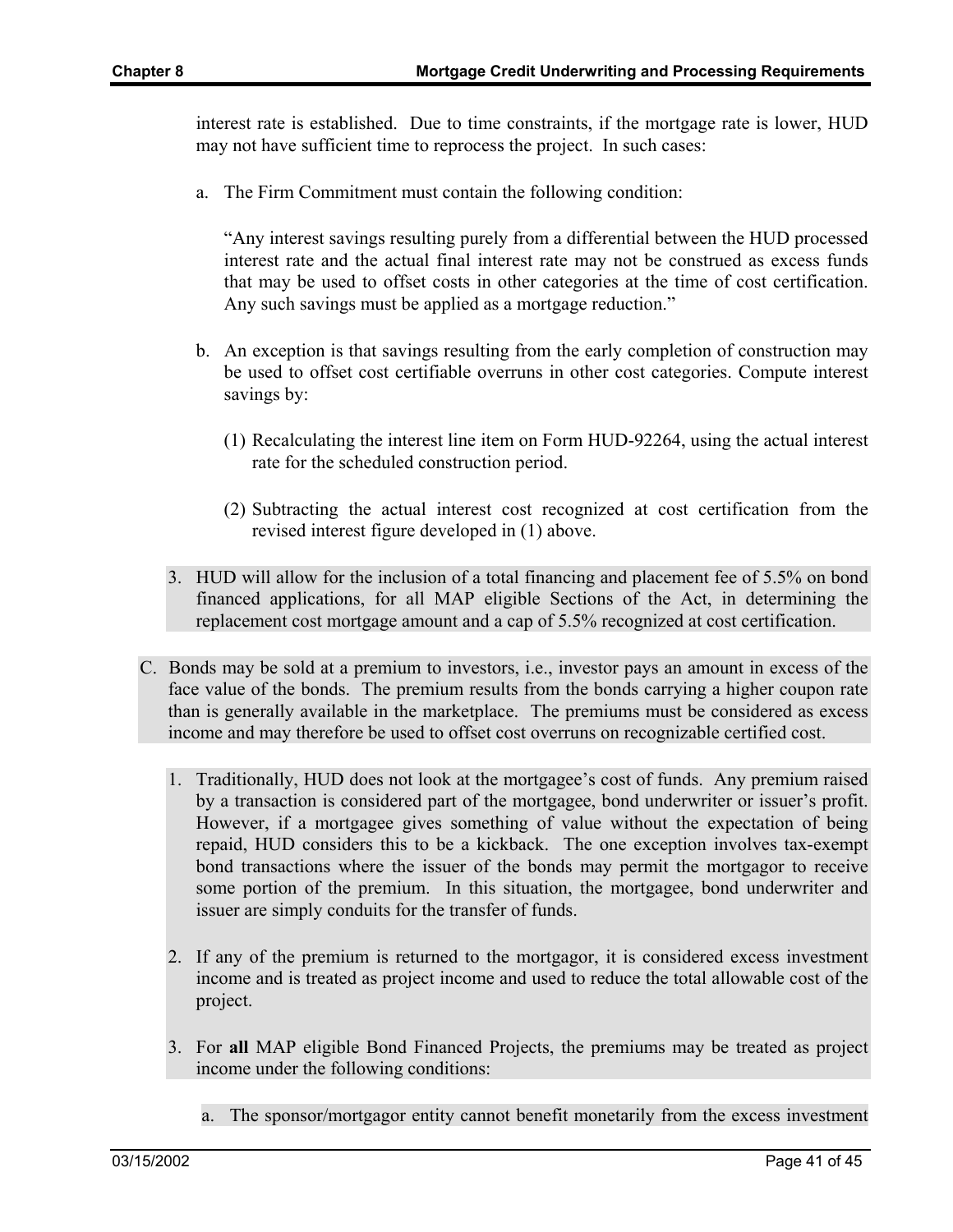income.

- b. The premium, if given to the sponsor or mortgagor entity it controls, is considered as excess investment income.
- c. Closing documents must detail the amount of the premium being given to the sponsor or the mortgagor entity it controls.
- e. The premium may be used to pay for additional cost associated with the cost of issuance and may be applied to other recognizable cost overruns.
- f. The mortgagor's accountant for an audited cost certification, or the mortgagor for an unaudited cost certification, must detail in the notes to the financial statement the amount of excess income received.
- 4. On nonprofit applications, excess income generated from premiums may be applied to recognizable cost overruns. Any excess income over and above that used towards recognizable cost overruns must be transferred to the reserve for replacement account.
- D. Itemized Statement of Costs. Attached to and reflected in the Mortgagee's Certificate, Form HUD-92434, is an itemized statement of the costs of issuance of the obligations, discounts, and financing fees paid through the mortgagee.
	- 1. The statement must explain why each individual item is necessary for the issuance of the obligations.
	- 2. Review the amount of each item to ensure its reasonableness in relation to comparable projects.
	- 3. HUD will prepare a letter from the HUD Director informing the mortgagee that HUD will recognize for cost certification purposes the costs of issuance, discounts, and financing fees in an aggregate amount not to exceed 5.5% included in the mortgage for all MAP eligible programs.
	- 4. The mortgagee, bond underwriter, and issuer have the option of deferring collection of additional discounts, financing fees, slow draw fees, etc., through the provision of Paragraph 18(f) of the Mortgagee's Certificate (Form HUD-92434).
		- a. The deferred collection of these items must be an obligation of a third party and both the third party and the mortgagee, bond underwriter or issuer must attest in writing that they will not look for payment from:
			- (1) Mortgagor;
			- (2) Mortgaged property;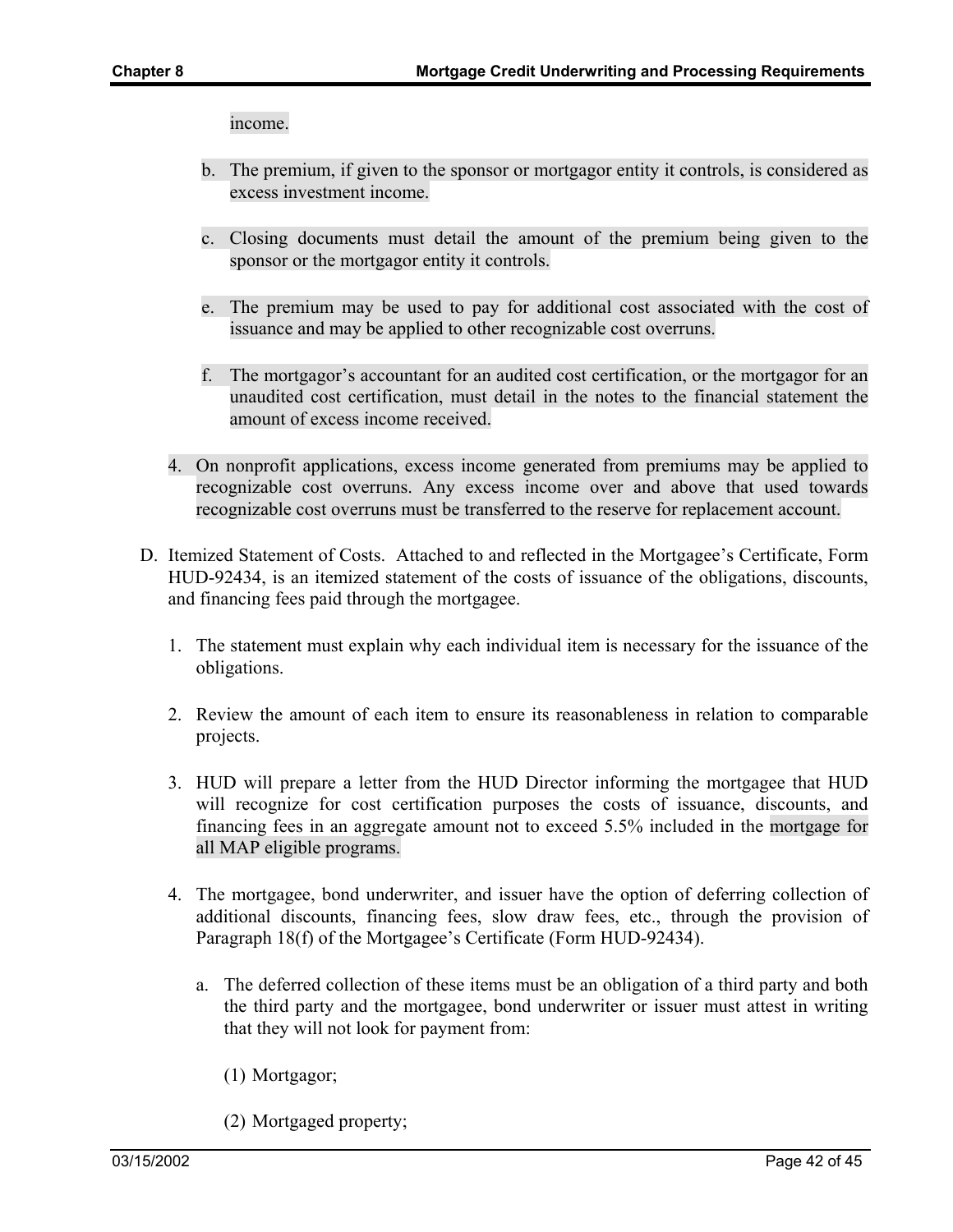- (3) Mortgage proceeds;
- (4) Any reserve or deposit required by HUD and/or mortgagee in connection with the mortgage transaction; or
- (5) Rents or other income from the mortgaged property.
- b. The mortgagor entity may issue, as evidence of the debt, a surplus cash or residual receipts note to the third party for costs identified in Paragraph 4 above which HUD determines to be reasonable.
- E. Pre-Cost Certification Conference Information. Explain at the pre-cost certification conference that:
	- 1. Net effect of negative interest arbitrage (capitalized interest) may be recognized if there are offsetting savings in the mortgage.
	- 2. Any rebate to the sponsor/mortgagor from either the mortgagee, issuer, or bond underwriter automatically reduces the mortgage at cost certification. The following are two samples of the most common types of rebates.
		- a. Mortgagee/bond underwriter contributes a portion of the initial service charge that was collected to pay discounts or other fees.
		- b. Mortgagee/bond underwriter refunds a portion of the construction loan interest to the mortgagor or sponsor.

### **8.16 Lender's Review and Recommendation**

The Lender's underwriter's recommendation after review of all processing is made in a report addressed to HUD.

- E. The report must detail the project's financial requirements and the credit capacity of the sponsors and general contractor. Include, at minimum:
	- 1. Name of the mortgagor entity.
	- 2. Composition of the mortgagor entity.
	- 3. Name of general contractor.
	- 4. Mortgage amount and controlling criterion.
	- 5. Financial requirements for closing.
	- 6. Sources of funds to meet cash requirements.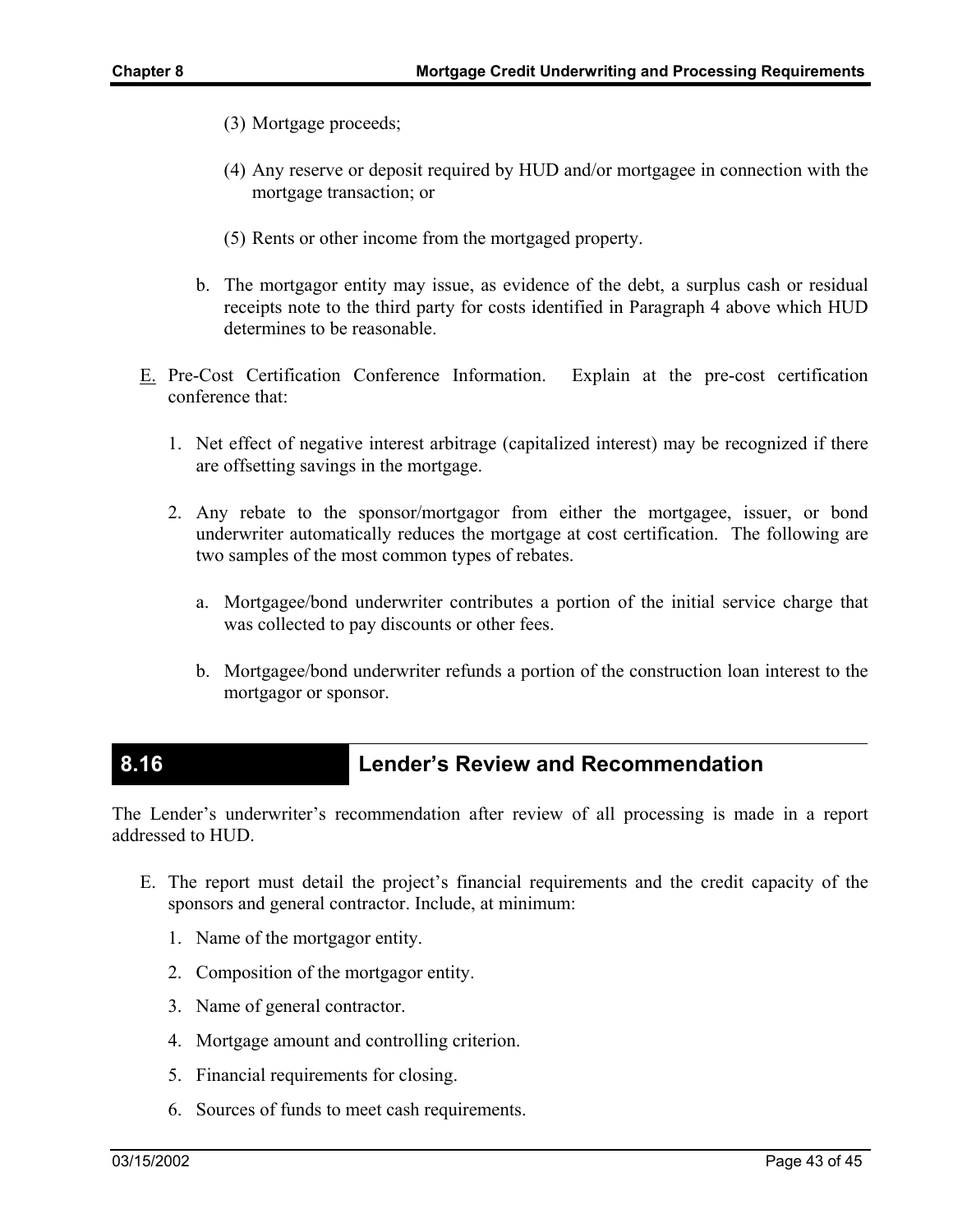- 7. The experience level of the development team relative to the proposed project.
- 8. A credit and financial review of sponsor(s) mortgagor and key principals and general contractor. This review must address positive and negative findings known by the Lender.
- 9. Bonding requirements.
- 10. Recommendation to accept or reject.
- 11. If accepted, any conditions to be included in the commitment.
- F. Completed Form HUD-92264-A and exhibits for the type of mortgage proposed must be submitted to HUD.
- G. The Lender will transmit to HUD all mortgagor submissions and related documents.

### **8.17 Firm Commitment Processing-HUD Duties and Responsibilities**

- A. Receiving HUD Approval to Participate in HUD Programs Previous Participation Certification:
	- 1. Principals of project applying for mortgage insurance under HUD programs are subject to HUD approval based on their experience and participation in previous HUD projects. Form instructions indicate who must submit the form and the information to be provided. HUD staff will review the Form HUD-2530 Previous Participation Certification to establish the percentage of ownership interest, if any, the principal will have in the proposed project. In addition, a review will be made of the principals or participants role and status of previous projects. Principals must disclose any defaults, mortgage relief, assignments, and foreclosures relating to these projects.
	- 2. HUD will advise the mortgagee of its findings. If HUD rejects a principal, their withdrawal does not necessarily result in a rejection of the application if it can be determined that the remaining principals can successfully proceed with the project.
- A. HUD will review the Lender's underwriters report and the HUD 92264-A and will determine the following:
	- 1. The acceptability of the sponsor, mortgager and its key principals, and the contractor.
	- 2. The maximum insurable mortgage.
	- 3. The total financial requirements for settlement.
- B. HUD will verify, through use of the HUD 92264-A and documents supplied by the Lender, the sources of funds to meet cash requirements.